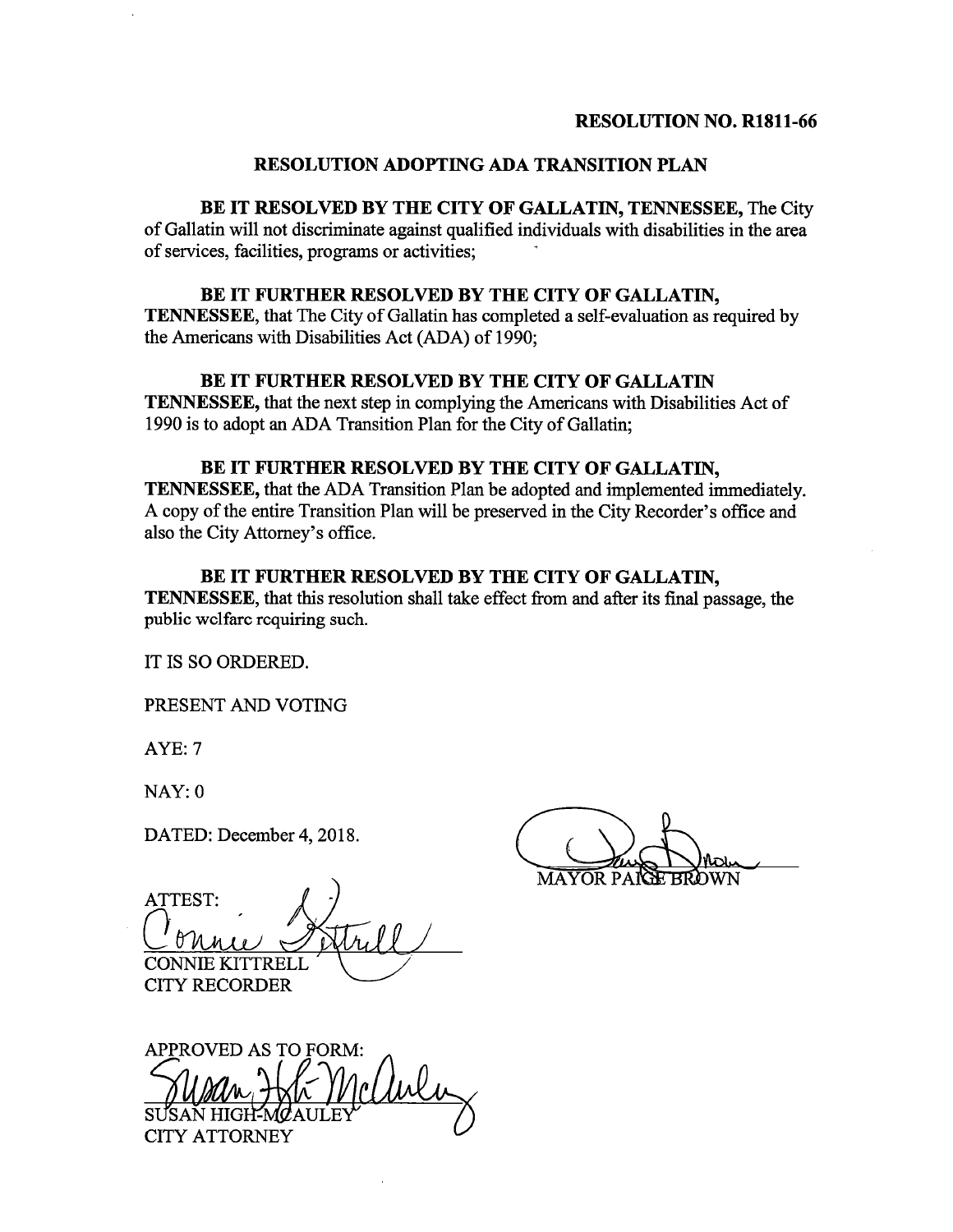



City of Gallatin

**ADA Self-Evaluation & Transition Plan**

October 30, 2018

Prepared by: **Kimley » Horn** 

214 Oceanside Drive Nashville, TN 37204

In Association with:**ARCCESSOLOGY** 

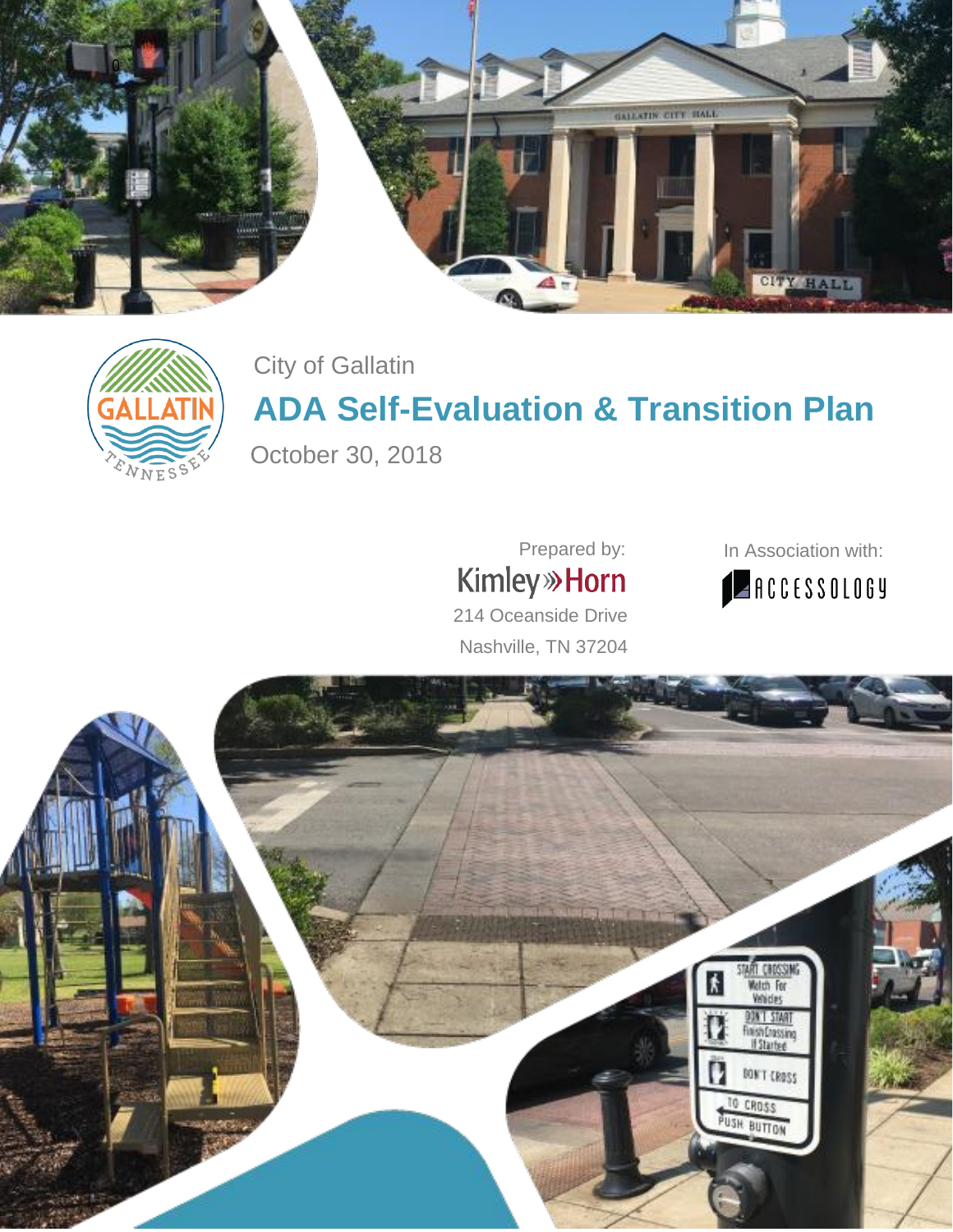

# **Table of Contents**

| 1.0 | 1.1<br>1.2<br>1.3 | 1.3.1<br>1.3.2<br>1.3.3<br>1.3.4                                                                                                    | ADA Self-Evaluation and Transition Plan Development Requirements and Process  1                                                                                                                                                                                                                                                                                                                                                                                                                                                                                    |  |
|-----|-------------------|-------------------------------------------------------------------------------------------------------------------------------------|--------------------------------------------------------------------------------------------------------------------------------------------------------------------------------------------------------------------------------------------------------------------------------------------------------------------------------------------------------------------------------------------------------------------------------------------------------------------------------------------------------------------------------------------------------------------|--|
| 2.0 | 2.1<br>2.2        |                                                                                                                                     |                                                                                                                                                                                                                                                                                                                                                                                                                                                                                                                                                                    |  |
| 3.0 | 3.1               | 3.1.1<br>3.1.2<br>3.1.3<br>3.1.4<br>3.1.5<br>3.1.6<br>3.1.7<br>3.1.8<br>3.1.9<br>3.2.1<br>3.2.2<br>3.2.3<br>3.2.4<br>3.2.5<br>3.2.7 | ADA Grievance Policy, Procedure and Form with Appeals Process for the Americans with<br>Reasonable Accommodation Request Policy, Procedure, and Request Form  17<br>ADA Grievance Policy, Procedure and Form with Appeals Process for Section 508 of the<br>3.1.14 Responsibility / Acceptance Disclaimer for other Entities' Links, Forms, Documents, and<br>3.1.15 Policies and Procedures for ADA Transition Plan Updates and Corrections (Title I) 23<br>3.1.16 ADA Liaison Committee.<br>Non-Discrimination Language for Contracts, Agreements, and Waivers35 |  |

ARCCESSOLOGY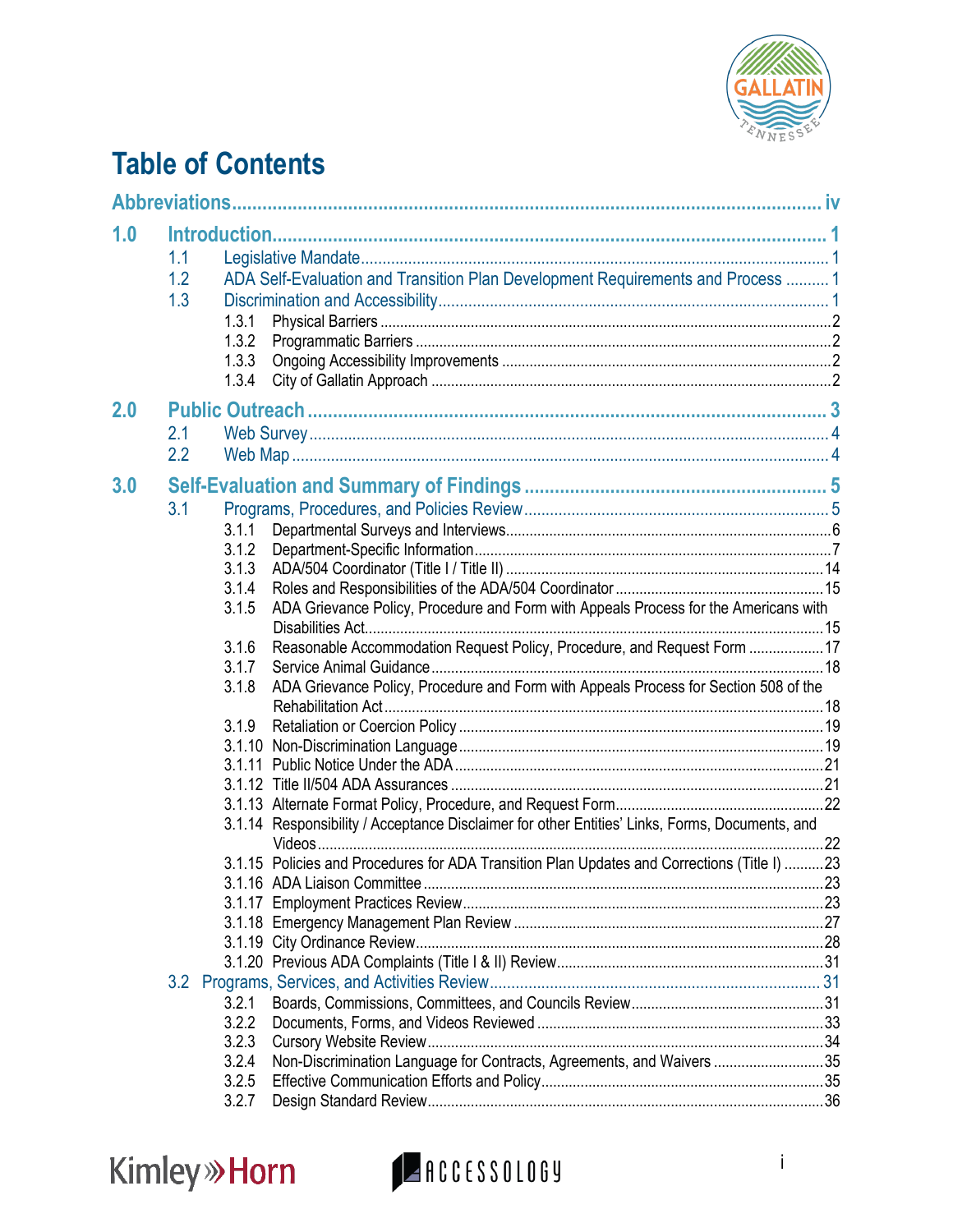

|     |                 |                                                                                                    | $\mathcal{L}_{N_{N}F55}$ |
|-----|-----------------|----------------------------------------------------------------------------------------------------|--------------------------|
|     | 3.3             |                                                                                                    |                          |
|     |                 | 3.3.1                                                                                              |                          |
|     |                 | 3.3.2                                                                                              |                          |
|     |                 | 3.3.4                                                                                              |                          |
|     | 3.4             | 3.3.5                                                                                              |                          |
|     | 3.5             |                                                                                                    |                          |
|     | 3.6             |                                                                                                    |                          |
|     |                 |                                                                                                    |                          |
|     | 3.7             |                                                                                                    |                          |
| 4.0 |                 |                                                                                                    |                          |
|     |                 |                                                                                                    |                          |
| 5.0 |                 |                                                                                                    |                          |
|     | 5.1             |                                                                                                    |                          |
|     | 5.2             |                                                                                                    |                          |
|     | 5.3             |                                                                                                    |                          |
|     |                 | 5.3.2                                                                                              |                          |
|     |                 | 5.3.3                                                                                              |                          |
|     | 5.4             |                                                                                                    |                          |
|     |                 |                                                                                                    |                          |
|     | <b>Appendix</b> |                                                                                                    |                          |
|     |                 | Appendix A: Departmental Survey and Interview Finding Summaries<br>Appendix B: Grievance Procedure |                          |
|     |                 | ADA Grievance Policy and Procedure with Appeals Process for Title I                                |                          |
|     |                 | ADA Grievance Form for Title I                                                                     |                          |
|     |                 | Roles and Responsibilities of the ADA/504 Coordinator                                              |                          |
|     |                 | Public Notice Under the ADA                                                                        |                          |
|     |                 | Appendix C: Programs, Services, and Activities Review                                              |                          |
|     |                 | Documents, Forms, and Videos Review                                                                |                          |
|     |                 | <b>Cursory Website Review</b>                                                                      |                          |
|     |                 | Appendix D: Design Standard Review                                                                 |                          |
|     |                 | <b>Appendix E: Facility Maps</b>                                                                   |                          |
|     |                 | <b>Buildings</b><br>Parks                                                                          |                          |
|     |                 | <b>Appendix F: Facility Reports</b>                                                                |                          |
|     |                 | Building Combined Cost Projection Summary and Path of Travel Maps                                  |                          |
|     |                 | <b>Buildings</b>                                                                                   |                          |
|     |                 | <b>Building Sidewalk</b>                                                                           |                          |
|     |                 | <b>Building Unsignalized Intersections</b>                                                         |                          |
|     |                 | Park Combined Cost Projection Summary and Path of Travel Maps                                      |                          |
|     |                 | Parks                                                                                              |                          |
|     |                 | Park Sidewalk<br>Park Unsignalized Intersections                                                   |                          |
|     |                 |                                                                                                    |                          |

[Park Unsignalized Intersections](#page-60-22) [Park Pedestrian Bridges](#page-60-23)

[Signalized Intersections](#page-60-24)

[Appendix G: ADA Action Log](#page-60-25)



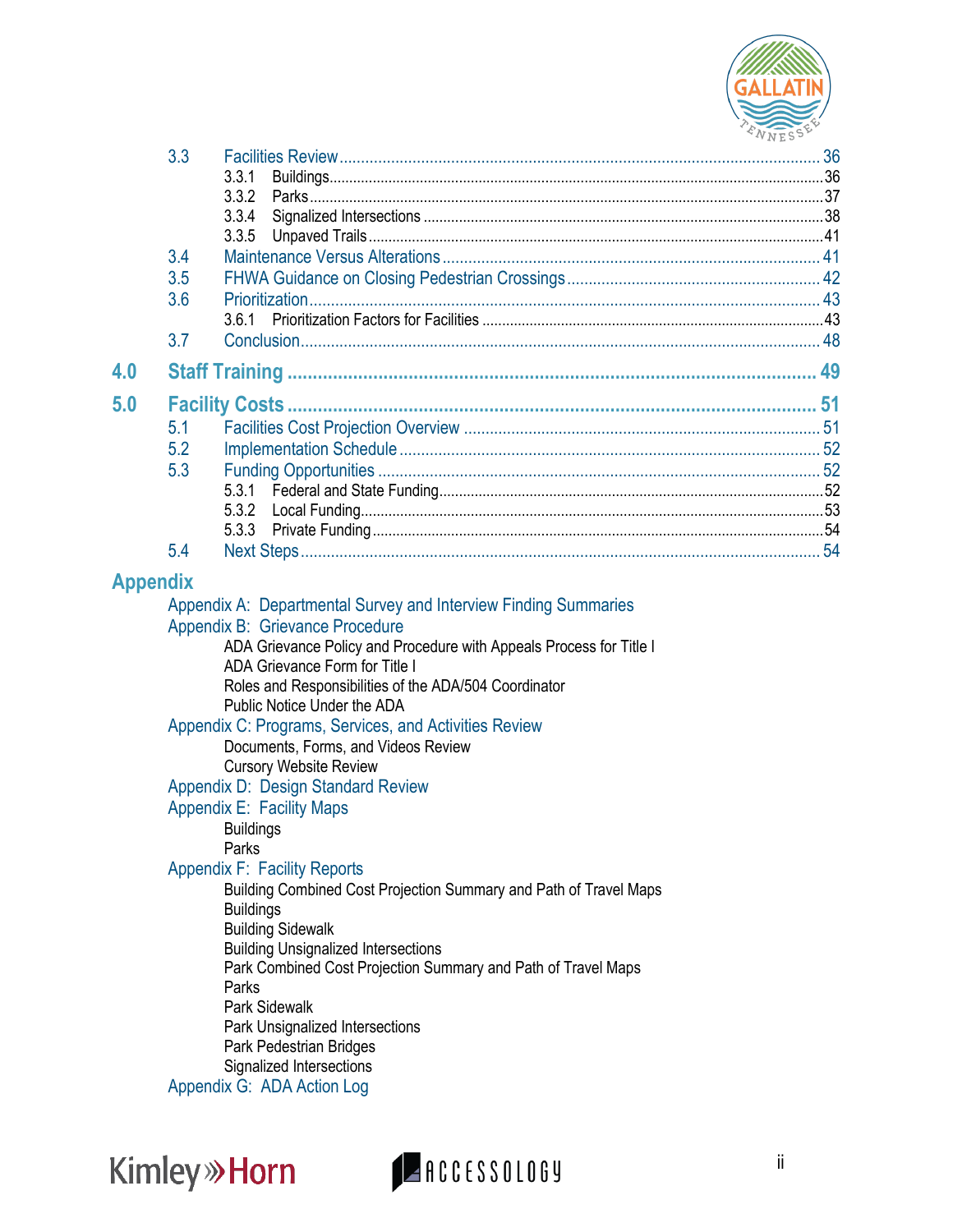

# **List of Tables**

| Table 12. Prioritization Summary for Building/Park Unsignalized Intersections  47 |  |
|-----------------------------------------------------------------------------------|--|
|                                                                                   |  |
|                                                                                   |  |
|                                                                                   |  |

# **List of Figures**

|--|--|



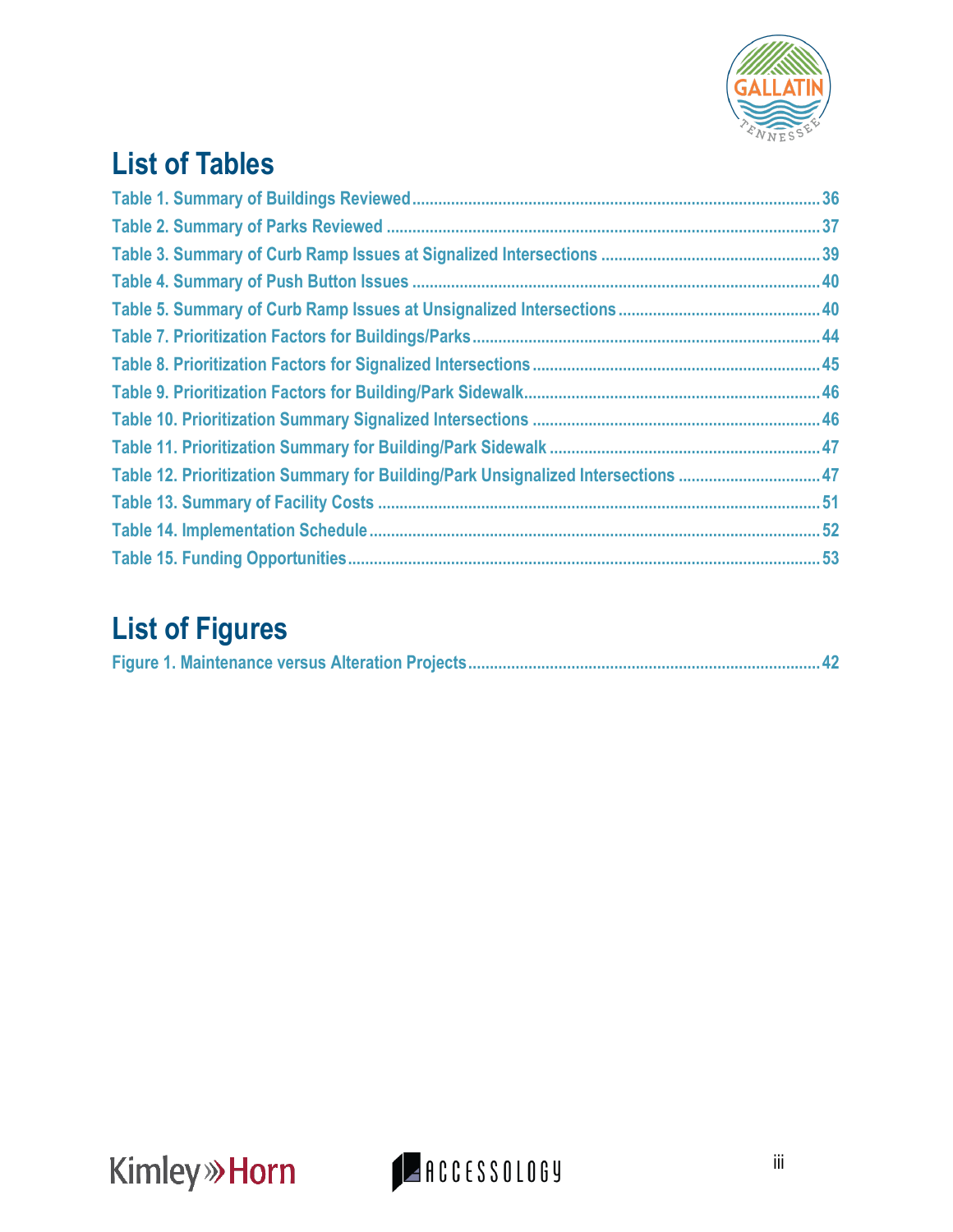

# <span id="page-5-0"></span>**Abbreviations**

- ADA Americans with Disabilities Act
- CFR Code of Federal Regulations
- CIP Capital Improvement Projects
- DOJ United States Department of Justice
- EITA Electronic and Information Technology Accessibility
- FHWA Federal Highway Administration
- MUTCD Manual on Uniform Traffic Control Devices
- PROWAG Proposed Accessibility Guidelines for Pedestrian Facilities in the Public Right-of-Way
- PSA Program, Services, and Activities
- WAVE Web Accessibility Evaluation Tool

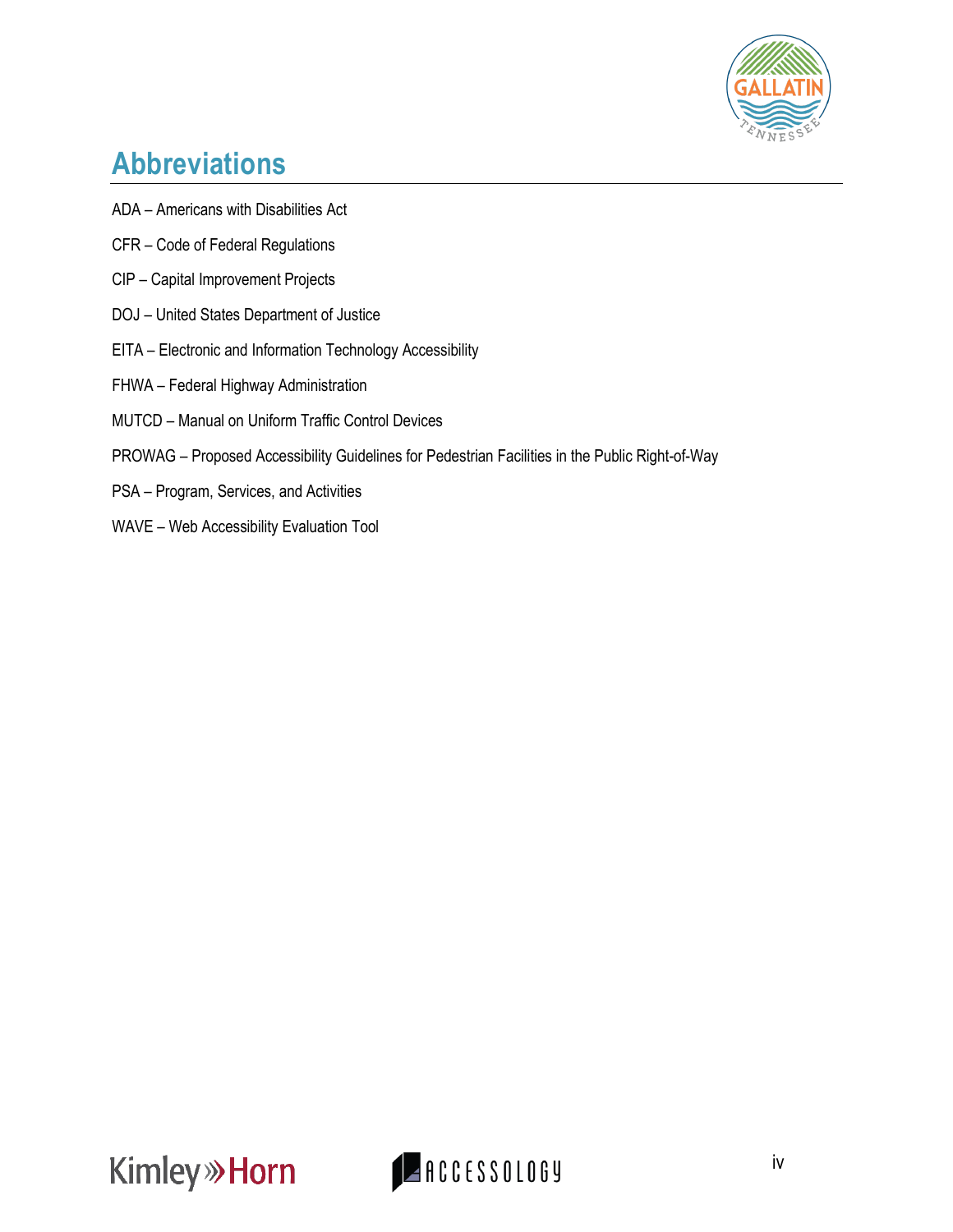

# <span id="page-6-0"></span>**1.0 Introduction**

# <span id="page-6-1"></span>1.1 Legislative Mandate

The Americans with Disabilities Act (ADA) is a civil rights law that mandates equal opportunity for individuals with disabilities. The ADA prohibits discrimination in access to jobs, public accommodations, government services, public transportation, and telecommunications. Title II of the ADA also requires that all programs, services, and activities (PSAs) of public entities provide equal access for individuals with disabilities.

The City of Gallatin has undertaken a comprehensive evaluation of its PSAs to determine the extent that individuals with disabilities may be restricted in their access.

# <span id="page-6-2"></span>1.2 ADA Self-Evaluation and Transition Plan Development Requirements and Process

The City of Gallatin is obligated to observe all requirements of Title I in its employment practices; Title II in its policies, programs, and services; any parts of Titles IV and V that apply to the City and its programs, services, or facilities; and all requirements specified in the 2010 ADA Standards and 2011 Proposed Accessibility Guidelines for Pedestrian Facilities in the Public Right-of-Way (PROWAG) that apply to facilities and other physical holdings.

Title II has the broadest impact on the City. Included in Title II are administrative requirements for all government entities employing more than 50 people. These administrative requirements are:

- Completion of a Self-Evaluation;
- Development of an ADA complaint procedure;
- Designation of at least one (1) person who is responsible for overseeing Title II compliance; and
- Development of a Transition Plan to schedule the removal of the barriers uncovered by the Self-Evaluation process. The Transition Plan will become a working document until all barriers have been addressed.

This document describes the process developed to complete the evaluation of the City of Gallatin's PSAs and facilities, provides possible solutions to remove programmatic barriers, and presents a Transition Plan for the modification of facilities and public rights-of way to improve accessibility, which will guide the planning and implementation of necessary program and facility modifications over the next 30 years. The ADA Self-Evaluation and Transition Plan is significant in that it establishes the City's ongoing commitment to the development and maintenance of PSAs and facilities that accommodate all its citizenry.

# <span id="page-6-3"></span>1.3 Discrimination and Accessibility

Program accessibility means that, when viewed in its entirety, each program is readily accessible to and usable by individuals with disabilities. Program accessibility is necessary not only for individuals with mobility needs, but also to individuals with sensory and cognitive disabilities.

Accessibility applies to all aspects of a program or service, including but not limited to physical access, advertisement, orientation, eligibility, participation, testing or evaluation, provision of auxiliary aids, transportation, policies, and communication.



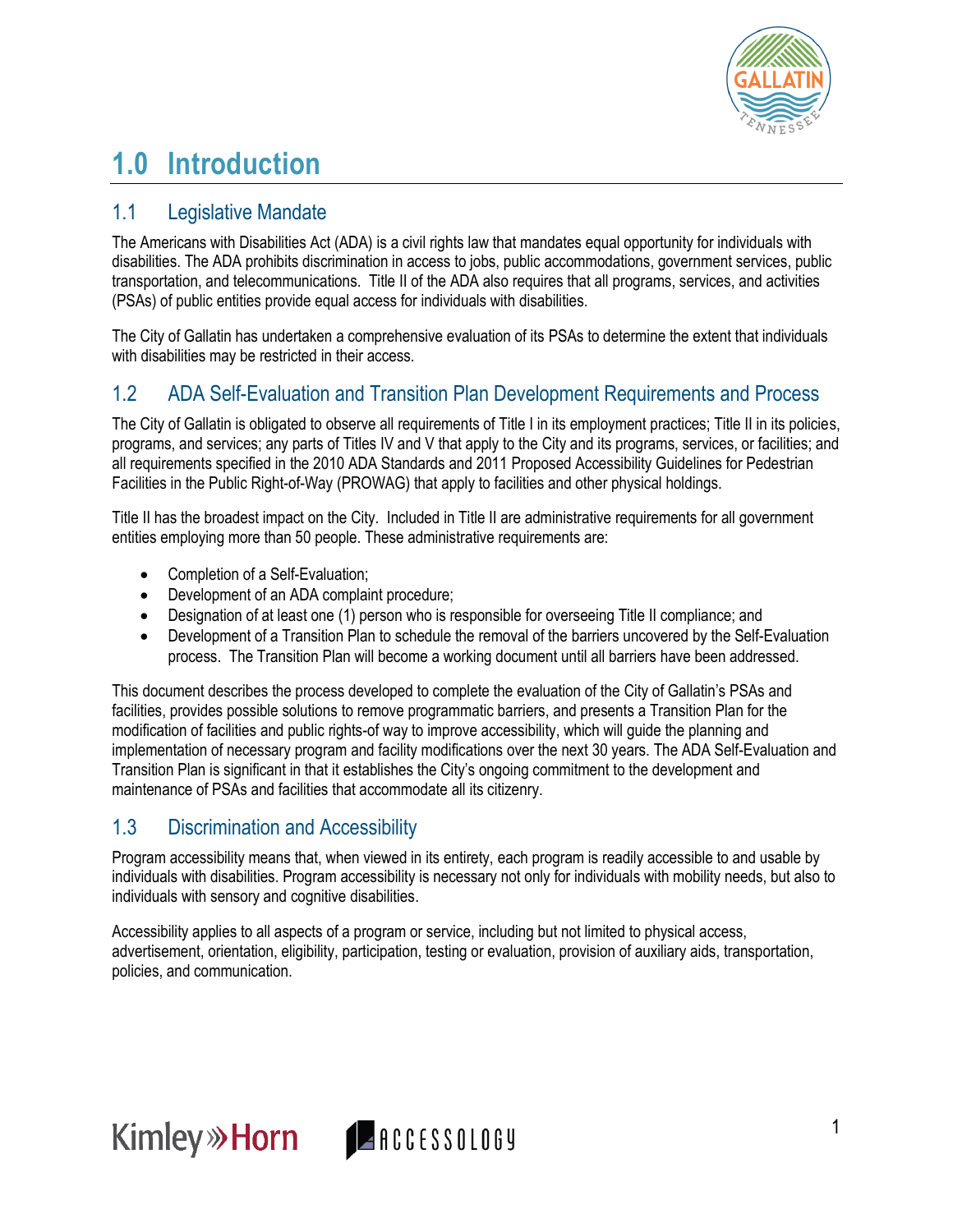

The following are examples of elements that should be evaluated for barriers to accessibility:

## <span id="page-7-0"></span>1.3.1 Physical Barriers

- **Parking**
- Path of travel to, throughout, and between buildings and amenities
- Doors
- Service counters
- Restrooms
- Drinking fountains
- Public telephones
- Path of travel along sidewalk corridors within the public rights-of-way
- Access to pedestrian equipment at signalized intersections

## <span id="page-7-1"></span>1.3.2 Programmatic Barriers

- Building signage
- Customer communication and interaction
- Non-compliant sidewalks or curb ramps
- Emergency notifications, alarms, and visible signals
- Participation opportunities for City sponsored events

# <span id="page-7-2"></span>1.3.3 Ongoing Accessibility Improvements

City PSAs and facilities evaluated during the Self-Evaluation will continue to be evaluated on an ongoing basis, and the ADA Transition Plan will be revised to account for changes that have been or will be completed since the initial Self-Evaluation. This Plan will be posted on the City's website for review and consideration by the public.

## <span id="page-7-3"></span>1.3.4 City of Gallatin Approach

The purpose of the Transition Plan is to provide the framework for achieving equal access to the City of Gallatin's programs, services, and activities within a reasonable timeframe. The City 's elected officials and staff believe that accommodating persons with disabilities is essential to good customer service, ensures the quality of life Gallatin residents seek to enjoy, and guides future improvements. This Plan has been prepared after careful study of all the City's programs, services, activities, and evaluation of a select number of City facilities.

The City of Gallatin should make reasonable modifications in PSAs when the modifications are necessary to avoid discrimination based on disability, unless the City can demonstrate that making the modifications will fundamentally alter the nature of the program, service, or activity. The City of Gallatin will not place surcharges on individuals with disabilities to cover the cost involved in making PSAs accessible.

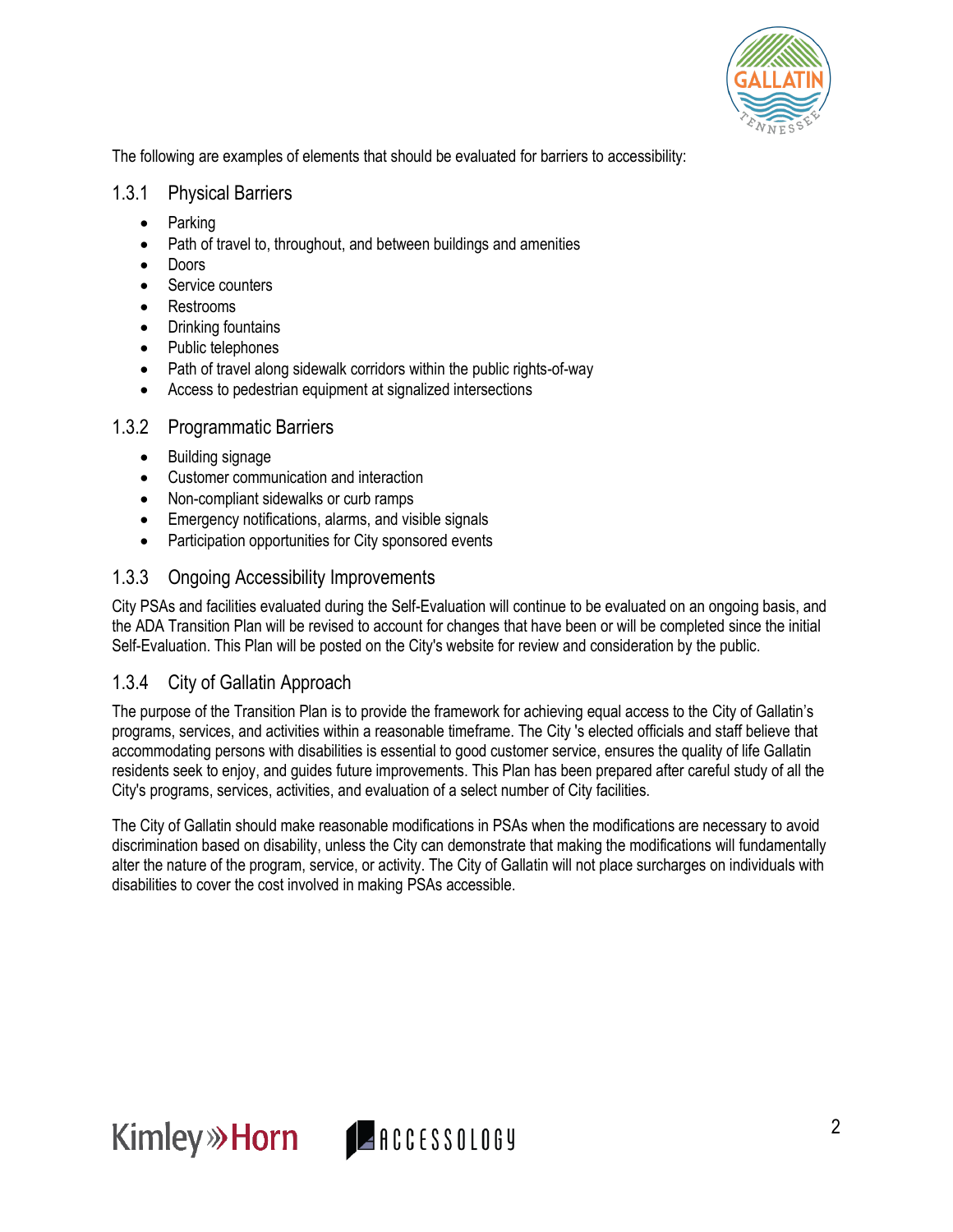

# <span id="page-8-0"></span>**2.0 Public Outreach**

The City hosted a public meeting on August 16, 2018 at 6:00 PM, to provide a summary of the Transition Plan and receive feedback on the transition planning process and any other concerns related to accessibility. In addition, the City contacted local disability organizations to form an ADA Advisory Committee and hosted ADA Advisory Committee meetings on April 3, 2018 at 10:00 AM and August 16, 2018 at 10:00 AM. The City will continue to solicit feedback from the public on the Transition Plan.

The following comments were provided during the ADA Advisory Committee Meetings:

- One of the most troubling issues is utility poles in the middle of sidewalks. There are a lot in Nashville. Sidewalks need to be useable.
- It is easier to concentrate on physical access but harder for programmatic access. Reviews of the programs, services, and activities are so important. Education is also important, including education for first responders on how to handle people with behavioral health issues.
- Customer service makes a difference! The City isn't always going to be able to address every issue, but as long as the City is willing to try, the City will be much less likely to have complaints. A lot of accommodations do not cost any money. There should be a willingness to provide an accommodation and understand people's motivation. Some people get angry and use ADA as a weapon, unfortunately, but most of us have a good attitude about it.
- My son has Down Syndrome and there are agencies that provide free classes to educate people about various disabilities and the needs of people with them. Autism Tennessee and Department of Intellectual Disabilities can provide these classes. It would be good for these agencies to educate the City Police Department and others within the City that have contact with the public.
- Parks and Recreation programs attempt to be inclusive but there is room for improvement by taking into consideration the various needs of individuals when developing programs. If accommodations are needed, the City should explore options before saying no.
- There is a fear that by accepting someone with a disability into a program, you're exposing the City to liability. Most parents are understanding and unless there is gross negligence, it's okay for City staff to make a mistake. However, if a mistake is made, own up to it.
- The biggest barrier to access is transportation. Public transportation doesn't cross county lines.
- Emergency planning is so important and persons with disabilities should be accounted for within the emergency management plan, including accessible shelters and accommodations for service animals.

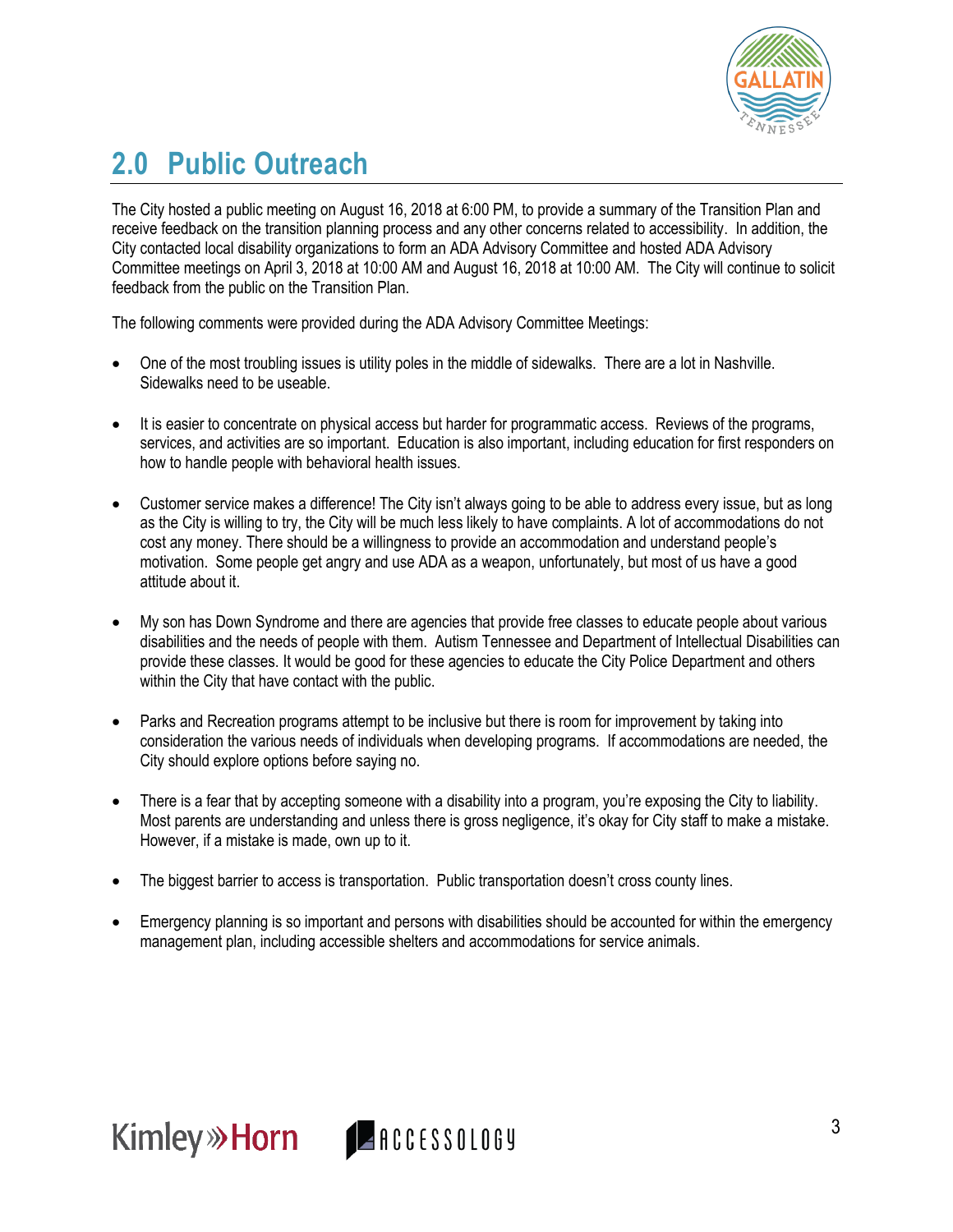

# <span id="page-9-0"></span>2.1 Web Survey

The City also developed a web survey open to the public. The survey was designed to help the City locate areas of greatest concern to the public and help provide better access to the community. The survey can be accessed via the following link:

#### **[https://www.surveymonkey.com/r/ADA\\_Gallatin](https://www.surveymonkey.com/r/ADA_Gallatin)**

The following comments were provided in the web survey:

- More enforcement on people using handicap parking that are not handicap.
- We need a sidewalk between Lenox Place Phase I and Nashville Pike.
- More handicapped spaces OR stricter policies on obtaining a handicapped parking tag.
- Please raise awareness and compassion. Help people feel welcome instead of hindered.
- I strongly believe that entrances of all city buildings must be addressed and automatic door options, although not required, should nonetheless be installed. A government office should be a model of accessibility. The Gallatin Public Works department front door is non-compliant.

## <span id="page-9-1"></span>2.2 Web Map

The City also developed an online map to allow the public to identify specific locations where they experience issues related to accessibility, safety, connectivity, or suggestions for accessibility improvements that are needed in Gallatin. The map can be accessed via the following link:

#### **<http://wikimapping.com/wikimap/Gallatin-ADA-Transition-Plan.html>**

The web survey and map were posted on the City's web page, sent out through social media, and emailed to the ADA Advisory Committee for redistribution. Both will remain online through the end of 2018 and serve as a tool to solicit feedback from the public on the Transition Plan.

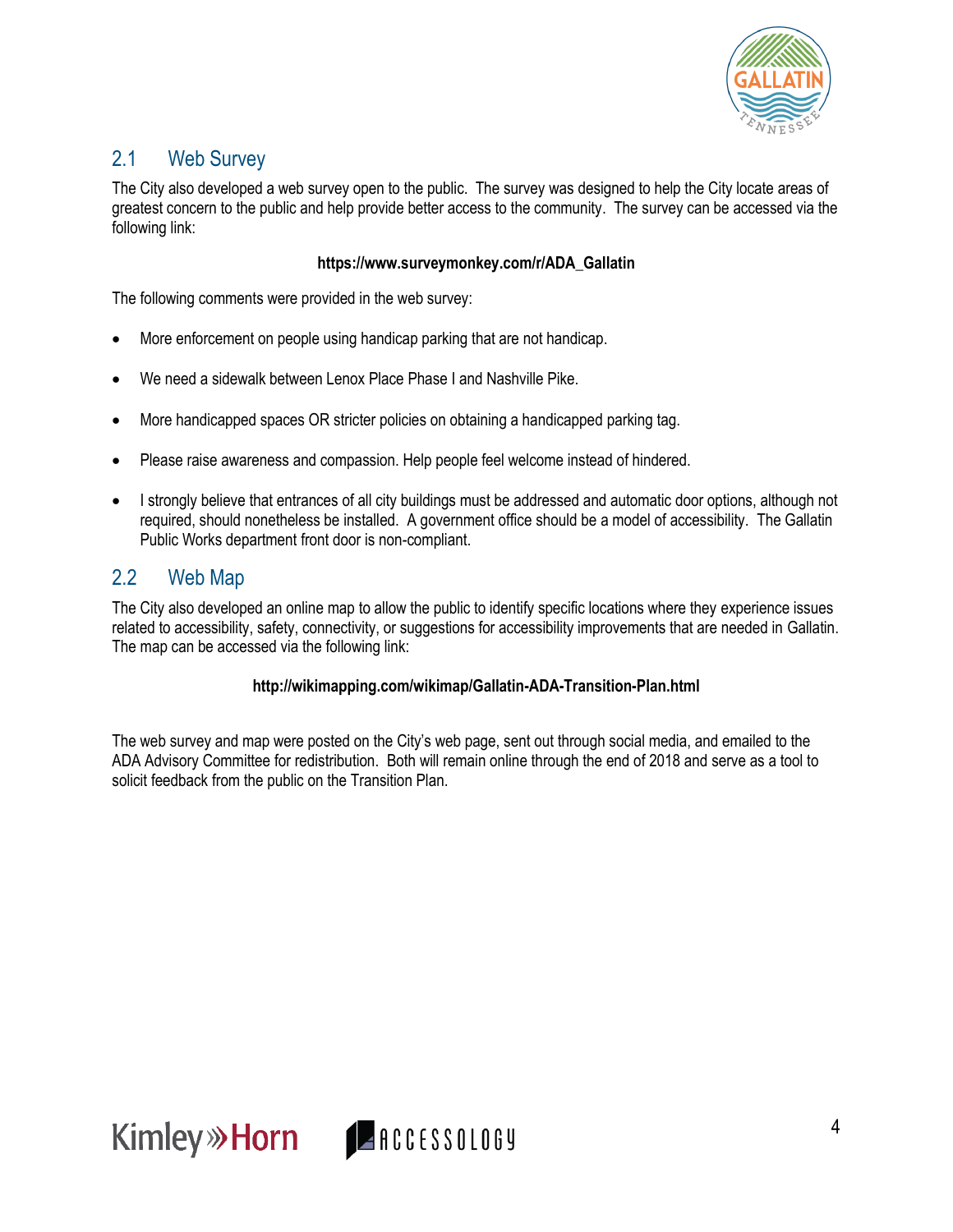<span id="page-10-2"></span>

# <span id="page-10-0"></span>**3.0 Self-Evaluation and Summary of Findings**

The City of Gallatin's Americans with Disabilities Act (ADA) Transition Plan reflects the results of a comprehensive review of the programs, services, and activities provided to employees and the public. The review identifies programmatic barriers to individuals with disabilities interested in accessing the programs, services, and activities offered by the City.

# <span id="page-10-1"></span>3.1 [Programs, Procedures, and Policies Review](#page-10-2)

Under the ADA, the City is required to complete a Self-Evaluation of the City's facilities, programs, policies, and practices. The Self-Evaluation identifies and provides possible solutions to those policies and practices that are inconsistent with Title II requirements. To be compliant, the Self-Evaluation should consider all the City's programs, services, and activities, as well as the policies and practices the City uses to implement its various programs and services.

To comply with requirements of the plan, the City must take corrective measures to achieve program accessibility through several methods, including, but not limited to:

- (1) Relocation of programs to accessible facilities;
- (2) Modifications to existing programs so they are offered in an accessible manner;
- (3) Structural methods such as altering an existing facility;
- (4) Policy modifications to ensure nondiscrimination; and
- (5) Auxiliary aids needed to provide effective communication.

When choosing a method of providing program access, the City should attempt to give priority to the method that promotes inclusion among all users, including individuals with disabilities.

Programs, services, and activities offered by the City to the public must be accessible. Accessibility applies to all aspects of a program, services, or activity, including advertisement, orientation, eligibility, participation, testing or evaluation, physical access, provision of auxiliary aids, transportation, policies, and communication.

However, the City does not have to take any action that will result in a fundamental alteration in the nature of a program or activity, create a hazardous condition for other people, or result in an undue financial and/or administrative burden. This determination can only be made by the ADA/504 Coordinator or an authorized designee of the City, such as the Mayor or her designee, and must be accompanied by a written statement detailing the reasons for reaching the determination.

The determination of undue burden must be based on an evaluation of all resources available for use. If a barrier removal action is judged unduly burdensome, the City must consider all other options for providing access that will ensure that individuals with disabilities receive the benefits and services of the program or activity. This process must be fully documented.



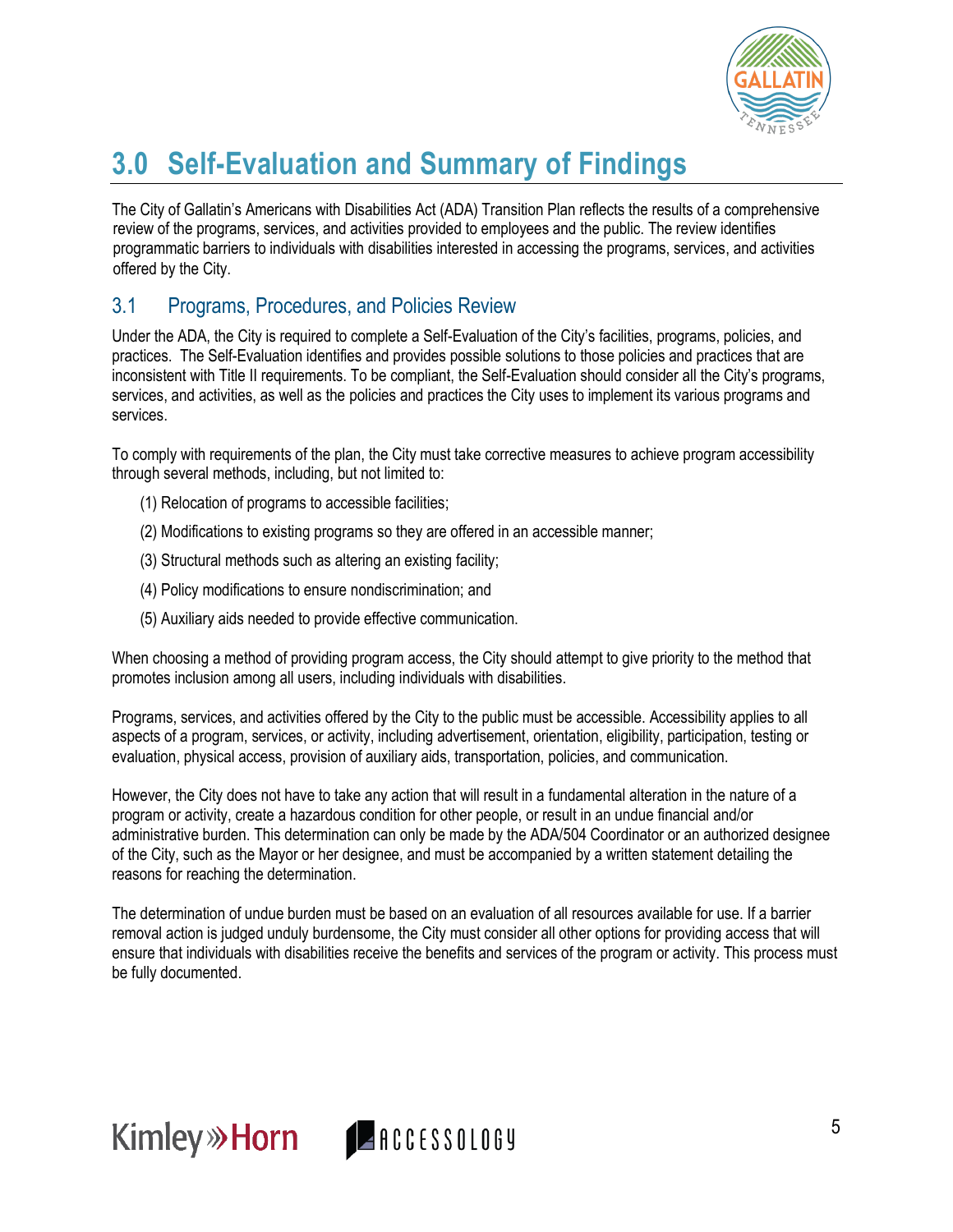

## <span id="page-11-0"></span>3.1.1 Departmental Surveys and Interviews

The interactive survey process was conducted following the review of the City's website. Program, services, and activities surveys were submitted to each City department. The surveys were tailored to the PSAs offered by each department and used to finalize the determination of ADA compliance for each department's PSA. The responses were reviewed and possible solutions for issues identified have been integrated throughout the ADA Transition Plan. See **[Appendix A](#page-60-1)** for copies of the completed Departmental Survey and Interview Findings Summaries in their entirety.

## Survey of All Departments: Self-Evaluation Findings

- Most department contacts are aware that ADA obligations exist. However, staff was not aware of the specific requirements.
- Department contacts were unaware of a City-wide ADA grievance policy and procedure. However, all City staff were aware of the City's general grievance policy and procedure, which does not specifically address ADA Title I or Title II.
- Most department contacts were unsure if the City has a reasonable accommodation policy and procedure.
- Most department contacts were unsure if the City has a process on how to obtain alternate formats of City documents or the types of formats available.
- Most department contacts were unsure if the City has a public notice under the ADA. This notice is required by all Title II entities regardless of their size and is required to be publicized on an ongoing basis.
- ADA-specific training is not a common practice throughout the City.
- All departments have an ADA Liaison; however, no specific training has been conducted to ensure all Liaisons are aware of their roles and responsibilities.
- Department contacts were unaware of policies and procedures or guidelines in place regarding ADA compliant purchasing and procurement.
- Most department contacts indicated they do not use ADA checklists to ensure ADA compliance.
- Most department contacts were unaware of City-wide non-discrimination statements that are required to be included in all information distributed by the City.

## Survey of All Departments: Possible Solutions

The possible solutions associated with each of the departmental surveys and interviews have been incorporated into **[Sections 3.1.2 -](#page-12-0) 3.2.5** of this document, as applicable for all City programs, policies, and procedures.



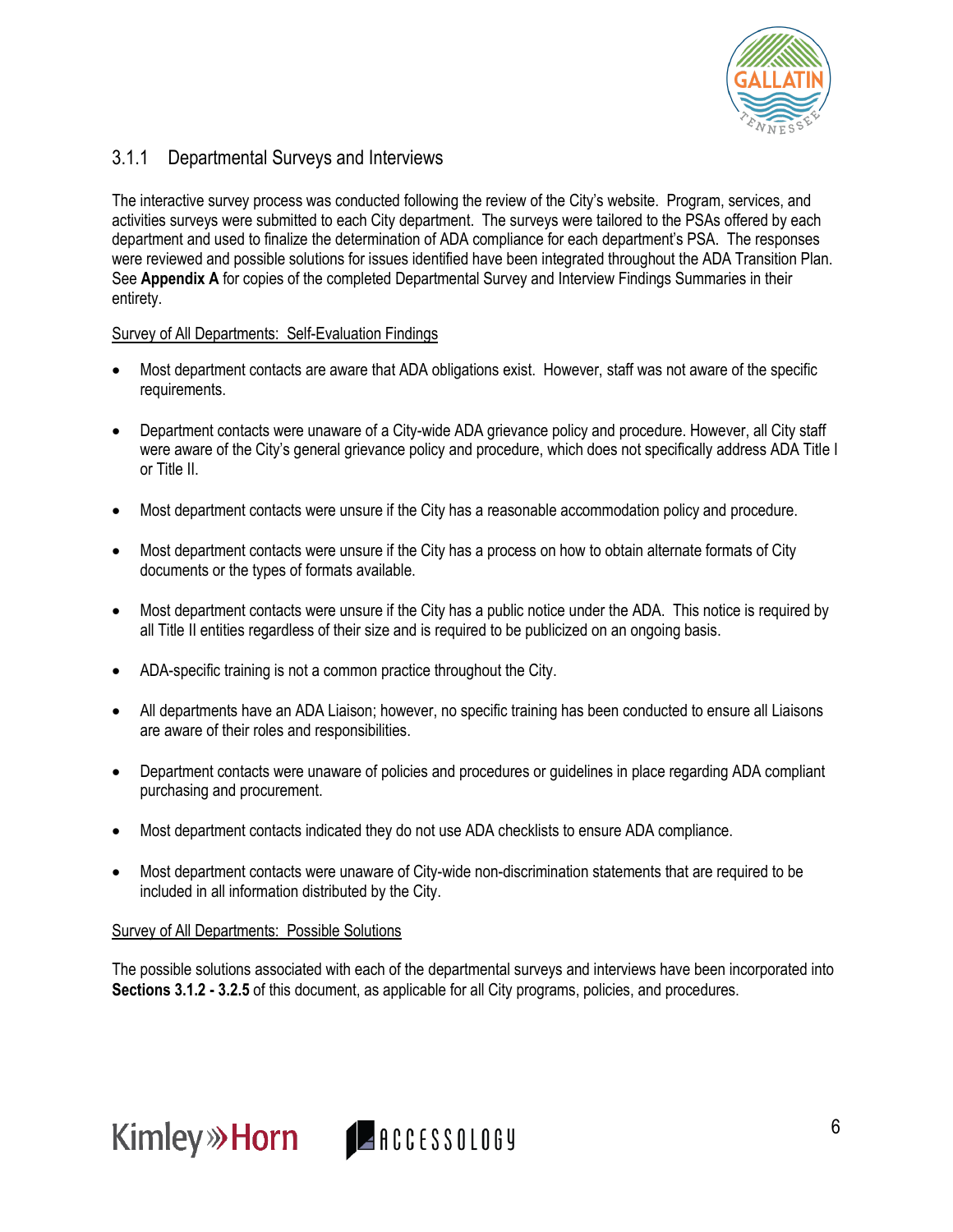

# <span id="page-12-0"></span>3.1.2 Department-Specific Information

During the departmental survey and interview process, additional information was gathered for each department. A discussion of additional programmatic elements identified during the research and evaluation process for each department is included in the following section.

## *City Attorney's Office*

City Attorney's Office: Self-Evaluation Findings

• The City Attorney's Office reviews City contracts and agreements for ADA language. However, there are no guidelines in place on how to conduct the reviews.

#### City Attorney's Office: Possible Solutions

• The City Attorney's Office should develop guidelines regarding the reviewing of City contracts for ADA language. See **Section 3.2.4, [Non-Discrimination Language for Contracts, Agreements, and Waivers](#page-40-0)**.

## *Mayor & City Council*

#### Mayor & City Council: Self-Evaluation Findings

- Training regarding the ADA was conducted for the Mayor and executive staff. However, Gallatin City Council members did not attend.
- The Mayor's Office is responsible for the ADA compliance of the City website, but the Office does not provide annual training to City staff regarding website ADA accessibility.

#### Mayor & City Council: Possible Solutions

- Gallatin City Council should attend annual training regarding ADA compliance for Title I and Title II. For possible solutions regarding City training programs, see **Section 3.1.17, [Employment Practices Review](#page-28-2)**.
- The Mayor's Office should provide annual training to all applicable City staff regarding ADA accessible websites. This training should establish guidelines for developing and maintaining ADA compliant Department webpages. While training is not a specific requirement of the ADA, the City is obligated to provide equal access to programs, services, and activities. This training will provide guidance to employees regarding the ADA and Section 508 of the Rehabilitation Act, as well as the tools needed to ensure ADA compliance.

## *Economic Development Department*

#### Economic Development Department: Self-Evaluation Findings

The Department does not provide business owners with ADA resources for achieving ADA compliance.

Economic Development Department: Possible Solutions

The Department should (in conjunction with the Planning, Codes, and Engineering Departments) develop an informational brochure that provides business owners with ADA resources to assist in achieving ADA compliance.



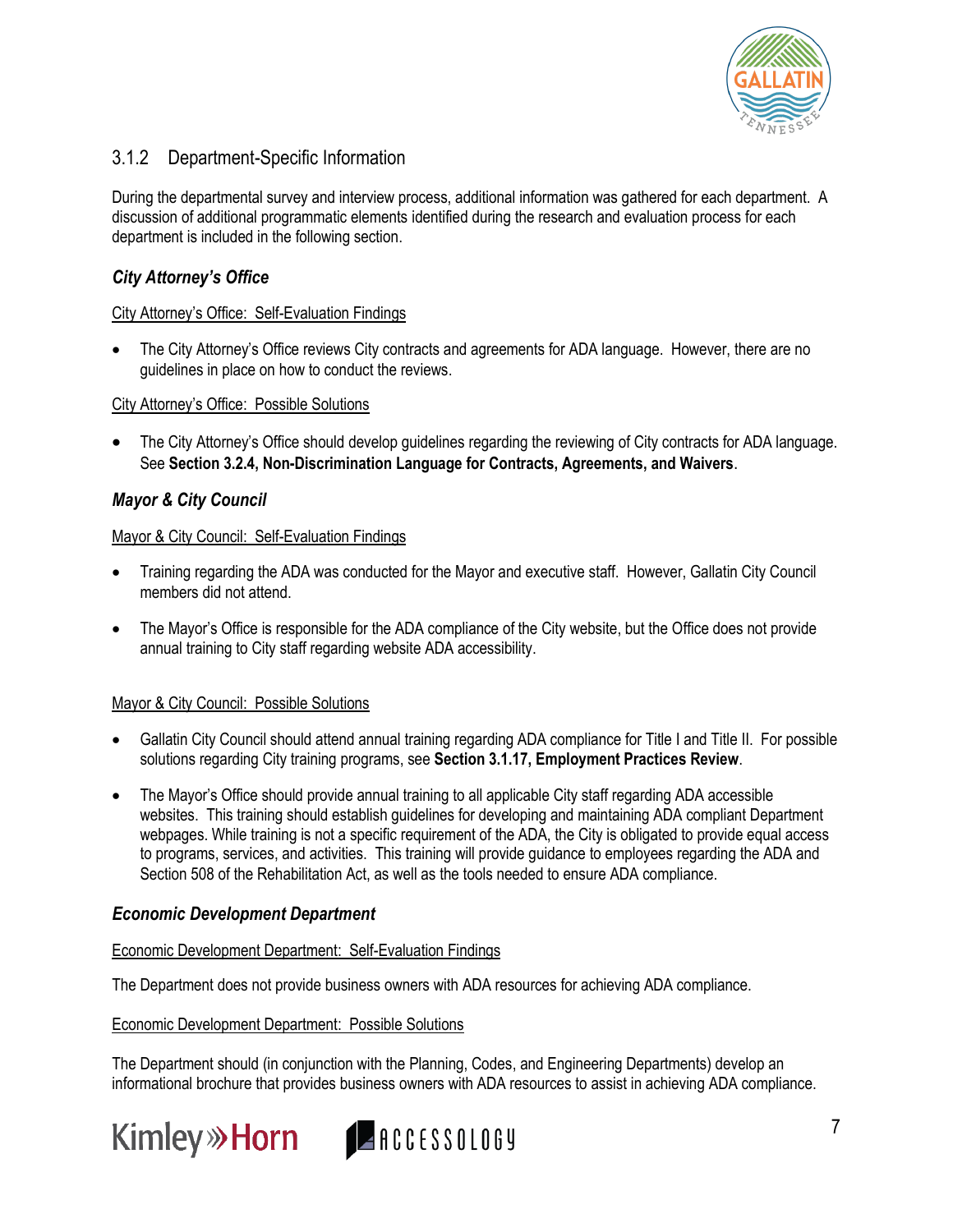

While this is not a specific ADA requirement, this information will provide business owners guidance regarding the need for ADA compliance.

## *Information Technology Department*

Information Technology Department: Self-Evaluation Findings

None

Information Technology Department: Possible Solutions

None

## *Engineering Department*

#### Engineering Department: Self-Evaluation Findings

- The Department is aware of the Joint Technical Assistance Memo regarding Title II of the ADA requirements to provide curb ramps when streets, roads, or highways are altered through resurfacing. However, the City has not developed guidelines regarding this memo.
- The City of Gallatin has not adopted the Proposed Guidelines for Pedestrian Facilities in the Public Rights-of-Way (PROWAG).

#### Engineering Department: Possible Solutions

- The Department should use the Joint Technical Assistance Memo regarding Title II of the ADA requirements [\(https://www.fhwa.dot.gov/civilrights/programs/doj\\_fhwa\\_ta.cfm\)](https://www.fhwa.dot.gov/civilrights/programs/doj_fhwa_ta.cfm) to provide curb ramps when streets, roads, or highways are altered through resurfacing. This guidance from the U.S. Department of Justice should be incorporated into City operations and existing and adopted policies and procedures to ensure past and present projects are being altered in ADA compliance.
- While the PROWAG has not yet been finalized, it is recommended that the City formally adopted the PROWAG as a City standard and develop ADA-specific guidance on the use of PROWAG. This guidance should be used City-wide, as needed. While adopting PROWAG is not a requirement, it is strongly recommended to ensure ADA compliance and would allow the City to enforce PROWAG when pedestrian facilities are constructed within the public rights-of-way.

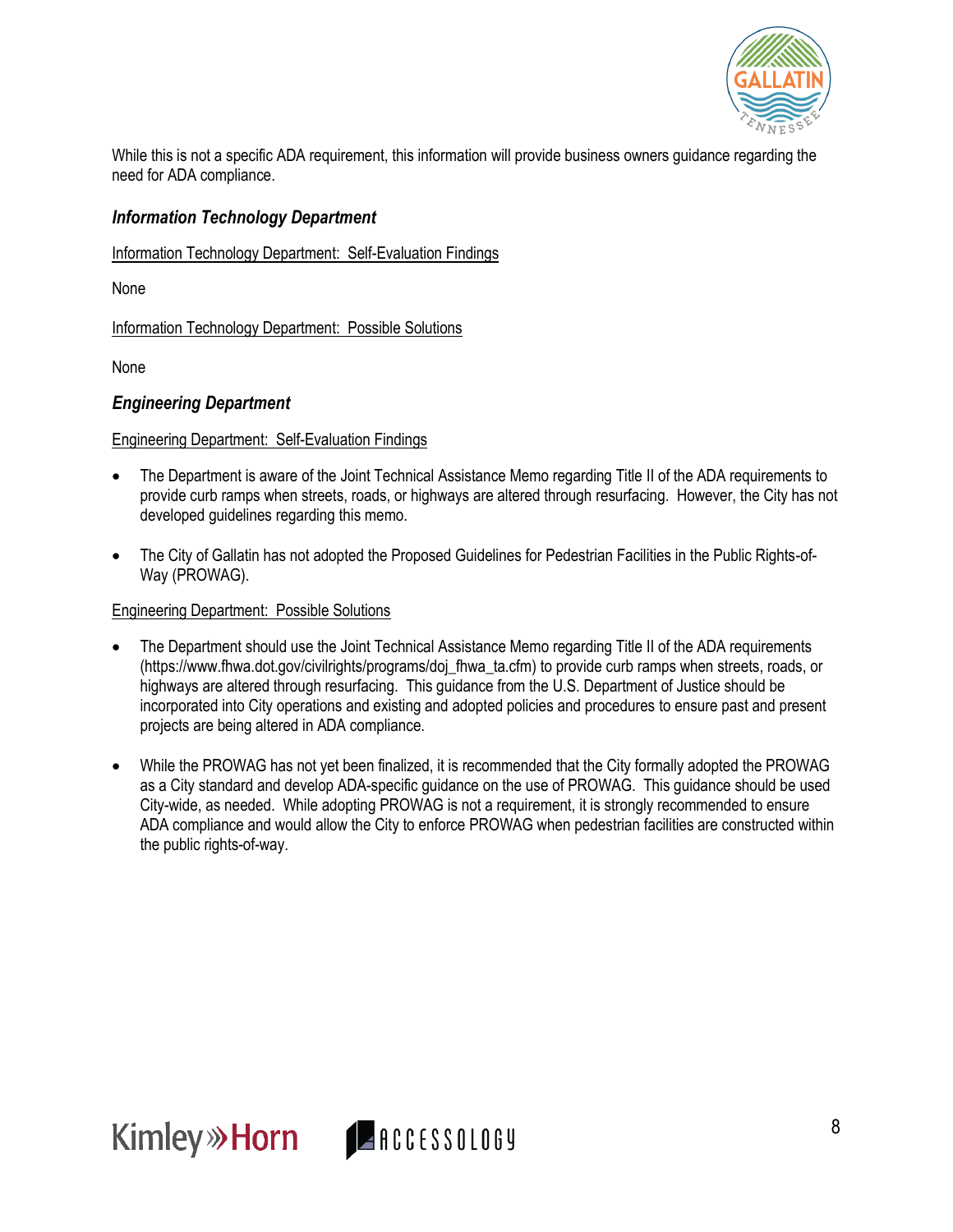

## *Facilities Management Department*

#### Facilities Management Department: Self-Evaluation Findings

- The Department does not have a maintenance policy and procedure or guidelines in place.
- The Department does not have an out-of-order policy and procedure or guidelines in place.

#### Facilities Management Department: Possible Solutions

- The Department should develop a maintenance policy and procedure or guidelines to assist City staff in maintaining ADA elements in ADA compliance. While this policy and procedure or guideline development is not a specific ADA requirement, the City is obligated to ensure all ADA elements are maintained in an accessible manner and are readily accessible. This policy and procedure or guidelines will provide employees with resources needed to ensure ADA compliance.
- The Department should develop an out-of-order policy and procedure or guidelines to assist City staff in ensuring that ADA elements are repaired and in working condition in a timely manner (e.g., elevators). While this policy and procedure or guidance is not a specific ADA requirement, the City is obligated to ensure all ADA elements are in working order and are readily accessible. This policy and procedure or guidelines provide employees resources needed to ensure ADA compliance.

## *Finance Department*

#### Finance Department: Self-Evaluation Findings

The Department does not use a procurement policy and procedure or guidance for reviewing information and technology purchases for ADA compliance before purchase.

#### Finance Department: Possible Solutions

The Department (in conjunction with the Information Technology Department) should develop a procurement policy and procedure or guidelines for City staff to use that reviews information and technology purchases for ADA compliance before purchase. While this policy and procedure is not a specific ADA requirement, the City should develop policies and procedures to ensure ADA compliance with Section 508 of the Rehabilitation Act.

## *Fire Department*

#### Fire Department: Self-Evaluation Findings

- The Department offers facility tours but does not use checklists to ensure that all tours are ADA compliant.
- The Department does not have guidance in place for Department staff to use to ensure that the Department is providing ADA accessible community programs, services, and activities.



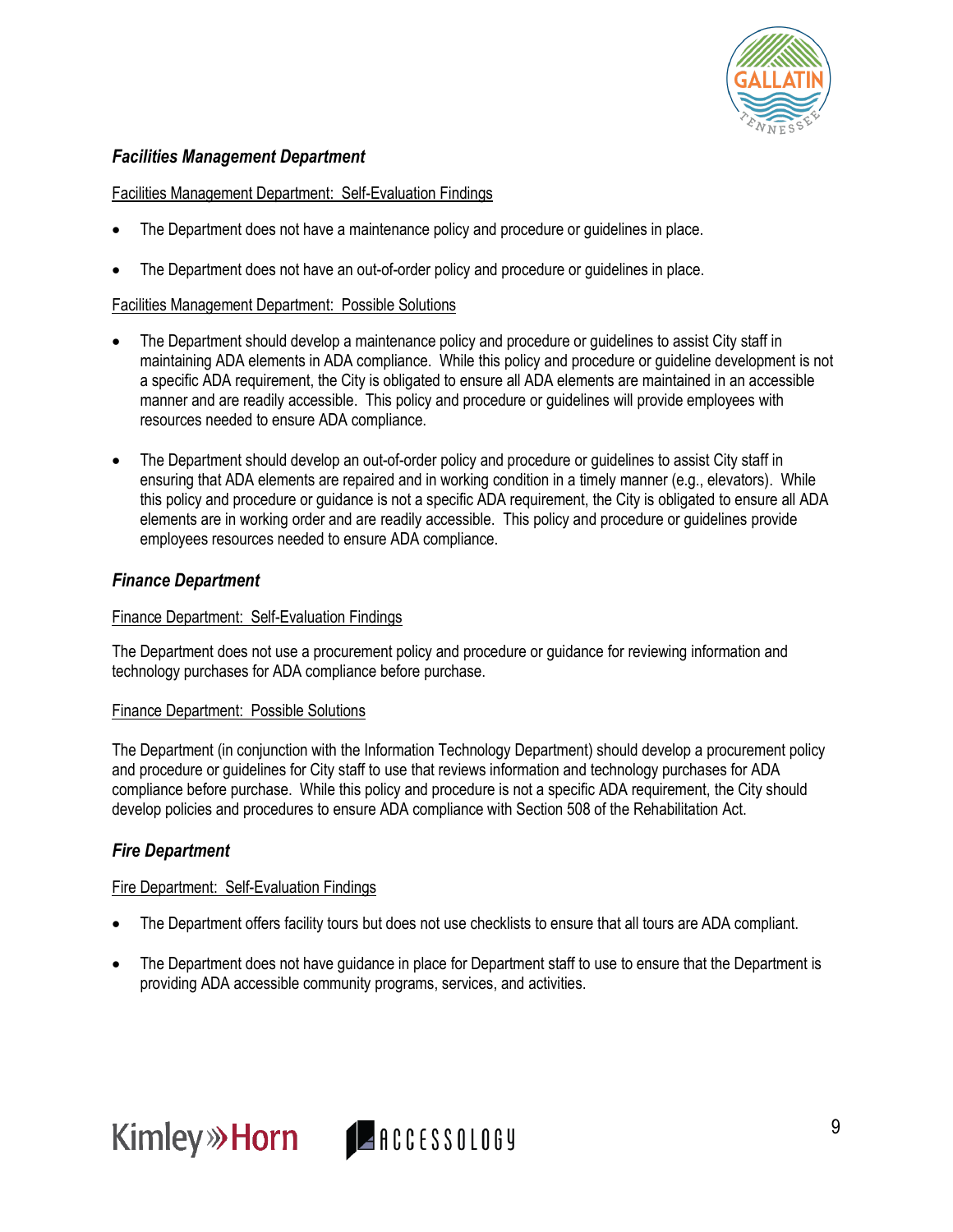

#### Fire Department: Possible Solutions

- The Department should develop and use specific ADA checklists or guidance to ensure that all tours are ADA compliant. These checklists or guidance should include information regarding tour operations and facility compliance. While this is not a specific ADA requirement, the City is obligated to provide equal access to programs, services, and activities and this guidance will provide Department staff with the necessary tools to ensure ADA compliance.
- The Department should use policies and procedures (identified for development in this Transition Plan) to develop specific ADA guidance for Department staff to use to ensure that the Department is providing ADA accessible programs, services, and activities. This may include providing alternate formats, providing equal access to Department services or events, etc. While this is not a specific ADA requirement, the City is obligated to provide equal access to programs, services, and activities and this guidance will provide Department staff with the necessary tools to ensure ADA compliance.

## *Human Resources Department*

#### Human Resources Department: Self-Evaluation Findings

- The Department provides new employee orientation upon hire. During the orientation process, new employees are not provided ADA-specific training, information regarding their rights and obligations under the ADA, or contact information for the City ADA/504 Coordinator for Title I or Title II. For Self-Evaluation findings regarding the employment practices, see **Section 3.1.17, [Employment Practices Review](#page-28-2)**.
- The Department does not provide annual ADA training for employees regarding Title I and Title II.

#### **Human Resources Department: Possible Solutions**

- The Department should integrate ADA-specific training within the new employee orientation program. This training should include information regarding employee's rights and obligations under the ADA and information regarding the ADA/504 Coordinator. While training is not a specific ADA requirement, as a Title II entity, the City is obligated to provide equal access to programs, services, and activities. This training will provide guidance to employees regarding their rights under the ADA, as well as the tools needed to ensure ADA compliance. The new employee orientation program should also include policies and procedures (identified for development in this Transition Plan) with respect to the City of Gallatin Employee Handbook. For possible solutions regarding personnel rules, see **Section 3.1.17, [Employment Practices](#page-28-2) Review**.
- The Department in conjunction with City ADA/504 Coordinators for Title I and Title II should administer annual ADA training for employees. While training is not a specific ADA requirement, as a Title II entity, the City is obligated to provide equal access to programs, services, and activities. This training will provide guidance to employees regarding their rights under the ADA and the tools needed to ensure ADA compliance.

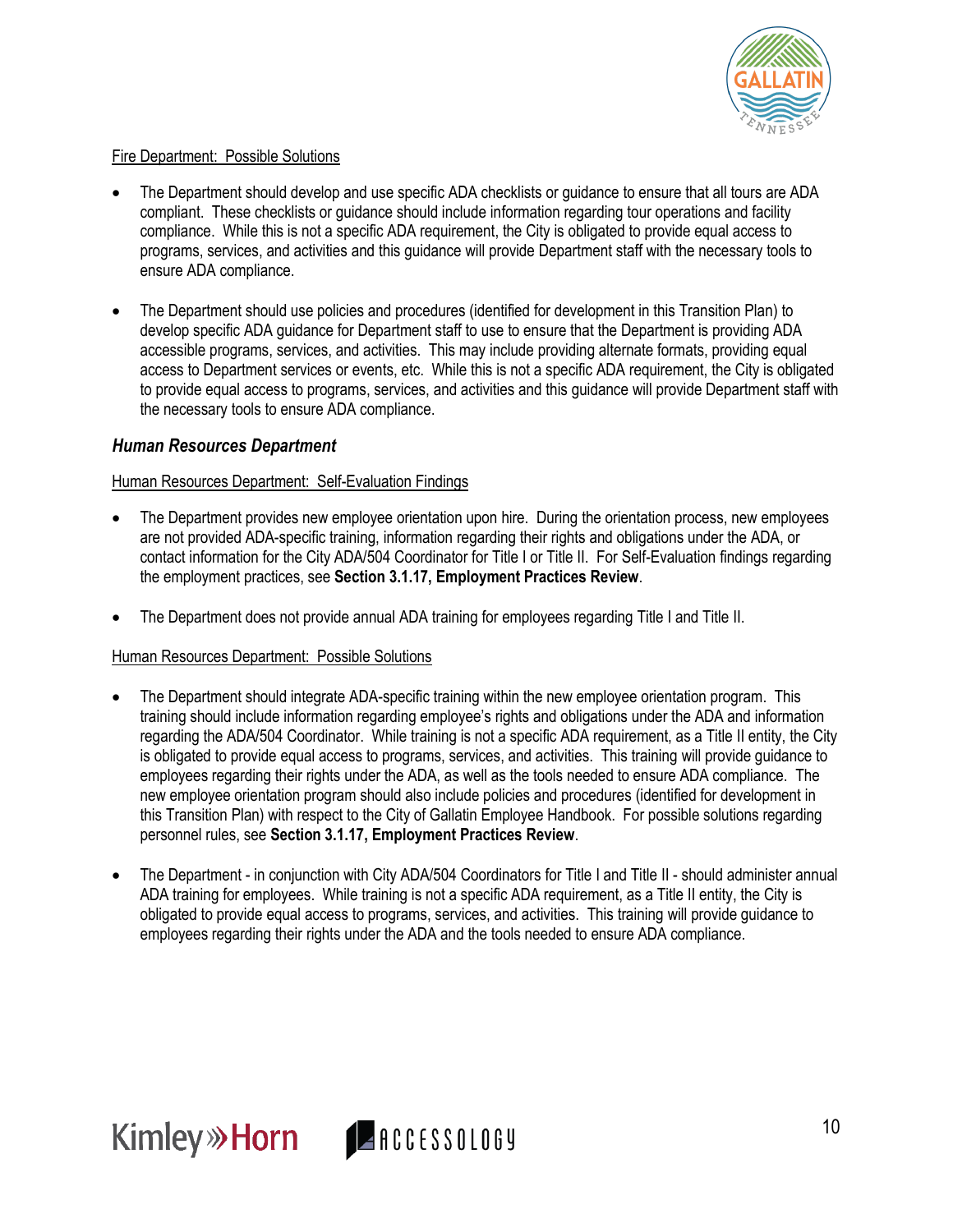

## *Parks and Recreation Department*

#### Parks and Recreation Department: Self-Evaluation Findings

- The Department defers to the City for ADA grievances for Title I. However, the Department does not have an ADA grievance policy, procedure, or form with an appeals process in place for Title II.
- The Department defers to the City for reasonable accommodation policy, procedure, and form for Title I. However, the Department does not have a reasonable modification policy, procedure, or form in place for Title II.
- The Department does not have an out-of-order policy and procedure or guidelines in place.
- The Department does not have a maintenance policy and procedure or guidelines in place.
- The Department does not have guidelines in place to address ADA compliance at special events.

#### Parks and Recreation Department: Possible Solutions

- For the Department ADA grievance policy, procedure, and form with appeals process for Title I and Title II, see **Section 3.1.5, [ADA Grievance Policy, Procedure, and Form with Appeals Process](#page-20-1)**.
- For the Department reasonable accommodation policy, procedure, and form for Title I and Title II, see **[Section](#page-22-0)  3.1.6, Reasonable Accommodation [and Modification Request Policy, Procedure, and Request Form](#page-22-0)**.
- The Department should develop an out-of-order policy and procedure or guidelines to assist City staff in ensuring that ADA elements are repaired and in working condition in a timely manner. While the development of this policy and procedure or guidance is not a specific ADA requirement, as a Title II entity, the City is obligated to ensure all ADA elements are in working order and are readily accessible. This policy and procedure or guidelines will provide guidance to employees and the tools needed to ensure ADA compliance.
- The Department should develop a maintenance policy and procedure or quidelines to assist City staff in maintaining ADA elements in ADA compliance. While the development of this policy and procedure or guidance is not a specific ADA requirement, as a Title II entity, the City is obligated to ensure all ADA elements are maintained in an accessible manner and are readily accessible. This policy and procedure or guidelines will provide guidance to employees and the tools needed to ensure ADA compliance.
- The Department should develop ADA-specific guidelines for special events. While the development of these guidelines is not a specific ADA requirement, the City is obligated to provide equal access to programs, services, and activities. These guidelines will provide guidance to employees and provide the tools needed to ensure ADA compliance.

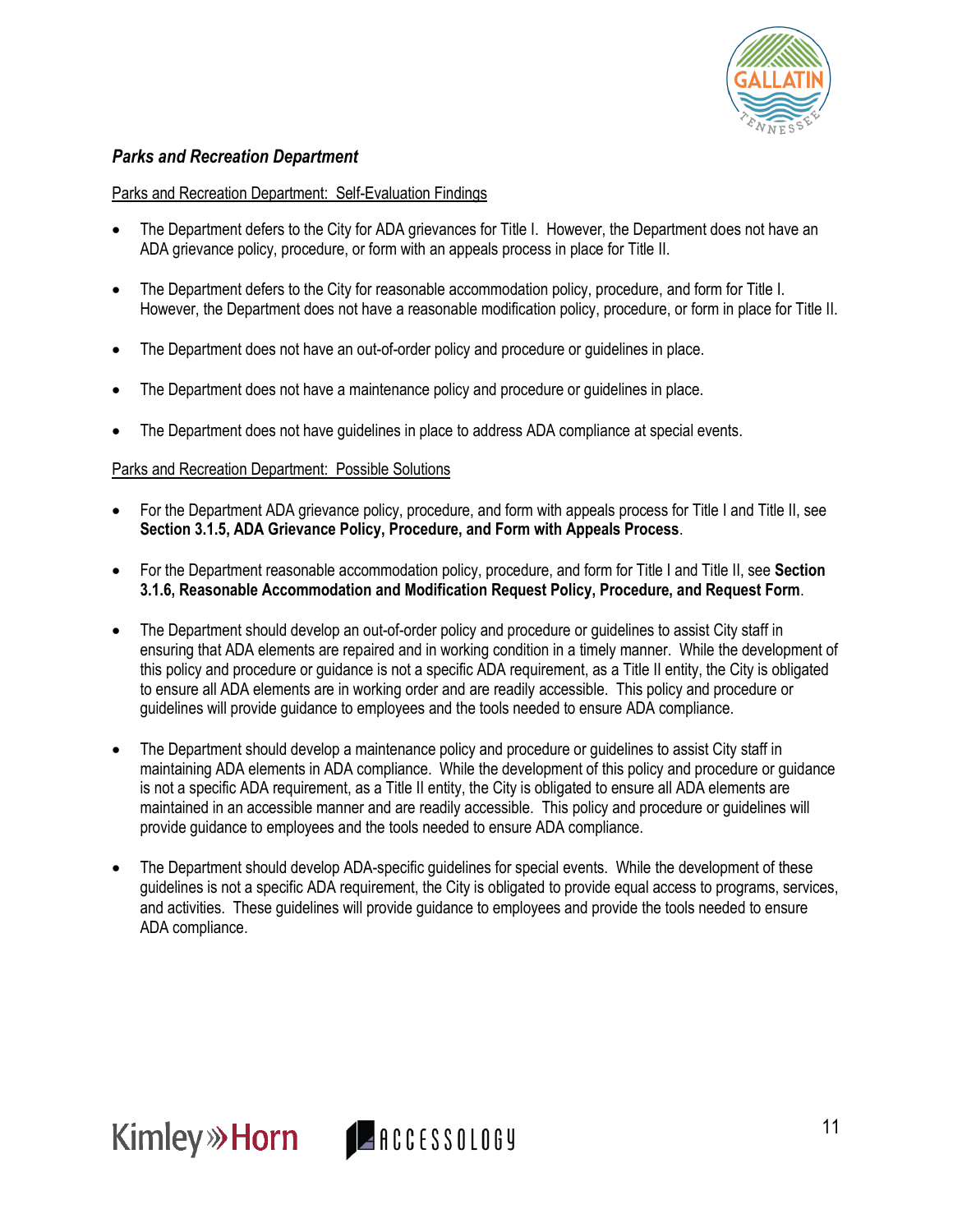

## *Police Department*

#### Police Department: Self-Evaluation Findings

- Department General Orders were reviewed. However, no specific ADA information was included.
- Department staff is not required to attend annual ADA-specific training.
- The Department defers to the City for ADA grievance policy, procedure, and form for Title I and Title II.
- The Department defers to the City for reasonable accommodation and modification policy, procedure, and form.
- The Department does not have an alternate format policy and procedure in place.
- The Department does not have guidelines in place to address ADA compliance at special events.
- The Department administers a volunteer program to provide specific services to the community. This program provides a volunteer orientation as a part of the accreditation process, but ADA-specific training is not provided. This orientation provides volunteers with Department's General Orders. However, these policies and procedures do not contain information regarding volunteer's rights and obligations under the ADA, information regarding the ADA/504 Coordinator for Title I and Title II, or training guidance to assist individuals with disabilities.

#### Police Department: Possible Solutions

- Department staff should attend annual ADA-specific training. This training should include how to deal with individuals with disabilities, adopted City ADA policies and procedures, service animals, handling the property of persons with disabilities, etc. While providing training is not a specific ADA requirement, as a Title II entity, the City is obligated to provide equal access to programs, services, and activities. This training will provide guidance to employees regarding their rights under the ADA and the tools needed to ensure ADA compliance.
- The Department should update the existing Department General Orders to include all adopted ADA policies and procedures identified for development in this Transition Plan. While updating the Department General Orders is not a specific ADA requirement, the City is obligated to provide equal access to programs, services, and activities. The updated Department General Orders will provide guidance to employees regarding their rights under the ADA and the tools needed to ensure ADA compliance.
- For the Department ADA grievance policy, procedure, and form with appeals process for Title I and II, see **Section 3.1.5, [ADA Grievance Policy, Procedure, and Form with Appeal Process](#page-20-1)**.
- The Department should develop a department-specific reasonable accommodation and modification policy, procedure, and form for Title II. See **Section 3.1.6, [Reasonable Accommodation](#page-22-0) and Modification Request [Policy, Procedure, and Request Form](#page-22-0)**.
- The Department should defer to the adopted City-wide alternate format policy, procedure, and request form. See **Section 3.1.13, [Alternate Format Policy, Procedure, and Request Form](#page-27-0)**.

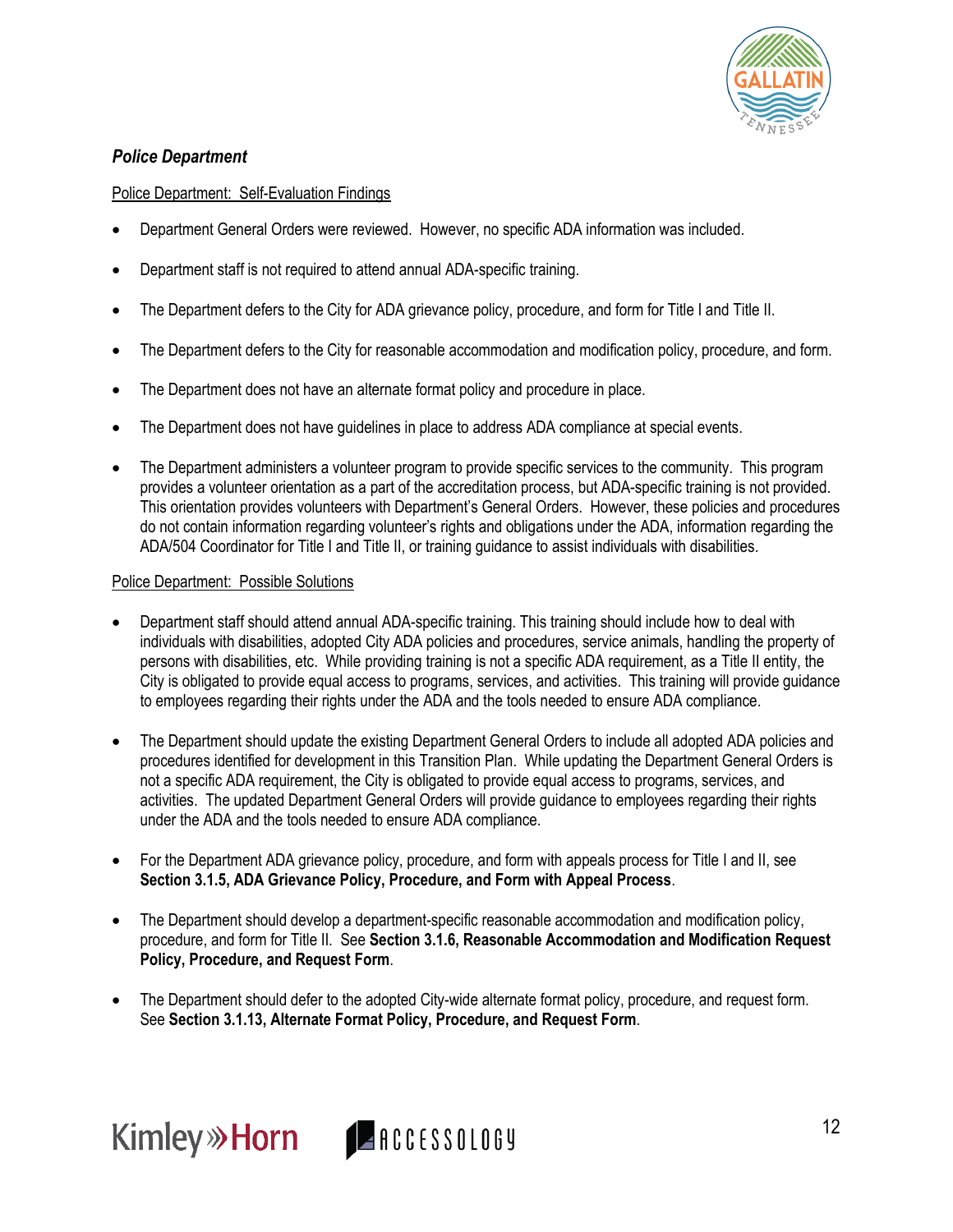

#### Police Department: Possible Solutions (cont.)

- The Department should develop ADA-specific guidelines for special events. While developing these guidelines is not a specific ADA requirement, the City is obligated to provide equal access to programs, services, and activities. These guidelines will provide guidance to employees and provide the tools needed to ensure ADA compliance.
- The Department should integrate ADA-specific training into the volunteer program. The program should also include policies and procedures - identified for development in this Transition Plan - such as providing information regarding volunteer's rights and obligations under the ADA and contact information for the ADA/504 Coordinators for Title I and Title II. While providing training is not a specific ADA requirement, the City is obligated to provide equal access to programs, services, and activities and this guidance will provide volunteers with the knowledge of their rights and the tools needed to ensure ADA compliance.

#### *Public Utilities Department*

#### Public Utilities Department: Self-Evaluation Findings

- The Department has a night depository area. However, this area is not accessible.
- The Department allows customers to pay their bill via phone. However, the Department does not accept calls from the Tennessee Relay Service.

#### Public Utilities Department: Possible Solutions

- The Department should have the night depository area evaluated for ADA compliance.
- The Department should use the alternate format policy, procedure, and form identified for development in this Transition Plan. See **Section 3.1.13, [Alternate Format Policy, Procedure, and Request Form](#page-27-0)**.
- The Department should use the effective communication efforts and policy identified for development in this Transition Plan. See **Section 3.2.5, [Effective Communication Efforts and Policy](#page-40-1)**.

## *Public Works Department*

#### Public Works Department: Self-Evaluation Findings

- The Department has not formally adopted the Proposed Guidelines for Pedestrian Facilities in the Public Rightsof-Way (PROWAG).
- The Department does not use ADA-specific guidance when designing projects or reviewing plans with accessible elements.
- The City does not have ADA-specific requirements for design consultants.
- Municipal Code 15-9 and 15-125 assigns the responsibility of snow removal from sidewalks to the property owner. However, the Department generally maintains sidewalks for snow removal but snow removal on roadways take priority. The Department does not use specific policies and procedures or guidance for public rights-of-way maintenance.



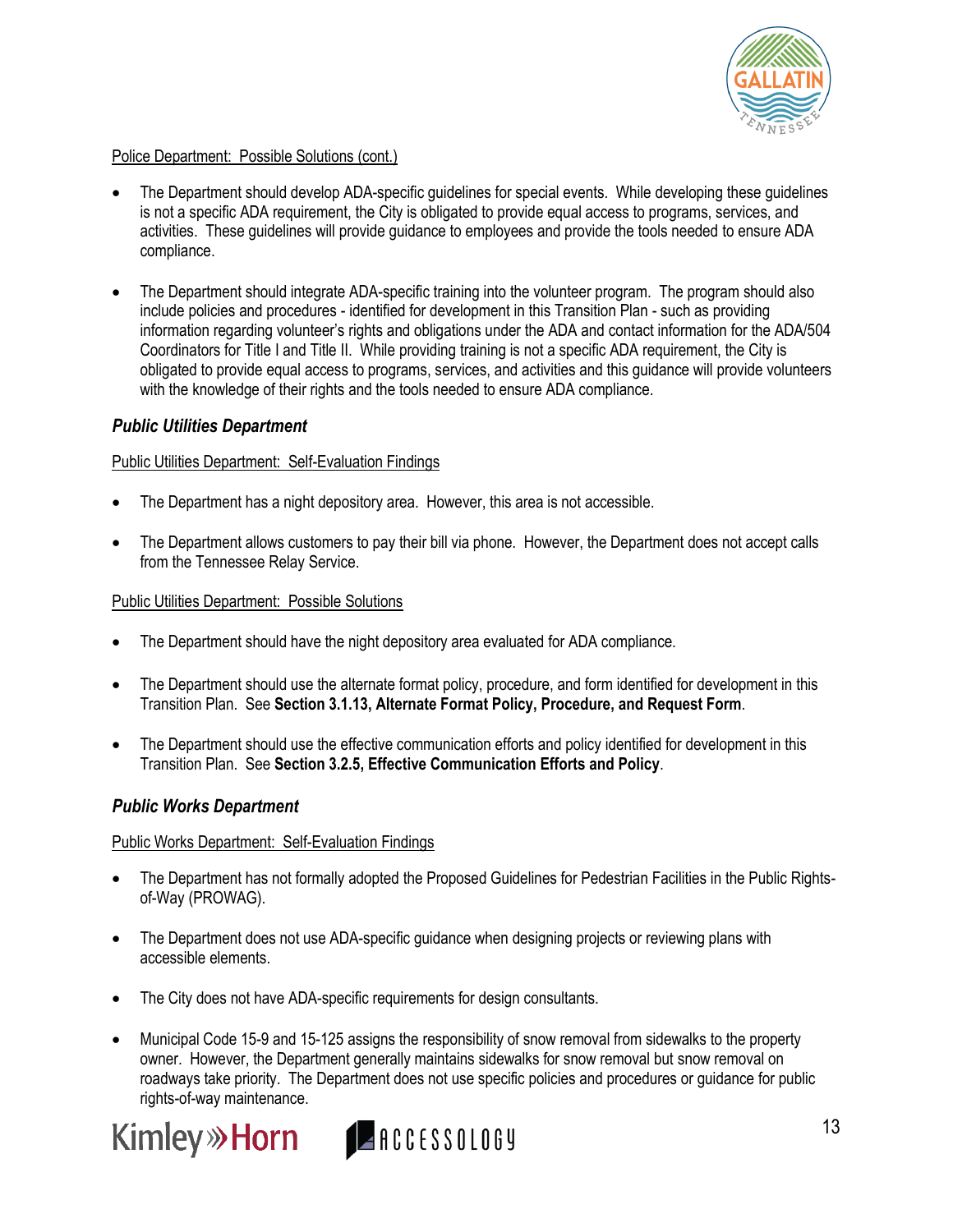

#### Public Works Department: Possible Solutions

- While the PROWAG has not yet been finalized, it is recommended that the City formally adopted the PROWAG as a City standard practice and also develop ADA-specific guidance about PROWAG. This guidance should be used Department-wide and throughout the City, as needed. While City adoption of PROWAG is not specifically an ADA requirement, it is strongly recommended to ensure ADA compliance.
- The City should develop ADA-specific requirements for design consultants to follow when working on a project that include ADA elements. These requirements should include training on PROWAG requirement and City expectations. While this is not an ADA-specific requirement, this is recommended to ensure that consultants take responsibility and are designing ADA elements within the City in ADA compliance.
- The Department should develop policies and procedures or guidance for Department staff to use regarding maintenance of accessible elements within the public rights-of-way (e.g., snow and ice removal and removal of obstructions from the pedestrian path). While developing these policies and procedures or guidelines are not a specific ADA requirement, it is strongly recommended to ensure clarity of responsibility and ensure ADA compliance.

## <span id="page-19-0"></span>3.1.3 ADA/504 Coordinator (Title I / Title II)

Under the ADA Title II, when a public entity has 50 or more employees based on an entity-wide employee total count, the entity is required to designate at least one (1) qualified responsible employee to coordinate compliance with ADA requirements. The name, office address, and telephone number of this individual must be available and advertised to employees and the public. This allows for someone to assist with questions and concerns regarding disability discrimination to be easily identified.

#### ADA/504 Coordinator: Self-Evaluation Findings

The City has appointed Debbie Johnson as the ADA/504 Coordinator for Title I and JamiAnn Hannah for Title II. See below for contact information. However, this information is not published on the City website or in other City documents:

> Debbie Johnson, Title I ADA/504 Coordinator 132 W. Main Street Gallatin, TN 37066 Phone: 615-451-5890 Email: [debbie.johnson@gallatintn.gov](mailto:debbie.johnson@gallatintn.gov) Tennessee Relay Service: 7-1-1

JamiAnn Hannah, Title II ADA/504 Coordinator 132 West Main Street, Room 212 Gallatin, TN 37066 Phone: 615-230-0681 Email: [jami.hannah@gallatintn.gov](mailto:jami.hannah@gallatintn.gov) Tennessee Relay Service: 7-1-1



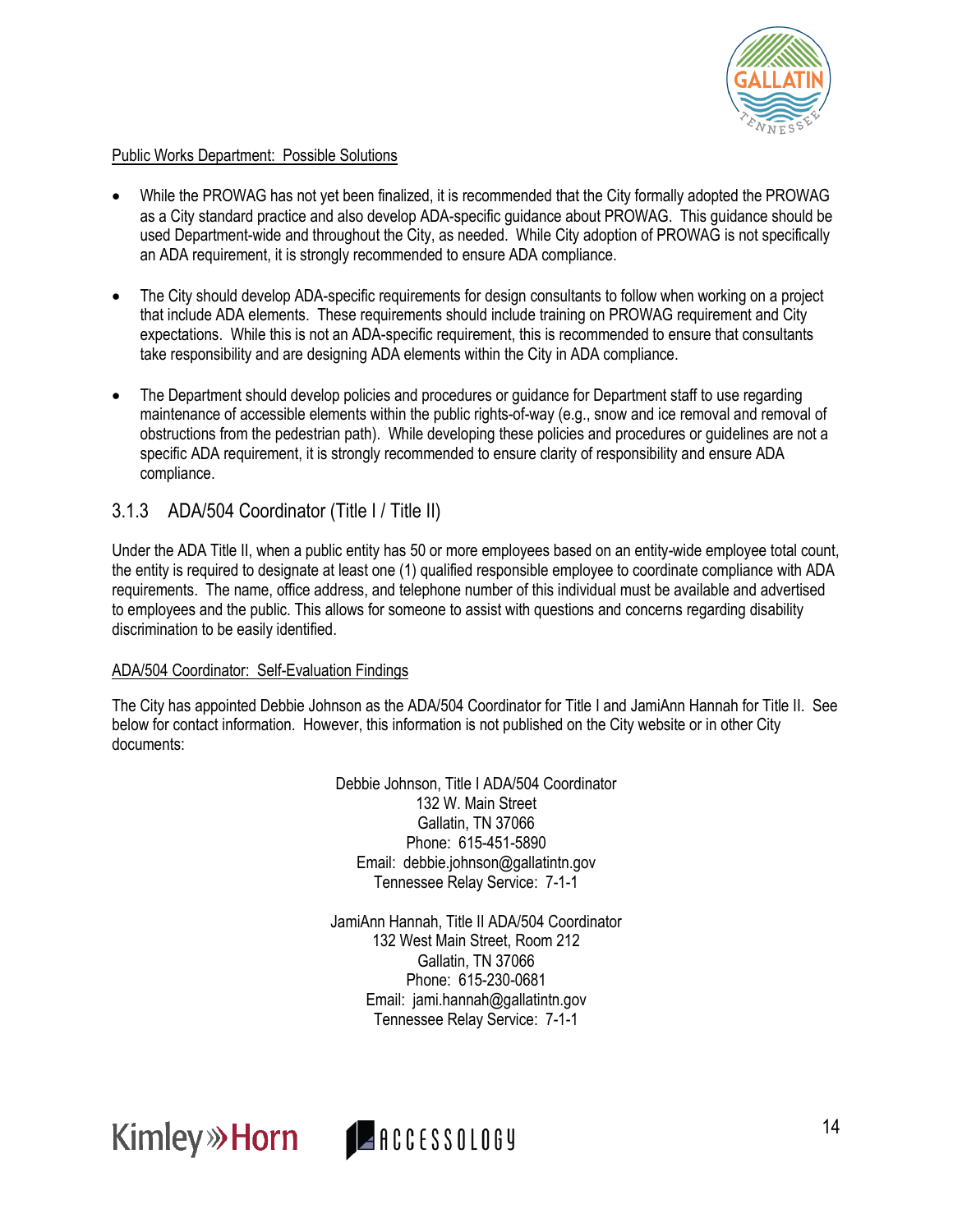

#### ADA/504 Coordinator: Possible Solutions

Debbie Johnson and JamiAnn Hannah were recently appointed as the Title I and Title II ADA/504 Coordinators. This information should be prominently displayed in common areas that are accessible to all employees and areas open to the public. Also, the ADA/504 Coordinators' contact information must be included in all materials that are distributed by the City including the City's website.

## <span id="page-20-0"></span>3.1.4 Roles and Responsibilities of the ADA/504 Coordinator

Below is a list of qualifications for ADA Coordinators that are recommended by U.S. Department of Justice:

- Familiarity with the entities structures, activities, and employees;
- Knowledge of the ADA and other laws addressing the rights of people with disabilities, such as Section 504 of the Rehabilitation Act;
- Experience with people with a broad range of disabilities;
- Knowledge of various alternative formats and alternative technologies that enable individuals with disabilities to communicate, participate, and perform tasks;
- Ability to work cooperatively with local entities and people with disabilities;
- Familiarity with any local disability advocacy groups or other disability groups;
- Skills and training in negotiation and mediation; and
- Organizational and analytical skills.

#### Roles and Responsibilities of the ADA/504 Coordinator: Self-Evaluation Findings

No information regarding the roles and responsibilities of the ADA/504 Coordinator is provided on the City's website or in City documents.

#### Roles and Responsibilities of the ADA/504 Coordinator: Possible Solutions

The City should document the roles and responsibilities of the ADA/504 Coordinator. These roles and responsibilities should be consistent with the U.S. Department of Justice's guidance for "An Effective ADA Coordinator" [\(https://www.ada.gov/pcatoolkit/chap2toolkit.htm\)](https://www.ada.gov/pcatoolkit/chap2toolkit.htm).

#### Roles and Responsibilities of the ADA/504 Coordinator: Completed Actions

The roles and responsibilities of the City's ADA/504 Coordinator was documented in July 2018 (see **[Appendix B](#page-60-2)**).

<span id="page-20-1"></span>3.1.5 ADA Grievance Policy, Procedure and Form with Appeals Process for the Americans with Disabilities Act

#### *Title I*

Title I of the ADA prohibits private employers, state and local governments, employment agencies, and labor unions from discriminating against qualified individuals with disabilities in job application procedures, hiring, firing, advancement, compensation, job training, and other terms, conditions, and privileges of employment. The ADA covers employers with 15 or more employees based on an entity-wide employee total count, including state and local governments.

The purpose of the ADA grievance procedure is to provide a mechanism for the resolution of discrimination issues at the City level, rather than require the complainant to resort to resolution at the federal level.



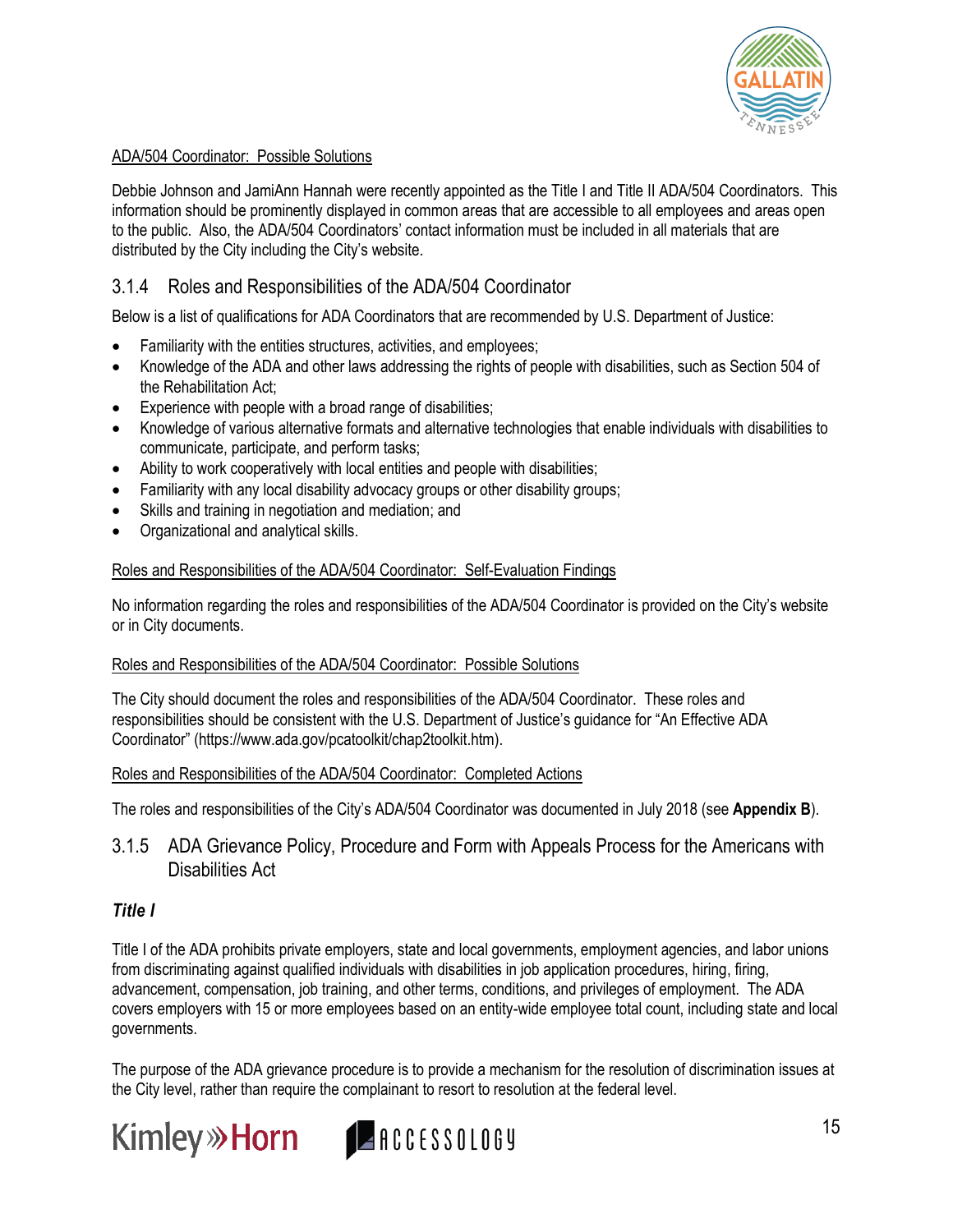

#### ADA Grievance Policy, Procedure, and Form with Appeals Process (Title I): Self-Evaluation Findings

- A general grievance policy and procedure is provided in the City of Gallatin Personnel Rules and Regulations. However, the City does not have an ADA-specific grievance policy, procedure, and form with appeals process for Title I.
- No Title I ADA grievance form exists.
- No Title I ADA complaint log exists.

#### ADA Grievance Policy, Procedure, and Form with Appeals Process (Title I): Possible Solutions

- The recently developed ADA grievance policy, procedure, and form with appeals process for Title I should be adopted City-wide, posted on the City's website, and publicized in common areas that are accessible to all employees and areas open to the public. See **[Appendix B](#page-60-2)** for a copy of the policy, procedure and form.
- The City should maintain an ADA complaint log. This log shall be confidential and should include an internal complaint number, details about the complaint, and specifics regarding the resolution.

#### ADA Grievance Policy, Procedure, and Form with Appeals Process (Title I): Completed Actions

An ADA grievance policy, procedure, and form with appeals process for Title I was developed in July 2018 (see **[Appendix B](#page-60-2)**).

#### *Title II*

Local governments with 50 or more employees are required to adopt and publish procedures for resolving grievances in a prompt and fair manner that may arise under Title II of the ADA.

#### ADA Grievance Policy, Procedure, and Form with Appeals Process (Title II): Self-Evaluation Findings

- A Title II ADA grievance policy and procedure with appeals process is provided on the City's website. The policy and procedure are consistent with the U.S. Department of Justice's recommended grievance policy, procedure, and appeals process.
- The City's Title II ADA grievance form does not:
	- $\circ$  Specify whether the form is for Title I or Title II or both;
	- o Have a non-discrimination statement;
	- $\circ$  Provide enough space on the form for the grievant to provide adequate information; or
	- $\circ$  Provide an option for the grievant to suggest a detailed plan for a remedy of the complaint.
- No Title II ADA complaint log exists.



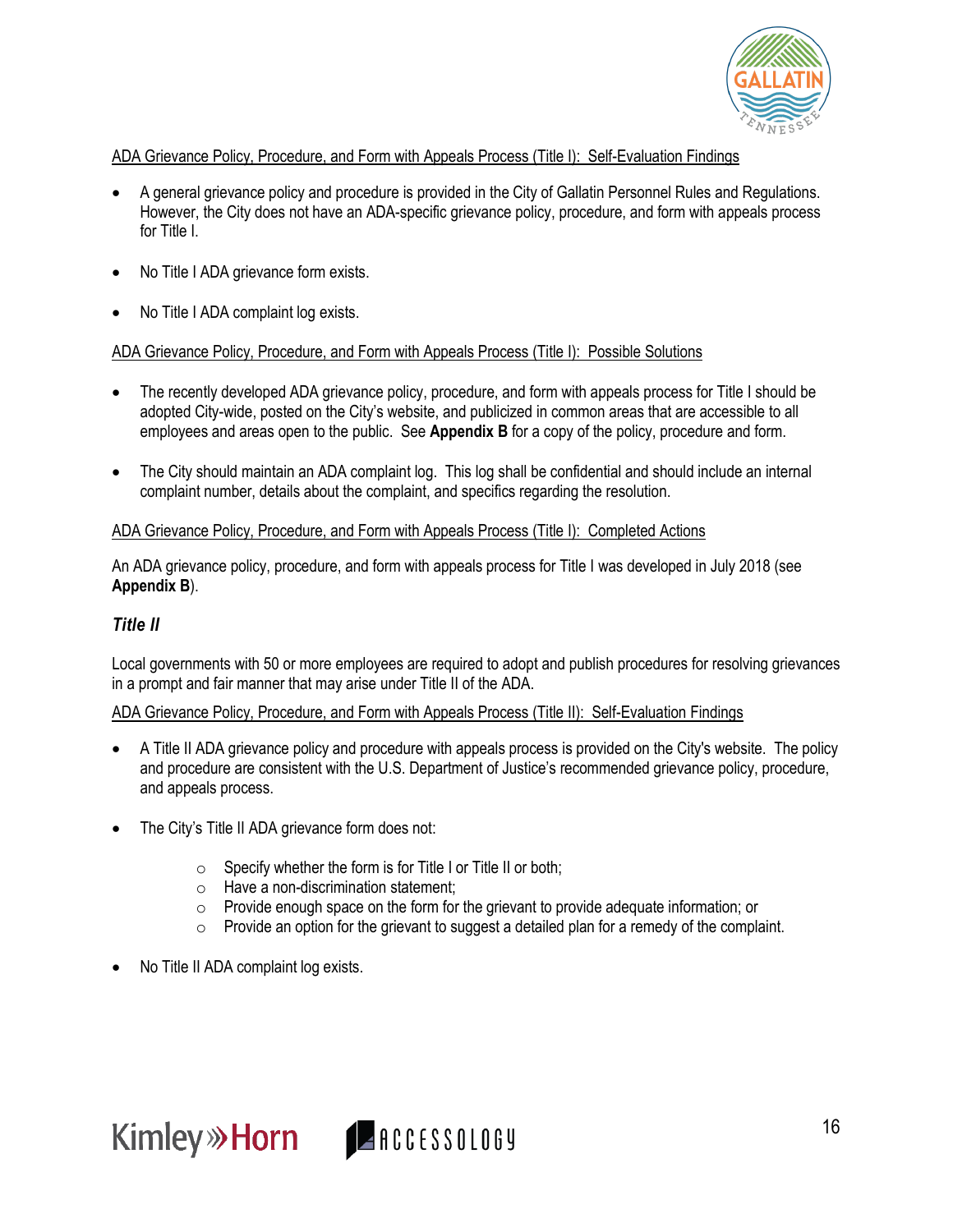

### ADA Grievance Policy, Procedure, and Form with Appeals Process (Title II): Possible Solutions

- The existing Title II ADA grievance form should be revised to include a specific title for Title II, include a Citywide non-discrimination statement, provide additional space for the grievant to provide adequate information, and provide an option for the grievant to suggest a detailed plan for a remedy to the complaint. The recently developed ADA grievance form for Title I may be used as an example (see **[Appendix B\)](#page-60-2).**
- The City should maintain an ADA complaint log. This log shall be confidential and should include an internal complaint number, details about the complaint, and details regarding the resolution.

## <span id="page-22-0"></span>3.1.6 Reasonable Accommodation Request Policy, Procedure, and Request Form

## *Title I*

The reasonable accommodation request process plays a very important role when ensuring that the City of Gallatin does not discriminate based on a disability. A reasonable accommodation is any modification to a job, the work environment, or the way things are usually done that allows an individual with a disability to apply for a job, perform job functions, or enjoy equal access to benefits available to other individuals in the workplace.

#### Reasonable Accommodation Request Policy, Procedure, and Form (Title I): Self-Evaluation Findings

Several references to a reasonable accommodation policy and procedure were identified. However, no reasonable accommodation request policy, procedure, and form is provided on the City's website or in City documents.

#### Reasonable Accommodation Request Policy, Procedure, and Form (Title I): Possible Solutions

The City should develop a reasonable accommodation request policy, procedure, and form. This policy and procedure should provide a description regarding reasonable accommodation, provide details on how to file a request and participate in the interactive process. The request form should include the requestor's contact information, type of accommodation being requested, and specific details regarding the need for a reasonable accommodation. The Equal Employment Opportunity Commission provides enforcement guidance for reasonable accommodation and undue hardship under the ADA here: [https://www.eeoc.gov/policy/docs/accommodation.html.](https://www.eeoc.gov/policy/docs/accommodation.html)

## *Title II*

The reasonable modification request process allows an individual from the public to request a modification that will provide equal access to any City program, service, and/or activity. A public entity must reasonably modify its policies, practices, or procedures to avoid discrimination unless the modification will fundamentally alter the nature of its program, services, or activity.

Reasonable Modification Request Policy, Procedure, and Form (Title II): Self-Evaluation Findings

No information regarding a reasonable modification request policy, procedure, and form is provided on the City's website or in City documents.

Reasonable Modification Request Policy, Procedure, and Form (Title II): Possible Solutions

The City should develop a reasonable modification request policy, procedure, and request form. This policy and procedure should provide a description regarding reasonable modifications, provide details on how to file a request and participation in the interactive process. The request form should include the requestor's contact information, type

**Kimley»Horn** 

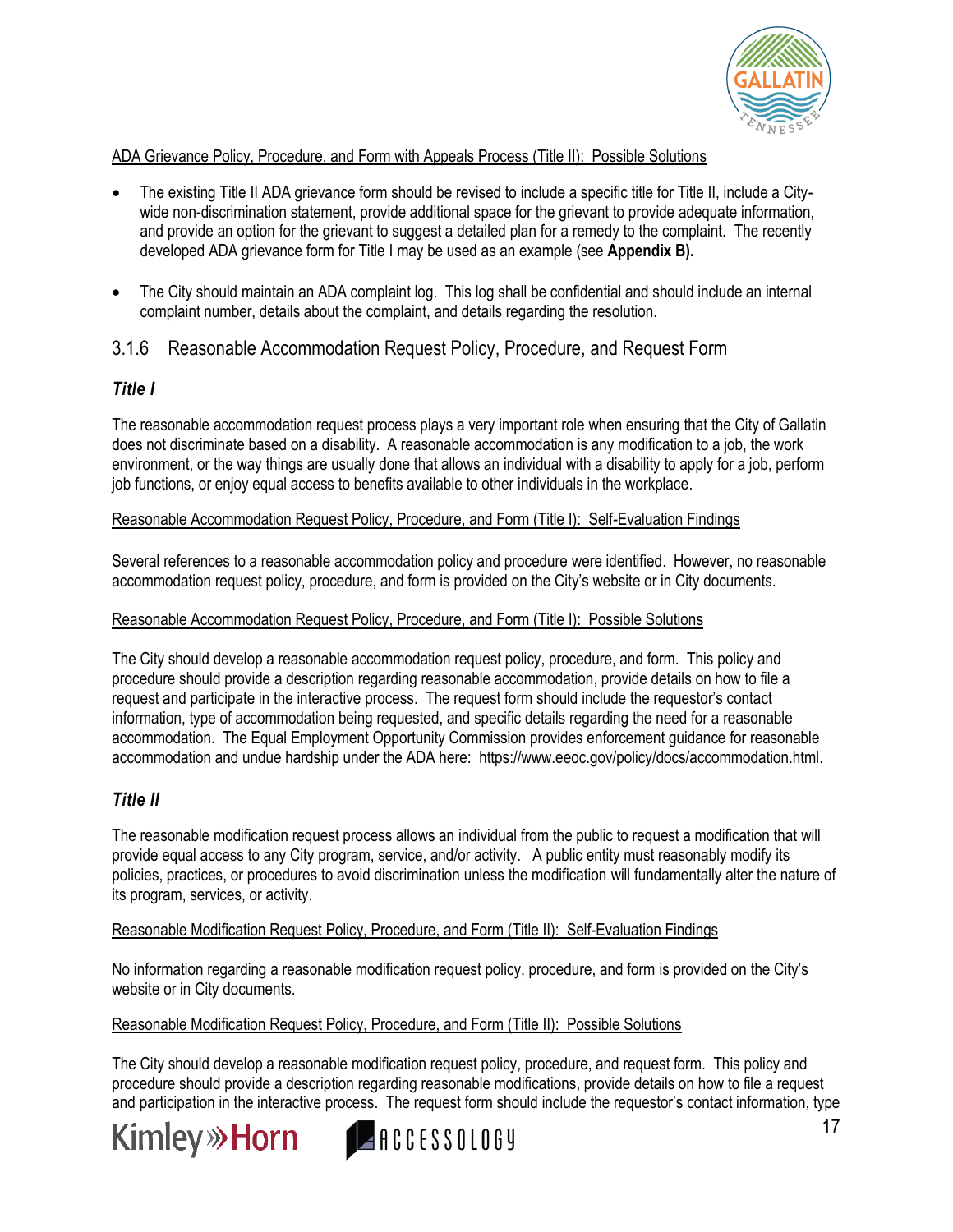

of modification being requested, specific details regarding the specific City program, services, or activity needing a reasonable modification. The U.S. Department of Justice provides guidance for reasonable modifications here: [https://www.ada.gov/taman2.html.](https://www.ada.gov/taman2.html)

# <span id="page-23-0"></span>3.1.7 Service Animal Guidance

A reasonable accommodation is any modification or adjustment to a job or the work environment that will enable a qualified applicant or employee with a disability to participate in the application process or to perform essential job functions. Reasonable accommodations also include any modification or adjustment to a provided program, service, or activity that the entity provides to ensure accessibility for the public. Reasonable accommodations may also include the use of a service animal. Service animals are used for a variety of reasons, so each accommodation request and modification may be different.

## Service Animal Guidance: Self-Evaluation Findings

Guidance related to requests for reasonable accommodations or modifications from qualified applicants, employees, or the public with respect to service animals does not exist.

#### Service Animal Guidance: Possible Solutions

The City should develop City-wide guidance for staff to reference when dealing with service animals as reasonable accommodations or modifications for applicants, employees, and the public. Each City department should integrate this guidance into their department-specific standard operating procedures. In doing so, this policy and procedure should be customized to fit each department's situations and provide guidance as to when a service animal is an effective reasonable accommodation or modification.

- The U.S. Equal Employment Opportunity Commission created enforcement guidance for Reasonable Accommodations and undue hardship under the ADA [\(https://www.eeoc.gov/policy/docs/accommodation.html\)](https://www.eeoc.gov/policy/docs/accommodation.html).
- The U.S. Department of Justice created a publication providing guidance on service animals and the ADA: U.S. Department of Justice Service Animal Guidance [\(https://www.ada.gov/service\\_animals\\_2010.htm\)](https://www.ada.gov/service_animals_2010.htm).
- <span id="page-23-1"></span>3.1.8 ADA Grievance Policy, Procedure and Form with Appeals Process for Section 508 of the Rehabilitation Act

Section 508 of the Rehabilitation Act of 1973 requires that all electronic and information technologies developed and used by any federal government agency must be accessible to individuals with disabilities. This includes websites, video and audio tapes, electronic books, televised programs, and other such media. Individuals with disabilities may still have to use special hardware and software to access the resources. This law pertains to the federal government. However, the State of Tennessee has adopted these technology requirements; therefore, City of Gallatin should comply.

#### ADA Grievance Policy, Procedure, and Form with Appeals Process: Self-Evaluation Findings

No information regarding the City's Section 508 of the Rehabilitation Act policy, procedure, and form with appeals process exists.



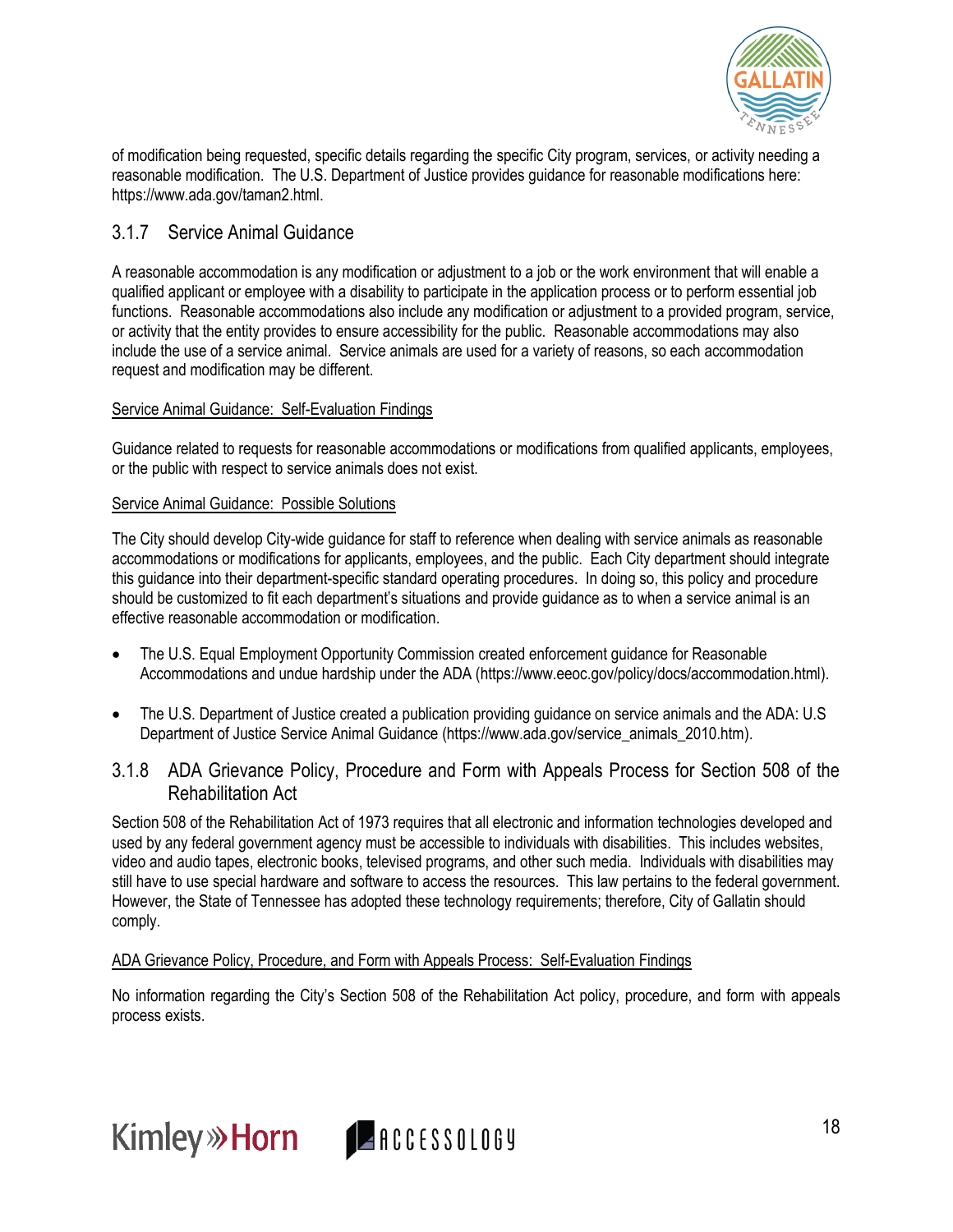

#### ADA Grievance Policy, Procedure, and Form with Appeals Process: Possible Solutions

- The City should develop an ADA grievance policy, procedure, and form with appeals process for Section 508 of the Rehabilitation Act. The form should include the complainant's contact information, description of the electronic and information technology in question, and specific details regarding the non-conforming aspects and remedy that is being requested. Details regarding the Tennessee Electronic and Information Technology Accessibility (EITA) law, along with accessibility tools, training, and related resources are located here: <https://www.tn.gov/web-policies/accessibility.html>
- The policy, procedure, and form with appeals process should be adopted City-wide, posted on the City's website, and publicized in common areas that are accessible to all employees and to the public.
- The City should maintain an ADA complaint log. This log shall be confidential and should include an internal complaint number, details about the complaint, and details regarding the resolution.

## <span id="page-24-0"></span>3.1.9 Retaliation or Coercion Policy

Individuals who exercise their rights under the ADA, or assist others in exercising their rights, are protected from retaliation. The prohibition against retaliation or coercion applies broadly to any individual or entity that seeks to prevent an individual from exercising their rights or to retaliate against individuals for having exercised their rights.

#### Retaliation or Coercion Policy: Self-Evaluation Findings

No information regarding a retaliation and coercion policy is provided on the City's website or in City-provided documents.

#### Retaliation or Coercion Policy: Possible Solutions

The City should draft and adopt a City-wide retaliation and coercion policy that is accessible to all employees and the public. U.S. Equal Employment Opportunity Commission guidance on retaliation and related issues are located here: [https://www.eeoc.gov/laws/guidance/retaliation-guidance.cfm.](https://www.eeoc.gov/laws/guidance/retaliation-guidance.cfm)

#### <span id="page-24-1"></span>3.1.10 Non-Discrimination Language

All public entities must ensure that no qualified individuals with disabilities be excluded from participation in, be denied the benefits of, or otherwise be subjected to discrimination under any program, service, or activity administered by that entity.

To do so, public entities must develop two (2) separate policies:

- 1. Non-Discrimination Statement Policy, which documents the requirement to include a non-discrimination statement in any City publication or document distributed to employees or to the public.
- 2. Non-Discrimination Clause Policy, which documents the requirement to include a non-discrimination statement in all funding agreements that the City employs to pass federal funds to other agencies, entities, or municipalities but not contractors.



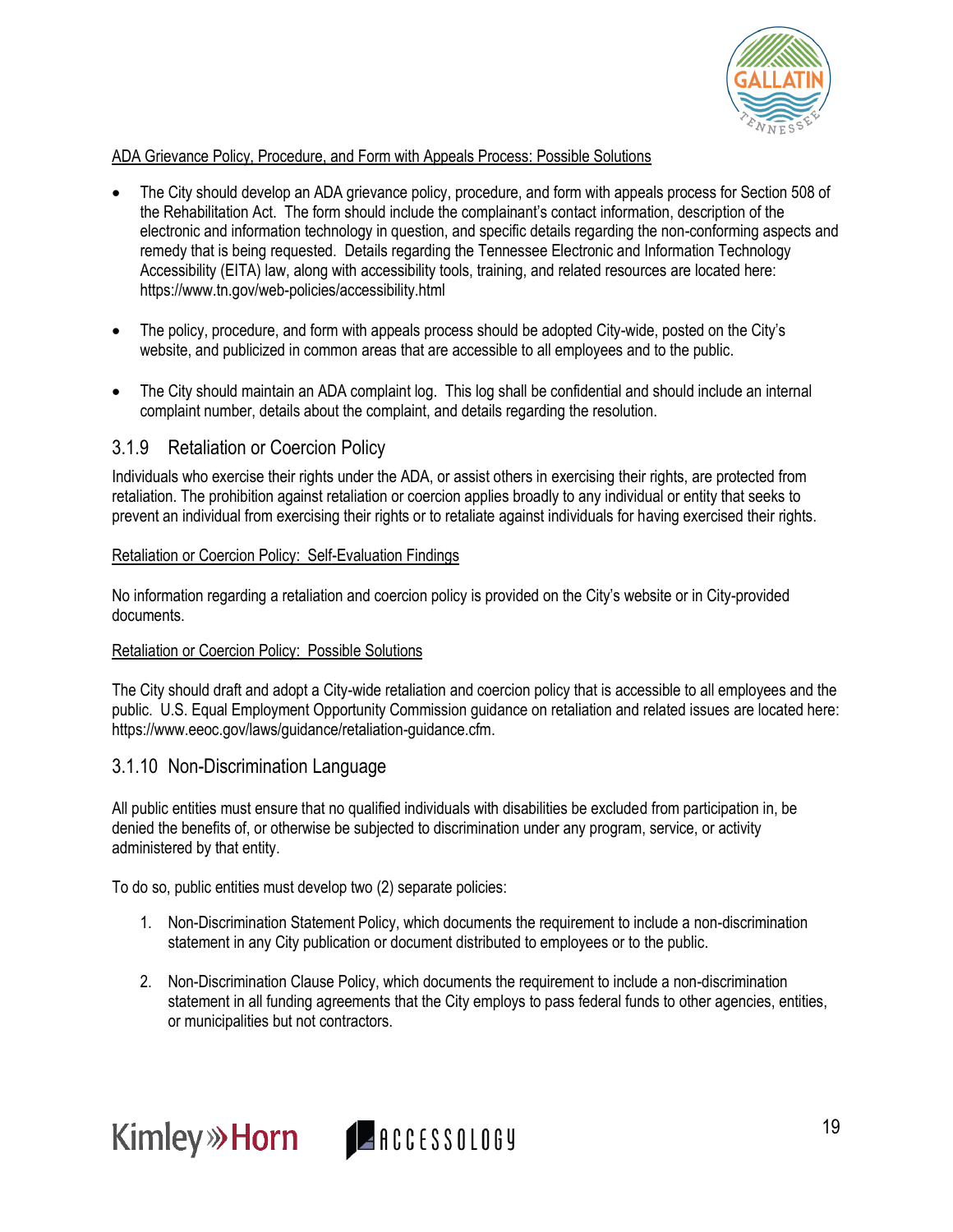

## *Non-Discrimination Statement Policy*

#### Non-Discrimination Statement Policy: Self-Evaluation Findings

The City has several variations of a non-discrimination statement. However, none of the statements are consistent or used City-wide.

#### Non-Discrimination Statement Policy: Possible Solutions

- The City should develop consistent City-wide non-discrimination statements for Title I (employment activities) and Title II (programs, services and activities administered by the City). These statements should include language that provides contact information for the ADA/504 Coordinator regarding an accommodation, modification, or alternate formats. While these statements are not a specific ADA requirement, the U.S. Department of Justice (DOJ) requires that all Title II entities adopt and distribute a public notice about the relevant provisions of the ADA to all people who may be interested in its programs, services, and activities. It is recommended that a non-discrimination statement be included in all information distributed by the City to comply with 28 CFR 35.106 [\(https://www.ada.gov/regs2010/titleII\\_2010/titleII\\_2010\\_regulations.htm#a35106\)](https://www.ada.gov/regs2010/titleII_2010/titleII_2010_regulations.htm%23a35106).
- The City should incorporate both non-discrimination statements into a stand-alone policy that provides guidance to City staff on the application of non-discrimination statements for Title I and Title II. This policy should be accessible to all employees and used in City materials that are distributed by the City. The City's recently developed Title I ADA Grievance Form includes the City's Title I Non-Discrimination Statement (see **[Appendix](#page-60-2)  [B](#page-60-2)**).

## *Non-Discrimination Contract Clause*

#### Non-Discrimination Contract Clause: Self-Evaluation Findings

A non-discrimination contract clause is not provided on the City's website or in City documents.

#### Non-Discrimination Contract Clause: Possible Solutions

- The City should develop a consistent non-discrimination contract clause. This clause should include language within applicable City contracts - that will ensure that no person or groups of persons shall, on the grounds of race, color, sex, religion, national origin, age, disability, retaliation, or genetic information, be excluded from participation in, be denied the benefits of, or be otherwise subjected to discrimination in all City programs, services, or activities. While this clause is not a specific ADA requirement, the U.S. Department of Justice (DOJ) requires that all Title II entities adopt and distribute a public notice about the relevant provisions of the ADA to all people who may be interested in its programs, services, and activities. It is recommended a non-discrimination statement be included in all information distributed by the City to comply with 28 CFR 35.106 [\(https://www.ada.gov/regs2010/titleII\\_2010/titleII\\_2010\\_regulations.htm#a35106\)](https://www.ada.gov/regs2010/titleII_2010/titleII_2010_regulations.htm%23a35106).
- The City should develop quidance regarding the application of a non-discrimination contract clause for City staff who may initiate federally funded contracts or any joint use agreements with other entities.

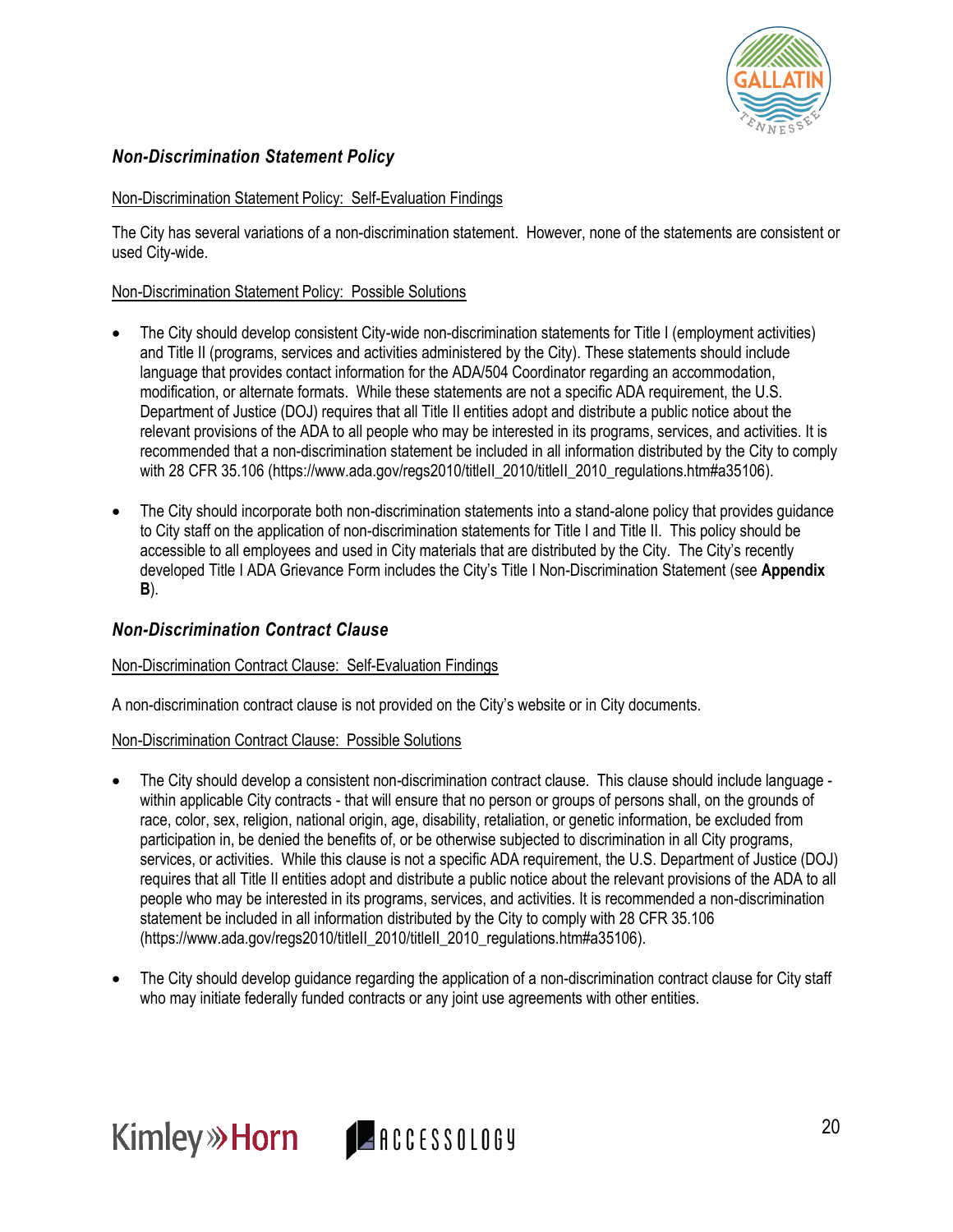

# <span id="page-26-0"></span>3.1.11 Public Notice Under the ADA

The ADA public notice requirement applies to all state and local governments covered by Title II, including entities with fewer than 50 employees. The target audience for the public notice includes applicants, beneficiaries, and other people interested in the entities programs, services, and activities. This notice is required to include information regarding Title II of the ADA and how it applies to the programs, services, and activities of the public entity. Publishing and publicizing the ADA public notice is not a one-time requirement. State and local government entities should provide the information on an ongoing basis, whenever necessary.

## Public Notice Under the ADA: Self-Evaluation Findings

A public notice under the ADA is not provided on the City's website or in City documents.

## Public Notice Under the ADA: Possible Solutions

The recently developed City of Gallatin Public Notice Under the ADA (see **[Appendix B](#page-60-2)**) should be adopted by the City, posted on the web, and publicized in common areas that are accessible to all employees and areas open to the public.

#### Public Notice Under the ADA: Completed Actions

A public notice under the ADA was developed in July 2018.

## <span id="page-26-1"></span>3.1.12 Title II/504 ADA Assurances

Every applicant for federal financial assistance shall provide a written assurance stating that all programs, services, and activities are being conducted or operated in compliance with all laws and regulations. As a recipient of federal funds, the City must include a written Title II ADA/504 Assurance in all funding agreements and joint use agreements to receive federal financial assistance. In turn, the City must require that any sub-recipient who receives federal financial assistance from the City provide an annual written Title II ADA/504 Assurance. This includes funding agreements and all joint use agreements with other agencies, entities, or municipalities.

#### ADA Assurances: Self-Evaluation Findings

Information regarding Title II/504 ADA Assurances are not provided on the City's website or in City documents.

## ADA Assurances: Possible Solutions

The City should develop a Title II/504 ADA Assurance in accordance with 49 CFR 27.9 [\(https://www.ecfr.gov/cgi](https://www.ecfr.gov/cgi-bin/text-idx?SID=b9b8a3d54d526545fd69ad3de5742ec9&mc=true&tpl=/ecfrbrowse/Title49/49cfr27_main_02.tpl)[bin/text-idx?SID=b9b8a3d54d526545fd69ad3de5742ec9&mc=true&tpl=/ecfrbrowse/Title49/49cfr27\\_main\\_02.tpl\)](https://www.ecfr.gov/cgi-bin/text-idx?SID=b9b8a3d54d526545fd69ad3de5742ec9&mc=true&tpl=/ecfrbrowse/Title49/49cfr27_main_02.tpl).

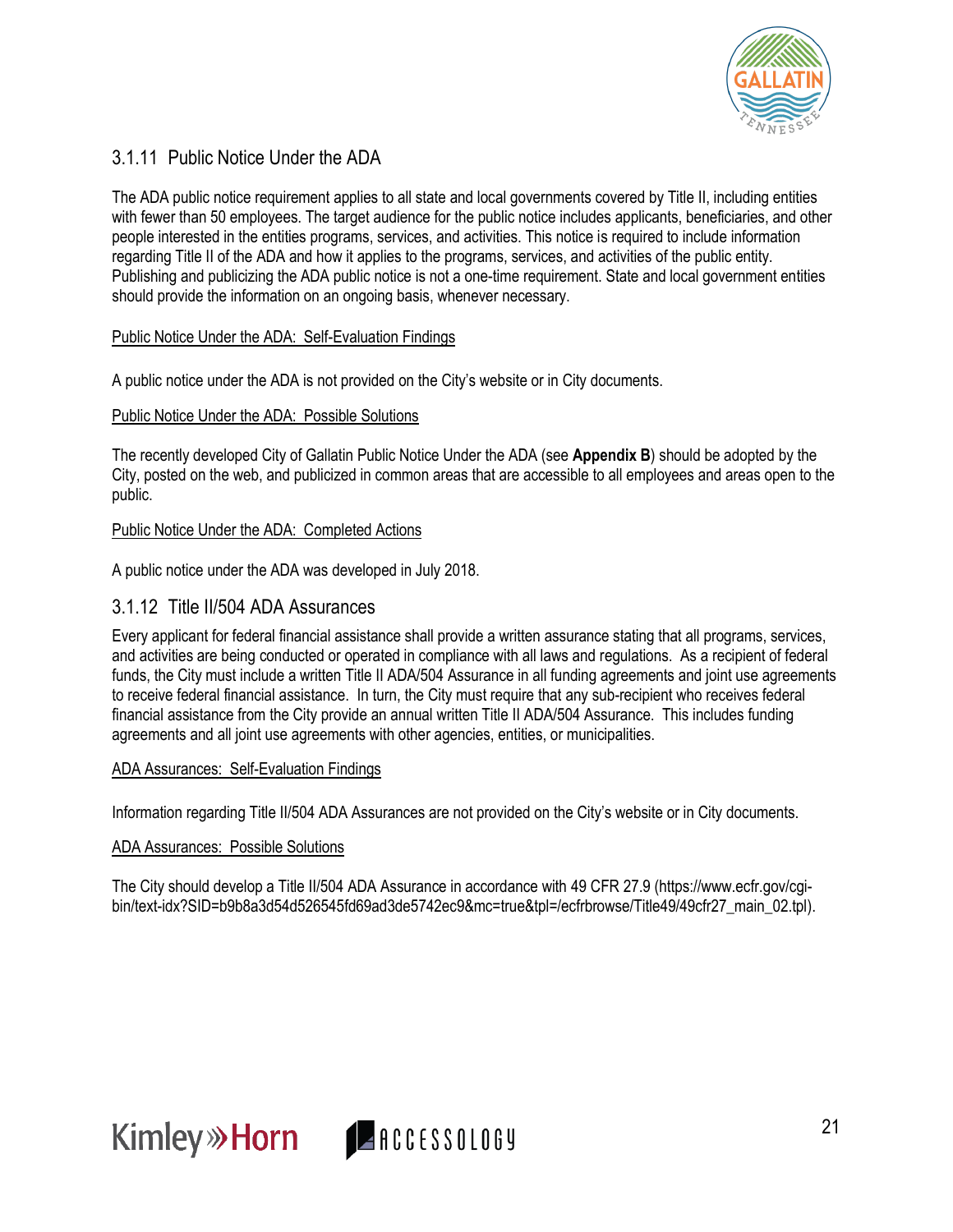

# <span id="page-27-0"></span>3.1.13 Alternate Format Policy, Procedure, and Request Form

Under the ADA, a public entity is responsible for providing ADA accessible communications. This includes any documents or information that is distributed by the City. If a request for an alternate format is received, the City must have an action plan to accommodate the request. For example, the U.S. Department of Justice does not expect entities to have Braille copies of all documents; however, Braille copies are expected to be readily available. Readily available means that once a request is received, a policy and procedure is in place to make a reasonable accommodation or modification to the document or information requested. This document must be provided to the requestor in a reasonable amount of time.

## Alternate Format Request Policy, Procedure, and Form: Self-Evaluation Findings

Information regarding an alternate format request policy, procedure, and form is not provided on the City's website or in City documents.

#### Alternate Format Request Policy, Procedure, and Form: Possible Solutions

The City should develop an alternate format request policy, procedure, and form. This policy and procedure will guide staff through the process of obtaining an alternate format and using the City's vendor database to obtain vendor information for alternate formats, if applicable. This policy and procedure should be adopted City-wide and should be accessible to all employees and the public. The request form should include the requestor's contact information, existing document information, and type of alternate format being requested.

## <span id="page-27-1"></span>3.1.14 Responsibility / Acceptance Disclaimer for other Entities' Links, Forms, Documents, and Videos

Under the ADA, a public entity is responsible for providing ADA accessible alternate formats, including any documents or information that is distributed by the City obtained from another entity. For example, if there is a link to an external site on City's website that leads to additional information. However, it may not be feasible for the City to obtain the original document from the external source which may prevent the City's ability to create an alternate format. Therefore, the City should add a disclaimer when external sources are referenced stating that the City is not responsible for ADA compliance of external content and any requests for alternate formats of external content should be directed to the source entity.

#### Responsibility / Acceptance Disclaimer for other Entities' Links, Forms, Documents, and Videos: Self-Evaluation **Findings**

An ADA-specific disclaimer is not provided on the City's website or in City documents.

#### Responsibility / Acceptance Disclaimer for other Entities' Links, Forms, Documents, and Videos: Possible Solutions

The City should develop a disclaimer statement to communicate the City's perspective on ADA compliance regarding content on another entity's site, links, forms, documents, and videos that are represented on the City's website. This statement should be posted on the website and publicized in common areas that are accessible to all employees and areas open to the public.



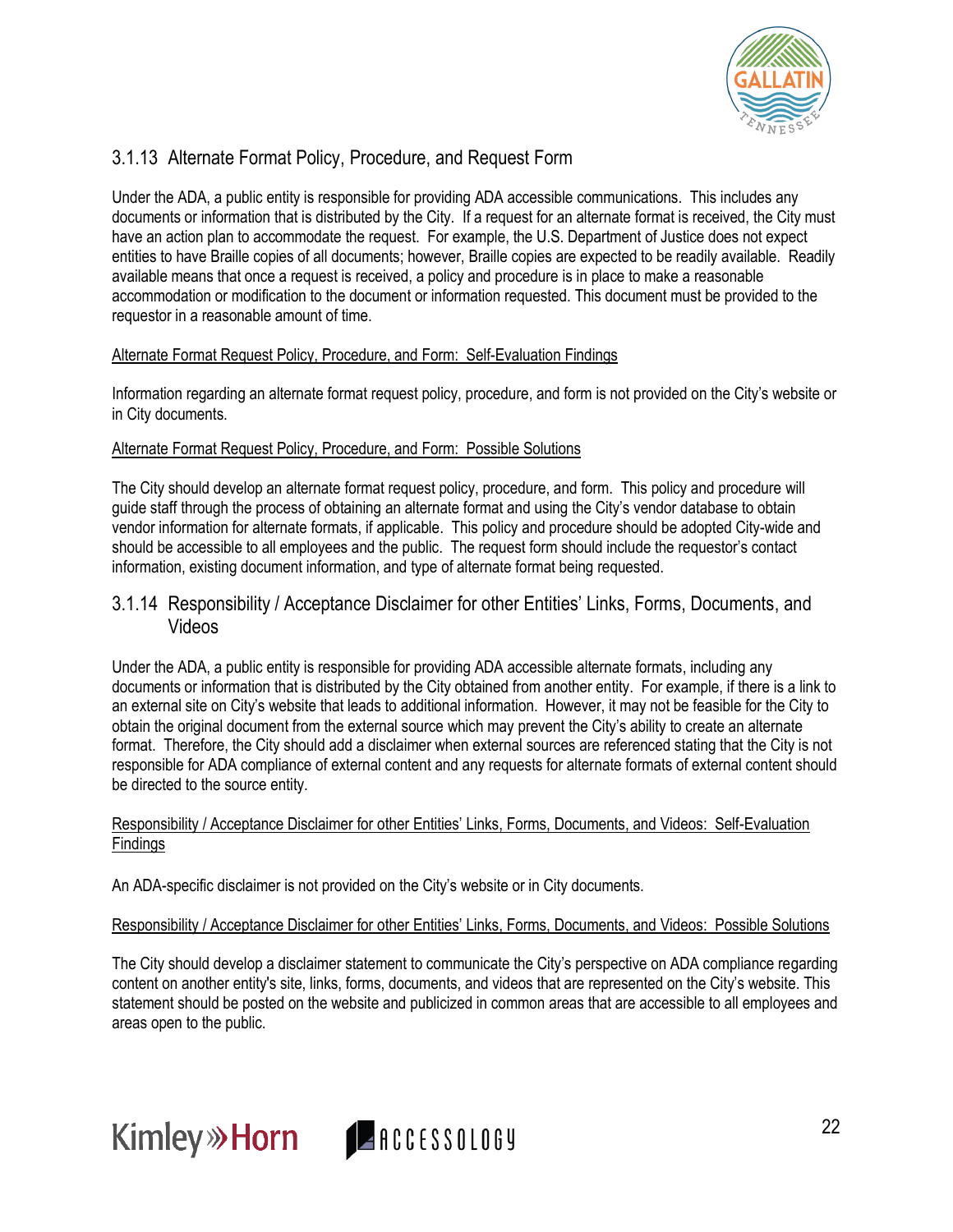

# <span id="page-28-0"></span>3.1.15 Policies and Procedures for ADA Transition Plan Updates and Corrections (Title I)

Tracking ADA Transition Plan updates and corrections for Title I is important in showing progress toward barrier removal and should be done so using a systematic approach to ensure all updates and corrections are documented.

## Policies and Procedure for ADA Transition Plan Updates and Corrections (Title I): Self-Evaluation Findings

Policies and procedures for ADA Transition Plan updates and corrections for Title I are not provided on the City's website or in City documents.

#### Policies and Procedure for ADA Transition Plan Updates and Corrections (Title I): Possible Solutions

The City should develop customized policies and procedures for ADA Transition Plan updates and corrections for Title I. While this is not a specific ADA requirement, developing these policies and procedures will provide City staff guidance on the internal process for updating and correcting issues identified in the ADA Transition Plan.

## <span id="page-28-1"></span>3.1.16 ADA Liaison Committee

The ADA Liaison Committee is comprised of representatives from each City department. These individuals work closely with ADA/504 Coordinators to resolve issues regarding the needs of their department and the programs under their management. The ADA/504 Coordinators work closely with the ADA Liaison Committee to coordinate the implementation of plans, programs, policies, and procedures.

## ADA Liaison Committee: Self-Evaluation Findings

The City has established an ADA Liaison Committee and is comprised of a representative from each City department. These representatives are tasked with serving as the ADA contact for their department and will consult with the ADA/504 Coordinators regarding all ADA issues impacting their department. Each representative is responsible for keeping a detailed log for all Title I and Title II ADA inquiries within their department. This log shall be shared with ADA/504 Coordinators and shall be retained for at least three (3) years.

#### ADA Liaison Committee: Possible Solutions

The ADA Liaison Committee information should be publicized in common areas that are accessible to employees and the public. This includes posting this information on the City website.

## <span id="page-28-2"></span>3.1.17 Employment Practices Review

All public entities must ensure that no qualified individual with disabilities be excluded from participation in, be denied the benefits of, or otherwise be subjected to discrimination under any program, service, or activity administered by that entity, including employment. Public entities must provide an equal opportunity for employment.

The City of Gallatin Personnel Rules and Regulations, City policies and procedures, employment, training and orientation processes, volunteer programs, forms, and documents were reviewed, in addition to the information obtained from the departmental survey process. This information was reviewed for consistency with current accessibility requirements and standards.

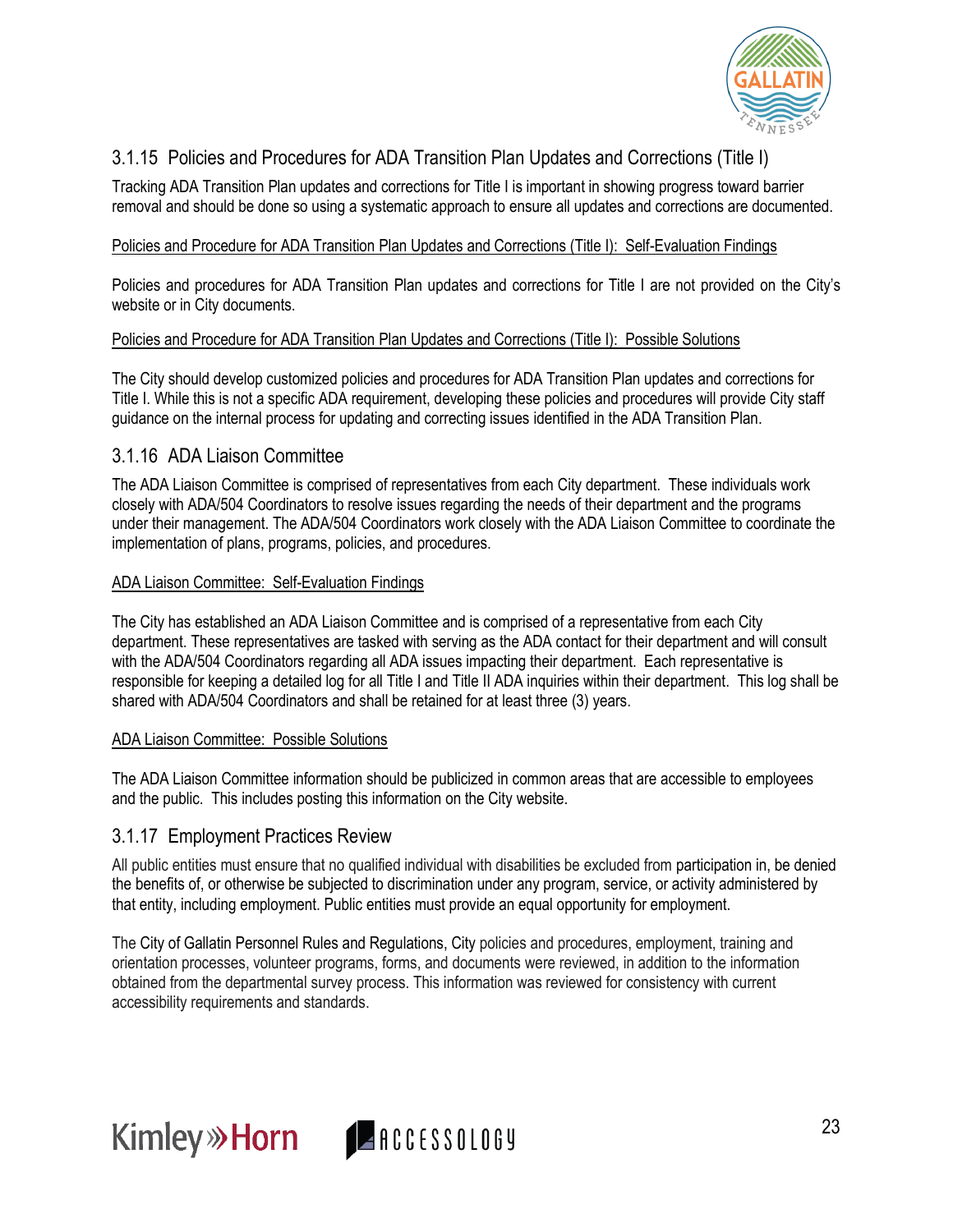

#### City of Gallatin Personnel Rules and Regulations Review: Self-Evaluation Findings

- Rules 12-4 Disability (Separation, Disciplinary Action, and Suspension Pending Investigation and/or Hearing) This section does not address an individual's rights to a reasonable accommodation or modification.
- Rules 13 Grievance Procedure This section is a general grievance procedure and is not specific to an ADA grievance policy and procedure for Title I.
- Rule 16-13 Light Duty This section mentions reasonable accommodations. However, it does not specify the actual policy and procedure.
- Rule 17-25 Harassment (General Policies and Procedures) This section covers harassment including a physical handicap. This language is outdated and not preferred.
- Service animal guidance does not exist.
- A retaliation or coercion policy does not exist.
- A consistent City-wide non-discrimination statement does not exist.
- Personal appearance is mentioned. However, a reasonable accommodation policy and procedure is not addressed.

#### City of Gallatin Personnel Rules and Regulations Review: Possible Solutions

- The Personnel Rules and Regulations should be updated once the new ADA policies and procedures referenced in this ADA Transition Plan are developed and adopted by the City.
- Rules 12-4 Disability (Separation, Disciplinary Action, and Suspension Pending Investigation and/or Hearing) This section should be revised to include individual's right to a reasonable accommodation or modification. See **Section 3.1.6, [Reasonable Accommodation and Modification Request Policy, Procedure, and Request](#page-22-0)  [Form](#page-22-0)**.
- Rules 13 Grievance Procedure This section should also reference the ADA grievance policy, procedure, and form for Title I. See **Section 3.1.5, [ADA Grievance Policy, Procedure, and Form with Appeal Process](#page-20-1)**.
- Rule 16-13 Light Duty This section should be revised to reference the adopted reasonable accommodation request policy, procedure and form. See **Section 3.1.6, [Reasonable Accommodation](#page-22-0) and Modification [Request Policy, Procedure, and Request Form](#page-22-0)**.
- Rule 17-25 Harassment (General Policies and Procedures) This section includes outdated language, such as "physical handicap". This language is outdated and should be revised in accordance with the U.S. Department of Justice and the U.S. Equal Employment Opportunity Commission. See guidance here:
	- o <https://www.eeoc.gov/>
	- o <https://www.ada.gov/>
- The City should develop guidance regarding service animals. See **Section 3.1.7, [Service Animal Guidance](#page-23-0)**.

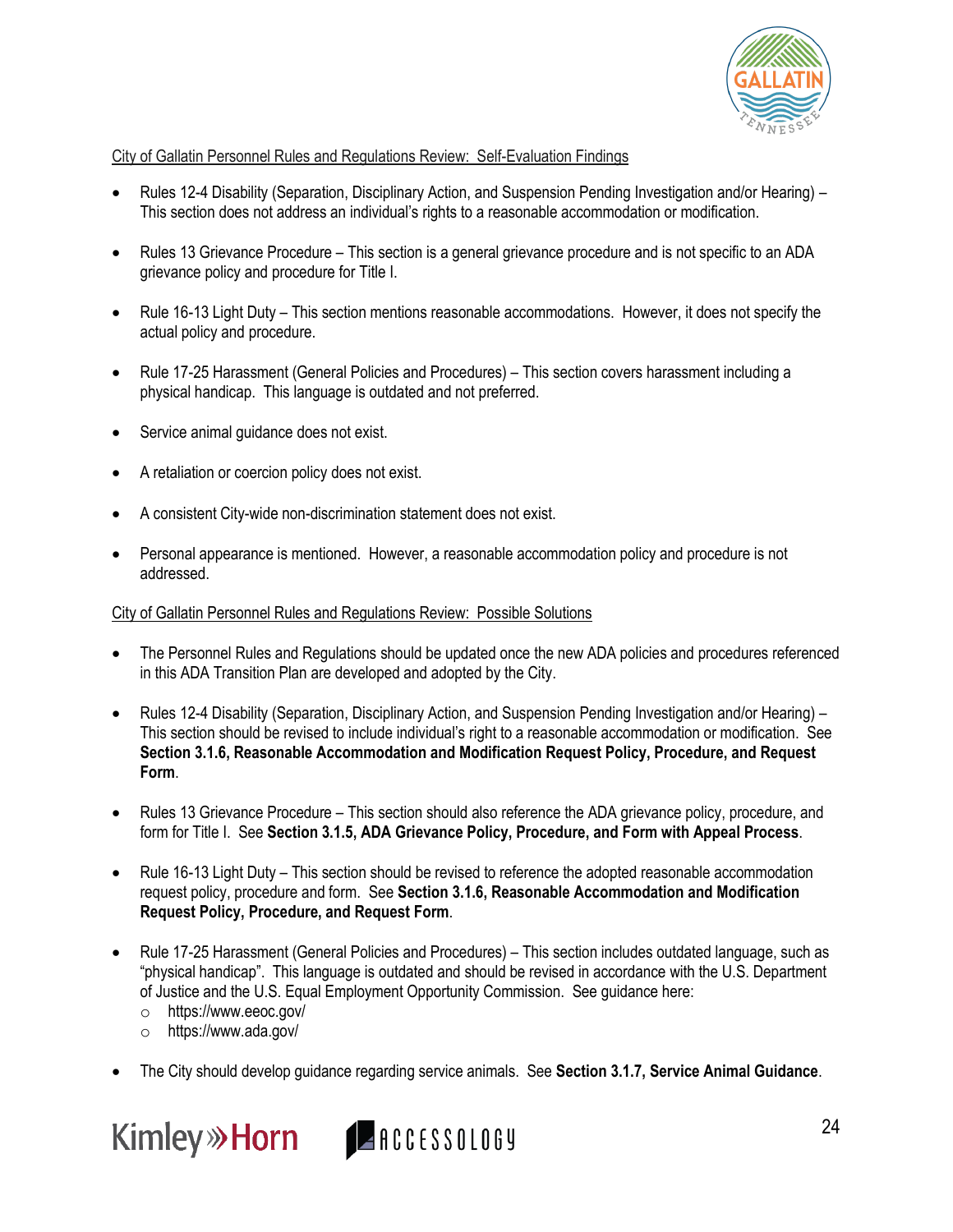

#### City of Gallatin Personnel Rules and Regulations Review: Possible Solutions (cont.)

- The City should develop a reasonable accommodations policy, procedure, and request form. See **[Section](#page-22-0)  3.1.6, [Reasonable Accommodation and Modification Request Policy, Procedure, and Request Form](#page-22-0)**.
- The City should develop a City-wide Non-Discrimination Statement Policy for Title I and Title II. See **[Section](#page-24-1)  3.1.10, [Non-Discrimination Language](#page-24-1)**.
- The City should develop a City-wide retaliation and coercion policy. See **Section 3.1.9, [Retaliation or](#page-24-0)  [Coercion Policy](#page-24-0)**.
- An ADA Grievance Policy, Procedure, and Form with Appeals process for Title I was developed as a part of this project. See **Section 3.1.5, [ADA Grievance Policy, Procedure, and Form with Appeals Process](#page-20-1)**.

#### City of Gallatin's Hiring, Testing and Recruitment Information Review: Self-Evaluation Findings

- The Human Resources Department administers the hiring process for all departments. However, some departments, such as the Police Department, administers testing for the Department.
- The Human Resources Department does not provide alternate formats of applications for employment, nor does the website provide information on how to obtain alternate formats.
- The City's non-discrimination statements are not consistent City-wide and are not what is recommended.

#### City of Gallatin's Hiring, Testing and Recruitment Information Review: Possible Solutions

- An Alternate Format Policy, Procedure, and Request Form should be adopted. See **[Section 3.1.13,](#page-27-0) Alternate [Format Policy, Procedure, and Request Form](#page-27-0)**.
- The Human Resources Department's webpage should be revised to include information on how to obtain alternate formats for employment applications, job announcements, and other documents.
- The City should develop a City-wide Non-Discrimination Statement Policy for Title I and Title II. See **[Section](#page-24-1)  3.1.10, [Non-Discrimination Language](#page-24-1)**.
- The Human Resources Department should develop testing guidelines. These guidelines should include information on ADA-compliant testing in the hiring process and should be available to all departments who administer testing for their department. While these guidelines are not an ADA requirement, these guidelines will assist City staff in being consistent in the testing process to achieve ADA compliance. The U.S. Equal Employment Opportunity Commission and the U.S. Department of Justice provides guidance here:
	- o <https://www.eeoc.gov/>
	- o <https://www.ada.gov/>

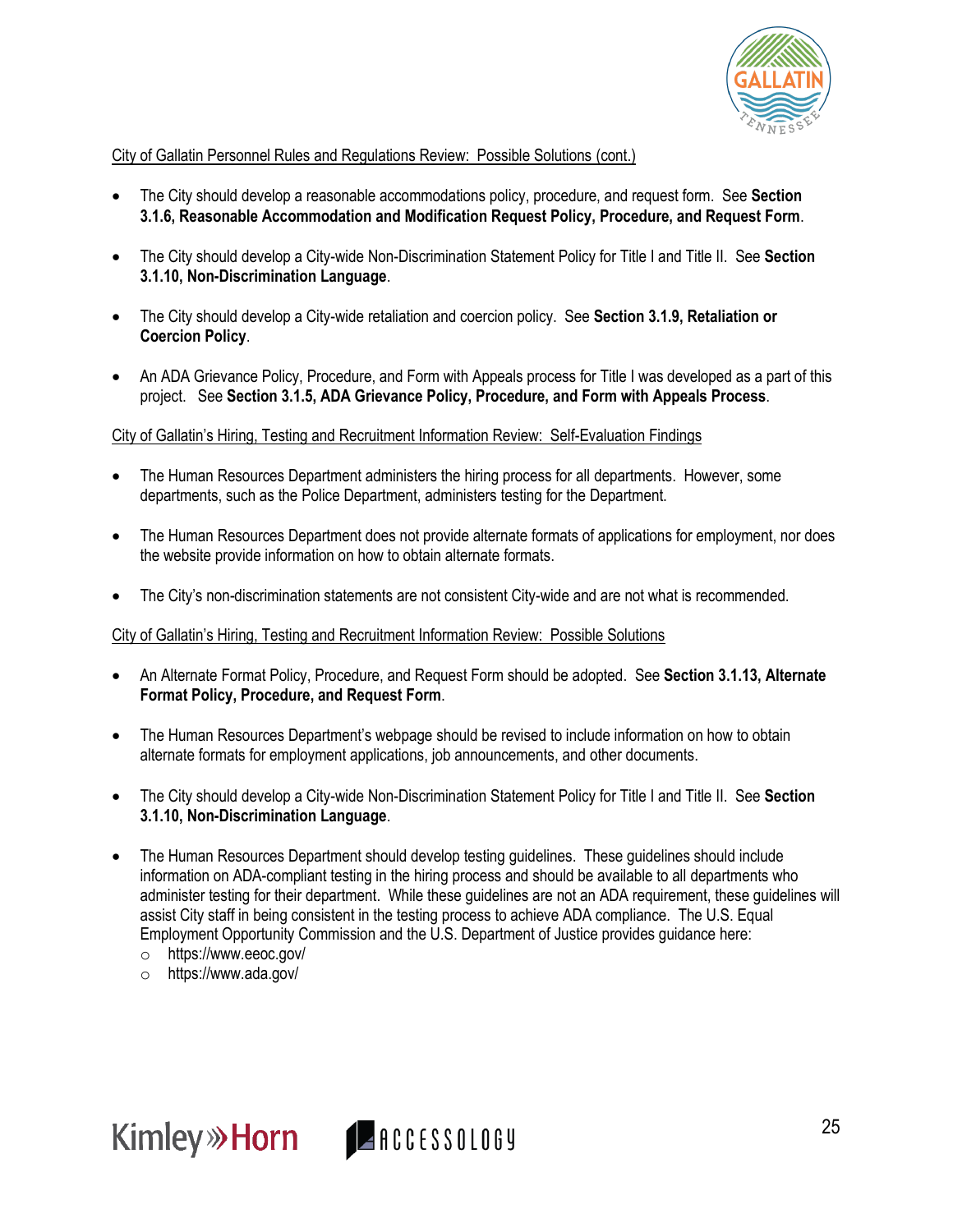

#### City of Gallatin's New Employee Orientation: Self-Evaluation Findings

- The Human Resources Department provides new employee orientation. This orientation provides guidance on the City Personnel Rules only.
- The new employee orientation does not include specific City ADA policies and procedures or the ADA/504 Coordinators' names or contact information.
- The City's ADA/504 Coordinators for Title I and Title II are not a part of the new employee orientation process.
- New employees are not provided information regarding their rights and obligations under the ADA.

#### City of Gallatin's New Employee Orientation: Possible Solutions

- The Human Resources Department should develop new employee orientation guidelines. These guidelines should include a review of employees ADA rights and obligations, introduction to the Title I and Title II ADA/504 Coordinators, as well as typical employment functions and benefits.
- The Human Resources Department should provide new employees with the revised City of Gallatin Personnel Rules and Regulations that includes adopted ADA policies and procedures, once available.

#### City of Gallatin's Training Program Review: Self-Evaluation Findings

No specific annual ADA training program is provided for City staff regarding Title I or Title II.

#### City of Gallatin's Training Program Review: Possible Solutions

The City should provide annual ADA-specific training to all City staff, including executive staff, volunteers, and City Council, regarding Title I and Title II. This training should include policies and procedure identified for development in this Transition Plan, employee rights and obligations regarding employment-related training, as well as training for accessible elements within the public rights-of-way. While training is not a specific ADA requirement, as a Title II entity, the City is obligated to provide equal access to programs, services, and activities. Furthermore, this training will provide individuals the tools needed to ensure ADA compliance.

#### City of Gallatin's Volunteer Program Review: Self-Evaluation Findings

- The Police Department administers their volunteer program.
- The Police Department has specific eligibility requirements.
- The Police Department provides a volunteer orientation. However, the ADA/504 Coordinators are not involved in the process and volunteers are not provided information regarding their rights and obligations under the ADA.

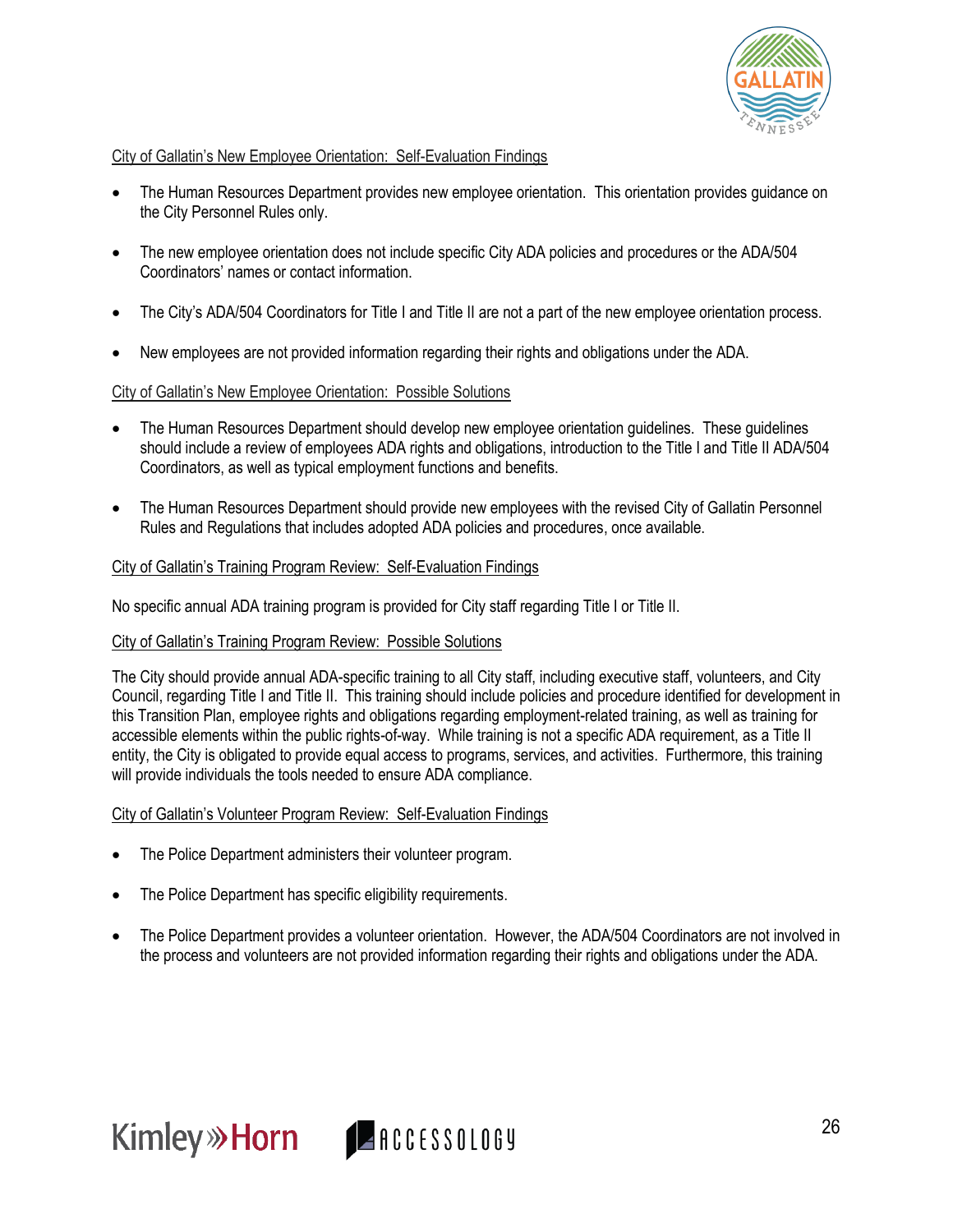

#### City of Gallatin's Volunteer Program Review: Possible Solutions

- The Human Resources Department should oversee the City's volunteer program and develop guidelines for each department to use to ensure program consistency for ADA compliance as each department administers their volunteer program. These guidelines should include a review a volunteer manual, volunteer's ADA rights and obligations, introduction to the Title I and Title II ADA/504 Coordinators, as well as typical City functions.
- The Human Resources Department should develop a City-wide volunteer manual. Each department should develop inserts for their department to be incorporated into the volunteer manual. These inserts should include all specific physical and mental eligibility requirements to ensure that volunteers can disqualify themselves from the program, if needed, and include volunteer job descriptions.

## <span id="page-32-0"></span>3.1.18 Emergency Management Plan Review

Emergency planning and management has become increasingly important today. All community emergency plans and emergency management teams must include the necessary information on how to properly assist citizens in the community who may have a disability. Identifying the citizens with disabilities is paramount to rescuing them. The City of Gallatin should have an Emergency Management Plan in place that details how to help the citizens with disabilities in the event of a local emergency.

Disabilities manifest themselves in varying degrees and the functional implications of the variations are important for emergency evacuation. A person may have multiple disabilities, while another may have a disability whose symptoms fluctuate. Everyone needs to have a plan to be able to evacuate a building, regardless of his or her physical condition.

While planning for every situation that may occur in every type of an emergency is impossible, being as prepared as possible is important. One way to accomplish this is to consider the input of various people and entities, from executive management, human resources, and employees with disabilities to first responders and other businesses, occupants, and others nearby. Involving such people in the development of the City's Emergency Management Plan will help everyone understand the evacuation plans and the challenges that businesses, building owners and managers, and people with disabilities face. The Sumner County Multi-Jurisdiction Hazard Mitigation Plan is used by the City of Gallatin.

#### Emergency Management Plan Review: Self-Evaluation Findings

• The City of Gallatin uses the County Emergency Plan, but a separate plan - authored by the City - about activating the Sumner County Plan does not exist. A plan or procedures must be in place that implements Sumner County's Plan at the City level.

#### Emergency Management Plan Review: Possible Solutions

- Develop an emergency plan team to encourage communication between the City of Gallatin and Sumner County.
- Create an emergency plan that includes buildings and areas specific to the City of Gallatin and how the City will respond and control emergencies in anticipation of Sumner County's involvement. The U.S. Department of Justice provides a checklist for guidance here:<https://www.ada.gov/pcatoolkit/chap7emergencymgmtadd1.htm>
- Develop internal policies and procedures with assignments for emergency response to ensure that all emergency plan team members are provided guidance in the event of an emergency.



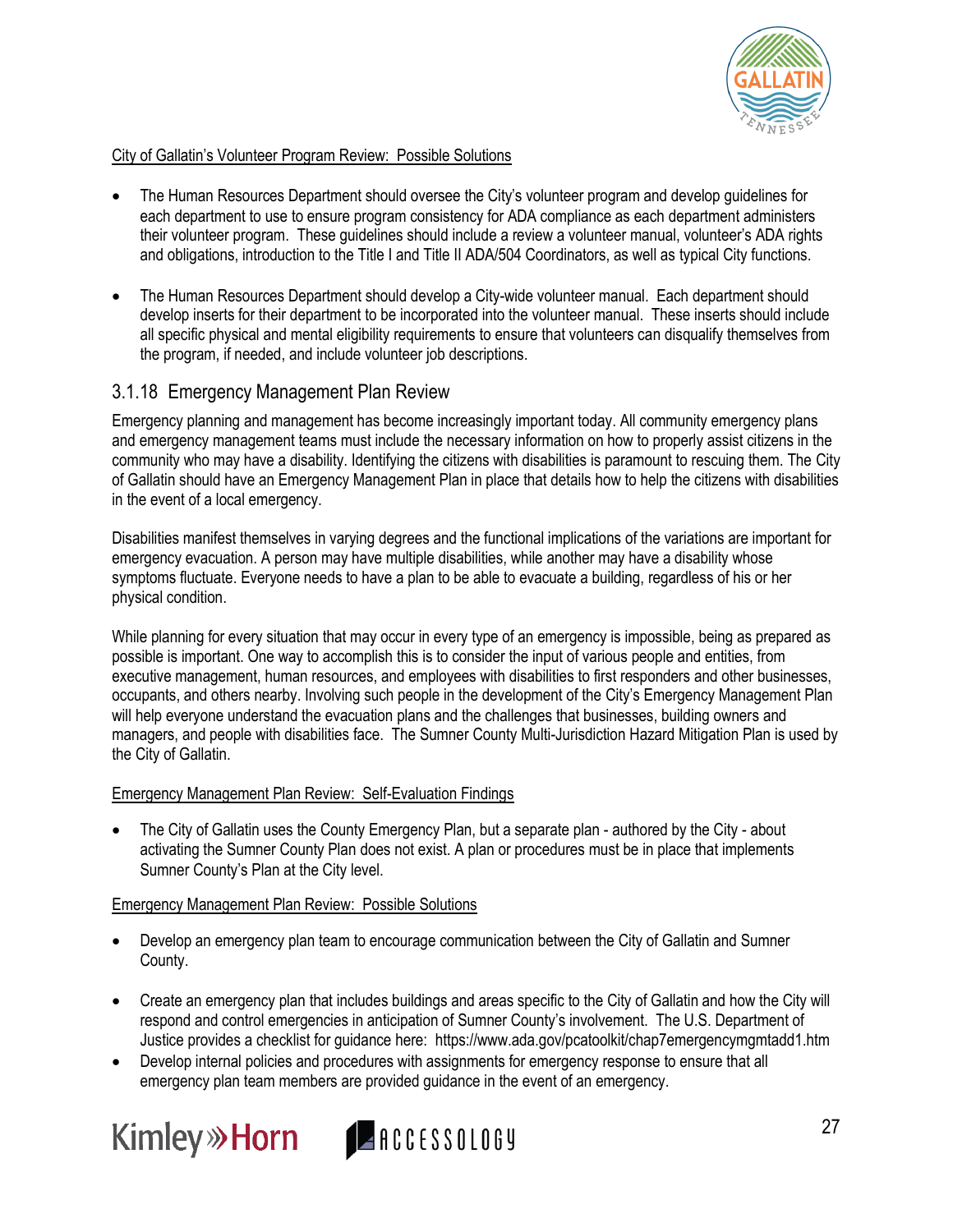

#### Emergency Management Plan Review: Possible Solutions (cont.)

- Training should be provided to emergency plan team members to ensure that the emergency plan is thoroughly planned and is effectively implemented in the event of an emergency.
- <span id="page-33-0"></span>3.1.19 City Ordinance Review
- Ten (10) City Ordinances were reviewed for consistency with current accessibility requirements and standards.

## City Ordinance Review: Self-Evaluation Findings

Chapter 1: General Provisions

- Definitions and rules of construction do not include definitions related to the ADA.
- No guidance regarding accessibility for meetings or City-wide non-discrimination statement.
- No mention of City-wide ADA policies and procedures.
- No mention of the City's effective communication efforts and policies.

## Chapter 2: Administration

No information is included regarding the City's ADA/504 Coordinators for Title I and Title II.

Chapter 4: Animals

• No guidance or policy and procedure information regarding service animals.

Chapter 5: Buildings and Building Regulations

- No mention of specific laws and regulations that apply to buildings adjacent public rights-of-way for ADA accessibility.
- No mention of maintenance of adjacent pedestrian elements in the public rights-of-way.

Chapter 6: Municipal Court

• No information included regarding the Court's ADA policies and procedures.

Chapter 7: Emergency Management

- Definitions do not include definitions related to the ADA.
- No information is provided regarding the City of Gallatin's Emergency Management Plan.

#### Chapter 8: Finance and Taxation

No mention of ADA compliance for City procurement.

#### Chapter 13: Personnel

• This chapter lists regulations, specific procedures, and policies in the personnel rules. However, no ADA policies and procedures are included.

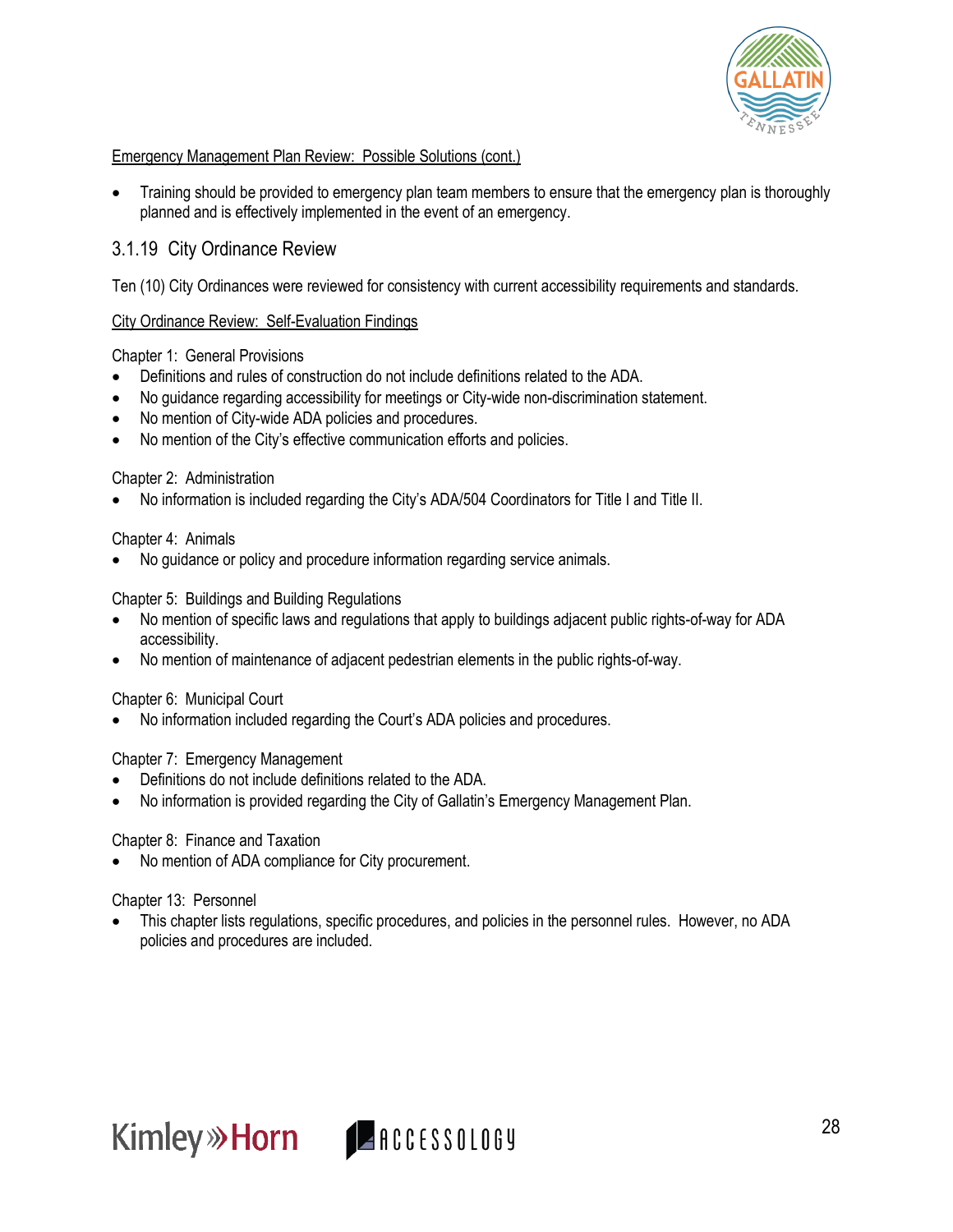

#### City Ordinance Review: Self-Evaluation Findings (cont.)

Chapter 15: Streets, Sidewalks, and Other Public Ways and Places

- This chapter does not reference specific ADA laws and regulations that have been adopted by the City.
- Information regarding maintenance of right-of-way is not provided and does not clarify who is responsible for maintenance of accessible elements.
- The City requires the occupants of property abutting a sidewalk to keep the sidewalk clean and remove all accumulated snow or ice from the sidewalk. However, it does not provide guidance as to timeframes and does not state that pedestrian paths must be maintained in an accessible manner at all times.
- This chapter does not provide information on what is considered to be new construction, maintenance, and alterations.
- This chapter states that sidewalk cannot build or repair sidewalk without a permit from the City Engineer. However, it does not mention curb ramps or the planning or inspection process.

Chapter 17: Utilities

• No guidance is provided regarding obstructions within the public rights-of-way (e.g., utility poles in the pedestrian path of travel)

#### City Ordinance Review: Possible Solutions

The below City ordinances should be updated as noted in the following section. While these updates are not specifically an ADA requirement, these updates provide information and clarification to the public to ensure ADA compliance.

Chapter 1: General Provisions

- Definitions and rules of construction should be revised to include definitions related to the ADA. This section should be revised in accordance with guidance from the U.S. Department of Justice. See guidance here: https://www.ada.gov/
- Information regarding adopted City-wide ADA policies and procedures identified for development in this Transition Plan - should be included.
- The City should include the developed City-wide non-discrimination statement policy for Title II. See **[Section](#page-24-1)  3.1.10, [Non-Discrimination Language](#page-24-1)**.

Chapter 2: Administration

• This chapter should be revised to include contact information for the City's ADA/504 Coordinator for Title I and Title II. See **Section 3.1.3, [ADA/504 Coordinator \(Title I / Title II\)](#page-19-0)**

Chapter 4: Animals

• Information should be included regarding the City's stance on service animals, as well as guidance for determining reasonable accommodations or modifications. See **Section 3.1.7, [Service Animal Guidance](#page-23-0)**.

Chapter 5: Buildings and Building Regulations

- Information should be included regarding specific laws and regulations that apply to buildings adjacent public rights-of-way for ADA accessibility.
- Information should be included regarding the maintenance of adjacent pedestrian elements in the public rightsof-way.



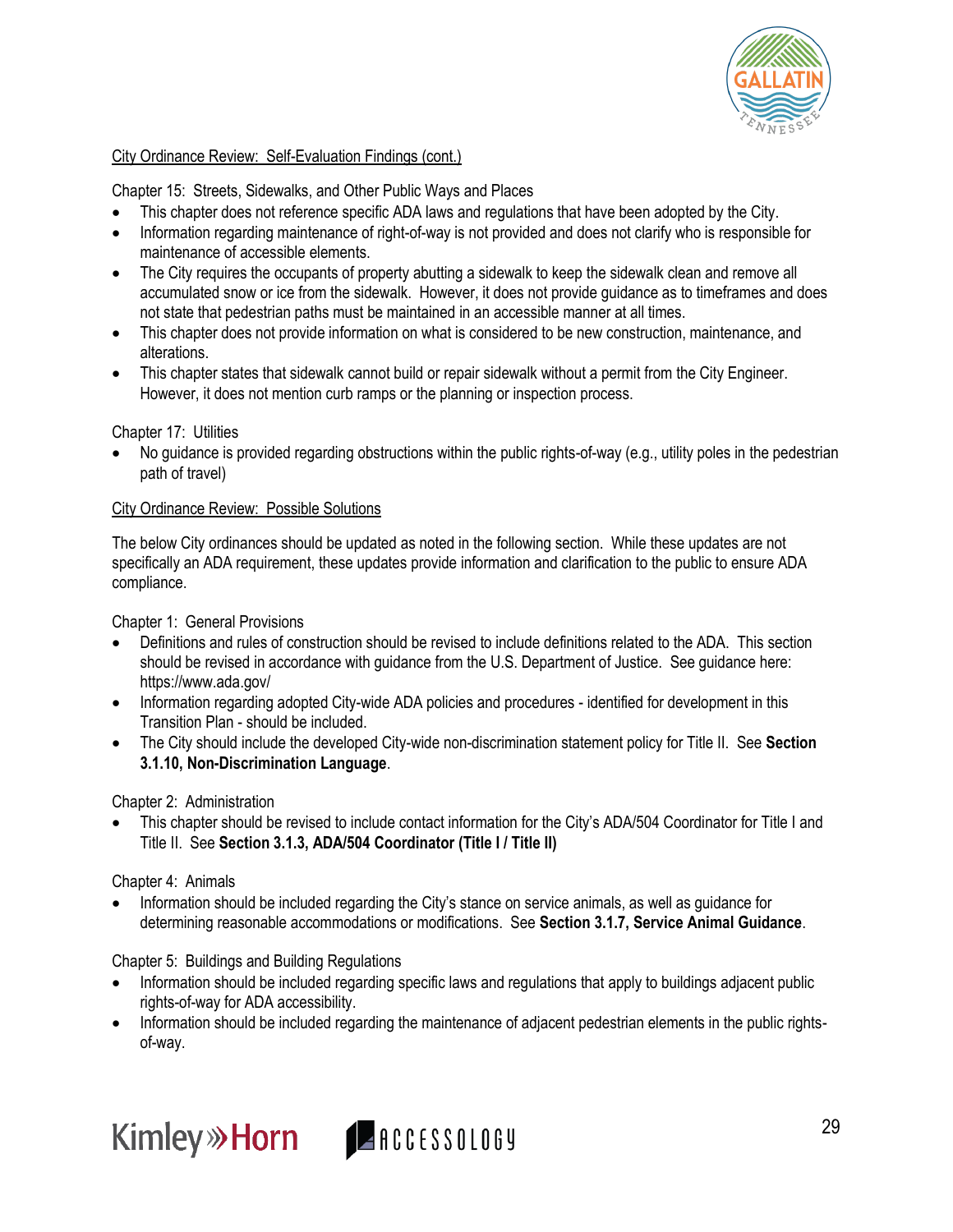

#### City Ordinance Review: Possible Solutions (cont.)

Chapter 6: Municipal Court

• Information regarding the City's ADA policies and procedures - identified for development in this Transition Plan should be included.

Chapter 7: Emergency Management

- Definitions regarding the ADA should be included.
- Information regarding the City of Gallatin's Emergency Management Plan should be included. See **[Section](#page-32-0)  3.1.18, [Emergency Management Plan Review](#page-32-0)**.

Chapter 8: Finance and Taxation

• Information regarding ADA compliant City procurement should be included. See **[Section 3.1.2,](#page-12-0) Department-[Specific Information / Finance Department](#page-12-0)**.

Chapter 13: Personnel

• Information regarding adopted City-wide ADA policies and procedures - identified for development in this Transition Plan - should be included.

Chapter 15: Streets, Sidewalks, and Other Public Ways and Places

- Information regarding the prohibition of obstructions in accessible pedestrian paths should be included.
- Information clarifying responsibilities and timeframes for maintenance of ADA elements within the right-of-way should be included.
- Information regarding what the City considers to be new construction, maintenance, and alterations should be included.
- Information regarding the City adoption of PROWAG should be included. See **[Section 5.4,](#page-59-1) Next Steps**.
- Information regarding ADA compliant curb ramps involving the planning and inspection process should be included.

Chapter 17: Utilities

• Information regarding prohibition of obstructions within the public rights-of-way should be included. (e.g., utility poles in the pedestrian path of travel)

#### Chapter 66: Utilities Operations

- Guidance regarding obstructions within the accessible pedestrian path of travel should be included. The United States Access Board has provided guidance for model sidewalks here:
	- o [https://www.access-board.gov/guidelines-and-standards/streets-sidewalks/public-rights-of-way/guidance](https://www.access-board.gov/guidelines-and-standards/streets-sidewalks/public-rights-of-way/guidance-and-research/accessible-public-rights-of-way-planning-and-design-for-alterations/chapter-5%E2%80%94model-sidewalks)[and-research/accessible-public-rights-of-way-planning-and-design-for-alterations/chapter-](https://www.access-board.gov/guidelines-and-standards/streets-sidewalks/public-rights-of-way/guidance-and-research/accessible-public-rights-of-way-planning-and-design-for-alterations/chapter-5%E2%80%94model-sidewalks)[5%E2%80%94model-sidewalks](https://www.access-board.gov/guidelines-and-standards/streets-sidewalks/public-rights-of-way/guidance-and-research/accessible-public-rights-of-way-planning-and-design-for-alterations/chapter-5%E2%80%94model-sidewalks)

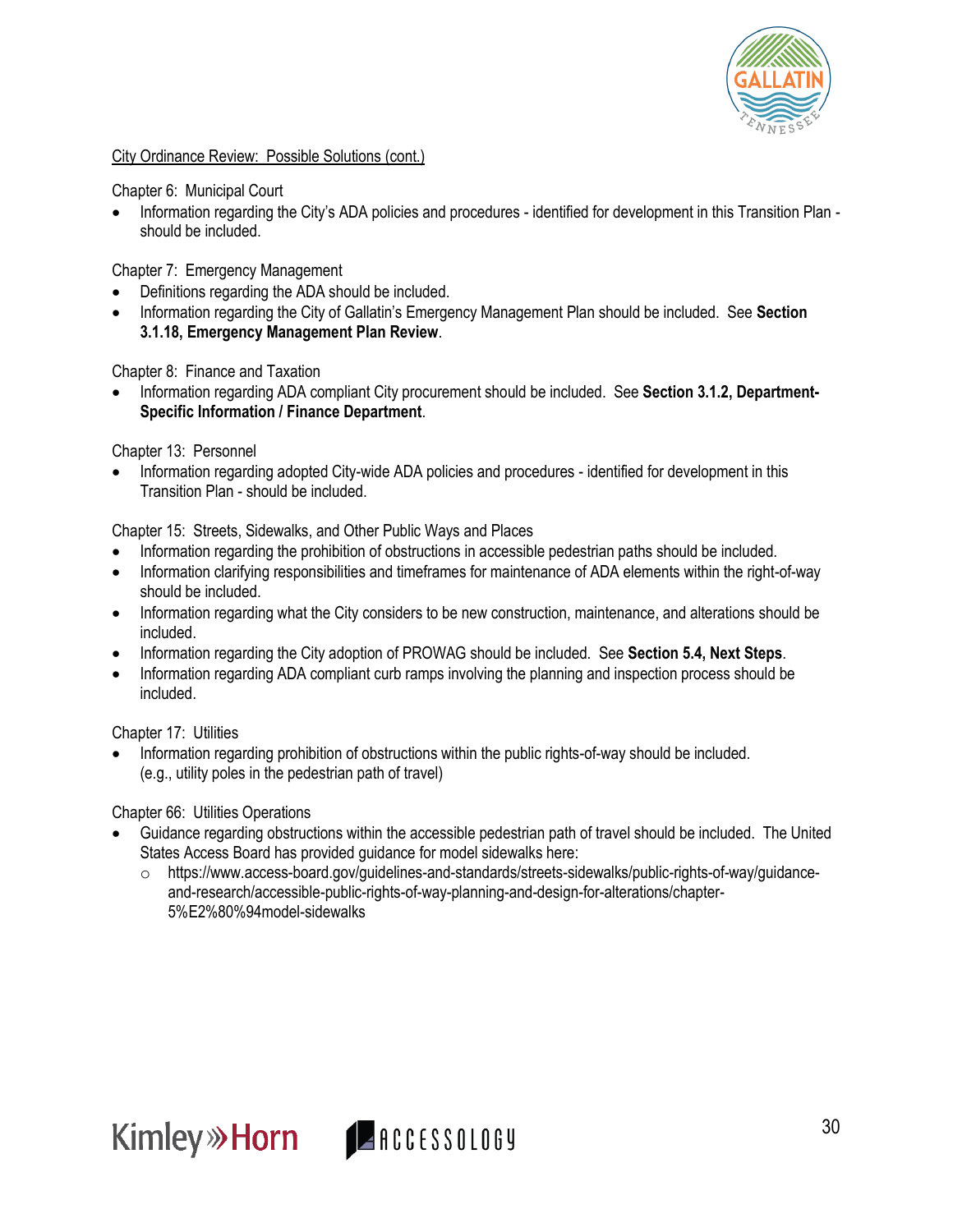

# <span id="page-36-0"></span>3.1.20 Previous ADA Complaints (Title I & II) Review

All public entities must ensure that no qualified individual with disabilities be excluded from participation in, be denied the benefits of, or otherwise be subjected to discrimination under any program, service, or activity administered by that entity.

#### Previous ADA Complaints Review (Title I & II): Self-Evaluation Findings

The City is not aware of any Title I or Title II ADA complaints that have been received in the past five (5) years.

## Previous ADA Complaints Review (Title I & II): Possible Solutions

- The City should maintain confidential complaint/request files and ADA complaint/request logs. However, logs for both Title I and Title II should include detailed information.
	- $\circ$  Logs for Title I shall be confidential and should include an internal complaint number, extensive details about the complaint and process, as well as details regarding the resolution.
	- $\circ$  Logs for Title II shall be confidential and should include an internal complaint number, extensive details regarding the complaint and process, including locations and pictures, and details regarding the complaint resolution.

# <span id="page-36-1"></span>3.2 Programs, Services, and Activities Review

All programs, services, and activities (PSAs) were researched and evaluated for ADA compliance. All PSAs mentioned in **Section 3.1** were integrated into this section (**Section 3.2**). This review was based on what is accessible to the public on the City website, as well as department-specific questions that were submitted to the City.

## <span id="page-36-2"></span>3.2.1 Boards, Commissions, Committees, and Councils Review

The City website provides various information regarding the City's boards, commissions, committees, and councils. These groups are listed below:

- Beer Board
- Construction Board of Appeals
- Economic Development Board
- Electric Power Board
- Health, Educational & Housing Facilities Board
- Historic District Commission
- Housing Authority
- Industrial Development Board
- Municipal Board of Zoning Appeals
- Municipal-Regional Planning Commission
- Pension Committee
- Regional Board of Zoning Appeals
- Solid Waste Management
- Sumner County Board of Equalization
- Sumner County Resources Authority Board
- Witherspoon Educational Loan Board
- Youth Council

# **Kimley»Horn**

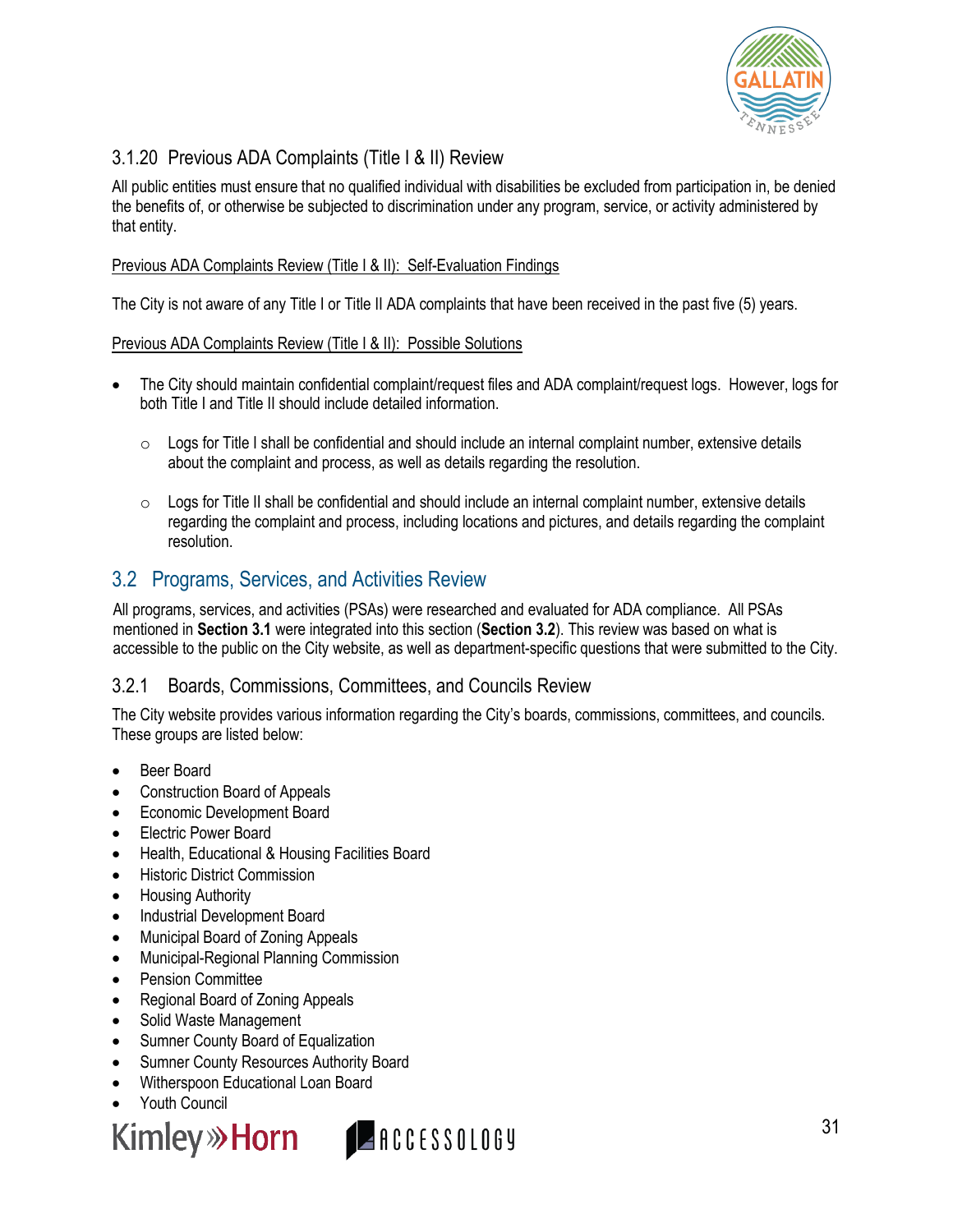

#### Board, Commissions, Committees, and Councils Review: Self-Evaluation Findings

- Most meetings are open to the public and held in accessible facilities. However, ADA checklists are not always used to determine compliance.
- All agendas are posted on the City's website. However, the agendas are not available in alternate formats, nor does the City have an alternate format policy and procedure.
- The City does not have a City-wide non-discrimination statement and there is not a statement included on agendas or minutes.
- The disability community is not included in the member selection process.
- The Historic District Commission uses Article 10, Section 10.02, Gallatin Zoning Code. This code does not provide guidance regarding ADA compliance.

#### Board, Commissions, Committees, and Councils Review: Possible Solutions

- The City should develop and use checklists to ensure ADA compliance for ADA compliant meeting locations. While this is not a specific ADA requirement, this checklist will benefit the City by ensuring that all meeting locations are accessible to the public.
- The City should develop an alternate format policy, procedure, and request form. See **[Section 3.1.13,](#page-27-0) Alternate [Format Policy, Procedure, and Request Form](#page-27-0)**.
- The City should develop a City-wide Non-Discrimination Statement Policy for Title II and include this statement in all meeting agenda and minutes. See **Section 3.1.10, [Non-Discrimination Language](#page-24-1)**.
- The City should provide opportunities for the disability community to provide input regarding member selection process, when applicable. This may include advertising the need for input with local disability organizations. See **Section 2.0, [Public Outreach](#page-8-0)**.
- The Gallatin Zoning Code should be revised to provide guidance regarding alterations within historically significant facilities. The U.S. Department of Justice provides guidance regarding ADA compliance for Historically Significant Facilities here: [https://www.ada.gov/comprob.htm.](https://www.ada.gov/comprob.htm)

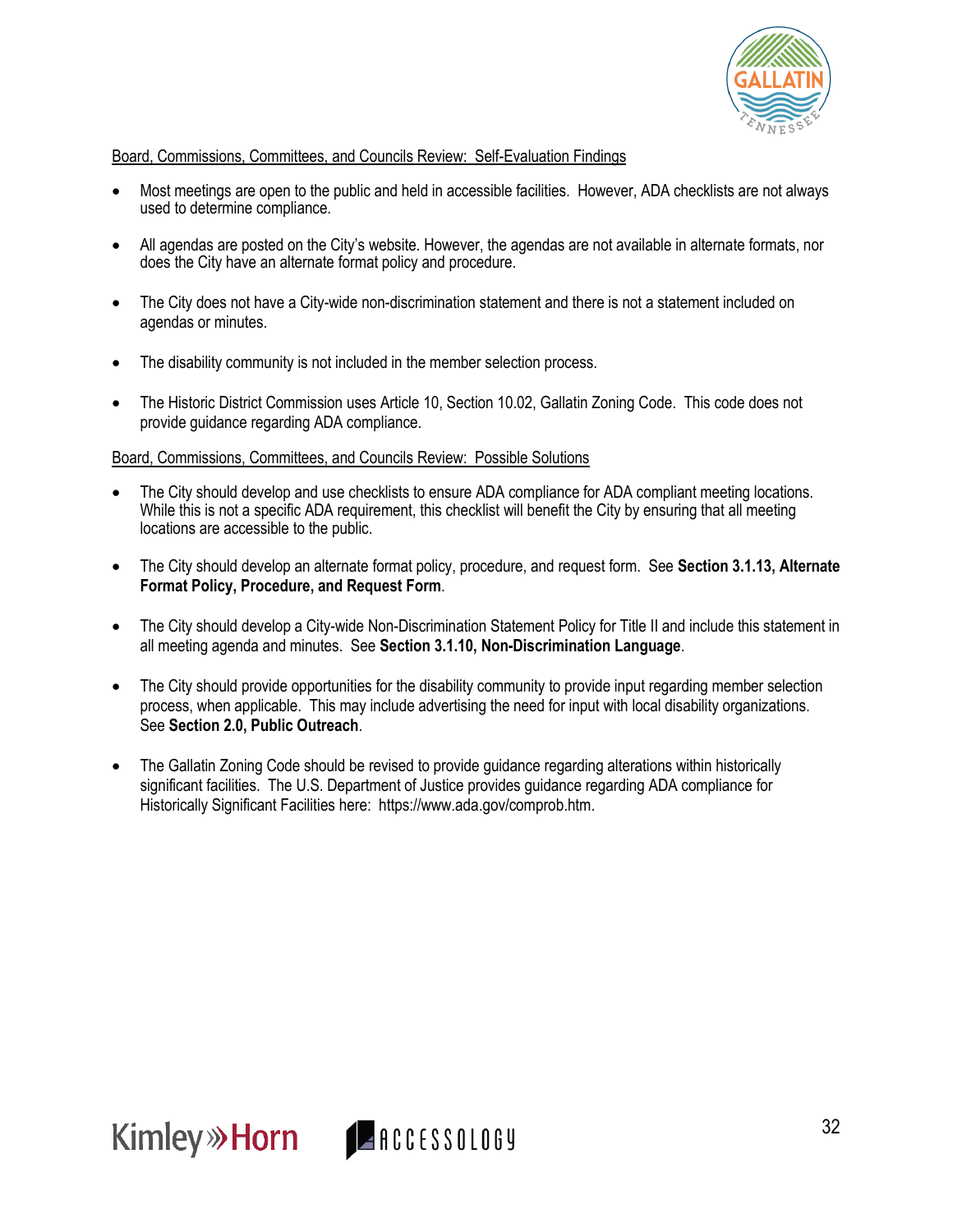

# <span id="page-38-0"></span>3.2.2 Documents, Forms, and Videos Reviewed

The City website provides various documents, forms, and videos that are available to the public. For a complete listing of documents, forms, and videos reviewed, see **[Appendix C](#page-60-7)**.

#### Documents, Forms, and Videos Reviewed: Self-Evaluation Findings

- The City does not have alternate formats on hand for every document, form, or video.
- The City does not have a policy or procedure in place to address alternate formats. Alternate formats are auxiliary aids, services, or devices that enable effective communication for people with disabilities. See **[Section](#page-27-0)  3.1.13, [Alternate Format Policy, Procedure, and Request Form](#page-27-0)**.
- The City should develop a disclaimer statement to communicate the City's perspective on ADA compliance regarding content on another entity's site, links, forms, documents, videos, or podcasts that are represented on the City's website. See **Section 3.1.14, [Responsibility / Acceptance Disclaimer for other Entities' Links,](#page-27-1)  [Forms, Documents, and Videos](#page-27-1)**.
- The City should develop a City-wide Non-Discrimination Statement Policy for Title II and include this statement in information that is distributed by the City. See **Section 3.1.10, [Non-Discrimination Language](#page-24-1)**.

#### Documents, Forms, and Videos Reviewed: Possible Solutions

- Each department liaison should develop a list of all documents and forms for their department. The list should include the document or form name, location(s) where the document can be found (e.g., office location, website link), what alternate formats are available, and how the formats can be obtained. This list should be updated continuously as documents and forms are created and revised. The forms should be reviewed for ADA compliance. Section 508 Compliant PDF Checklist is provided here: <https://508compliantdocumentconversion.com/compliance-regulations/pdf-compliance-checklist/>
- The City should develop an alternate format policy, procedure, and request form. See **[Section 3.1.13,](#page-27-0) Alternate [Format Policy, Procedure, and Request Form](#page-27-0)**.
- The City should develop a disclaimer statement to communicate the City's perspective on ADA compliance regarding content on another entity's site, links, forms, documents, videos or podcasts that are represented on the City's website. See **Section 3.1.14, [Responsibility / Acceptance Disclaimer for Other Entities' Links,](#page-27-1)  [Forms, Documents, Videos, and Podcasts](#page-27-1)**.
- The City should develop guidelines to assist staff in providing closed captioning or transcripts for videos that are available to all employees and the public. These guidelines shall include the process to add closed captioning or use the vendor database to purchase closed captioning or transcription services.
- The City should develop a consistent City-wide non-discrimination statement policy. See **[Section 3.1.10,](#page-24-1) Non-[Discrimination Policy](#page-24-1)**.



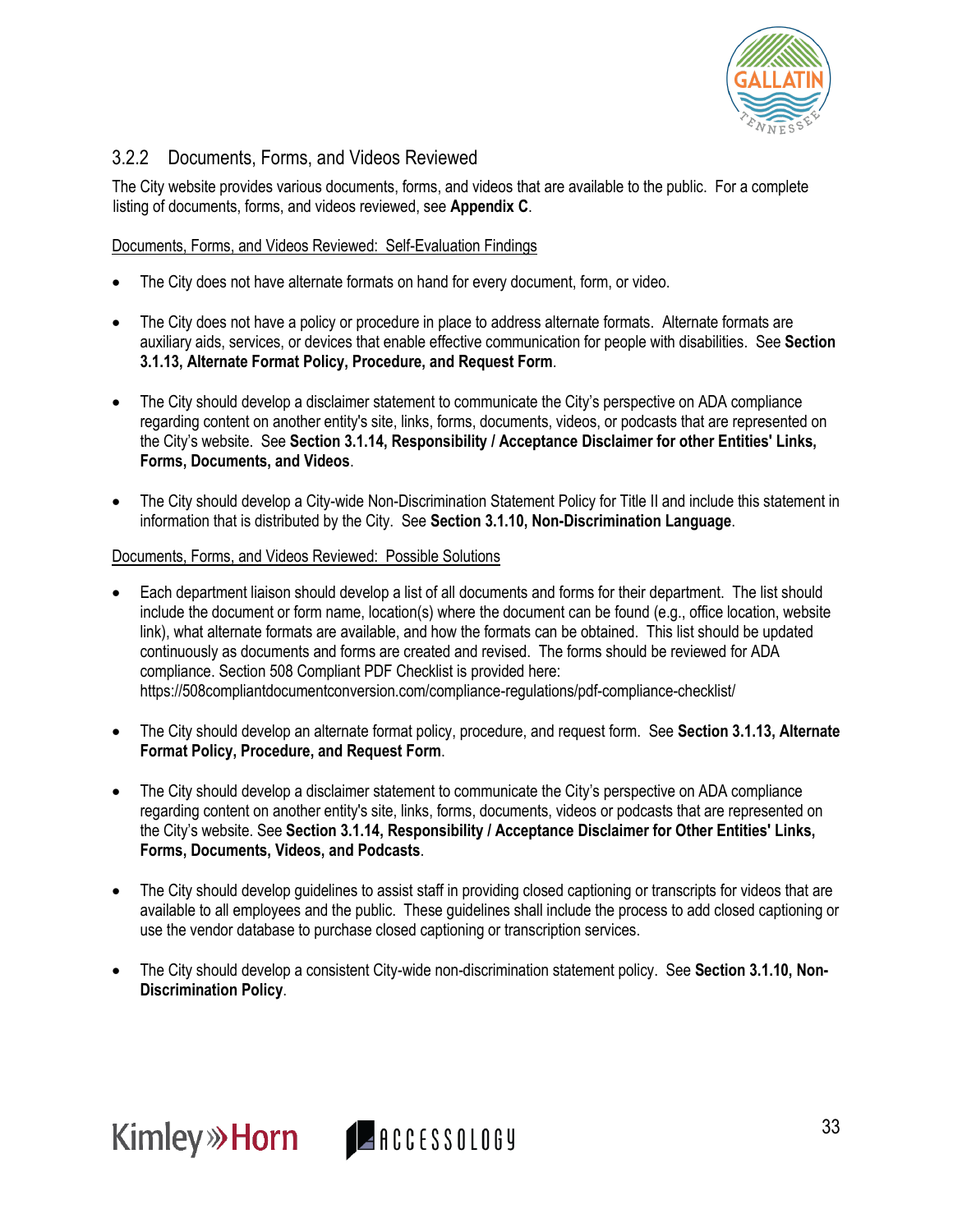

# <span id="page-39-0"></span>3.2.3 Cursory Website Review

A cursory review of the City website was completed using the WAVE Accessibility Tool. This review consisted of evaluating various links located on the City website. See below for a listing of 10 key evaluation points that were reviewed.

- Informational images for alternative text
- Decorative images for alternative text
- Video or audio content that does not have captioning
- Forms on website
- Text resizing
- Lynx Browser
- Navigating the website without the use of a mouse
- Site map
- Ensuring link text makes sense out of context
- Automated program
- Audio CAPTCHA Accessibility Criteria

#### Cursory Website Review: Self-Evaluation Findings

- The City website does not have a site map.
- The WAVE review output from the City's "Doing Business" page (https://www.gallatintn.gov/35/Doing-Business) provides details regarding the accessibility of the page. WAVE is intended to help users of the tool better evaluate the elements that automatic tools cannot check, but it not intended to certify webpage accessibility.
	- $\circ$  0 Errors (accessibility errors that need to be fixed)
	- $\circ$  8 Alerts (potential end user issues that should be investigated)
	- o 13 Features (identified accessibility features that likely improve accessibility)
	- o 35 Structural Elements (identified elements that should be investigated)
	- $\circ$  177 HTML5 and ARIA (identified elements that should be investigated)
	- o 1 Contrast Error (color contrast errors)
- A complete summary of findings is provided in **[Appendix C](#page-60-7)**.

#### Cursory Website Review: Possible Solutions

- The City of Gallatin should create a site map for the website to ensure that individuals with disabilities can easily navigate through the website.
- The City should evaluate the entire website for ADA compliance. The following website link provides information about WAVE and how to make the City's "Doing Business" page more accessible: [http://wave.webaim.org/report#/https://www.gallatintn.gov/35/Doing-Business.](http://wave.webaim.org/report#/https://www.gallatintn.gov/35/Doing-Business)
- A complete summary of possible solutions is provided in **[Appendix C](#page-60-7)**.

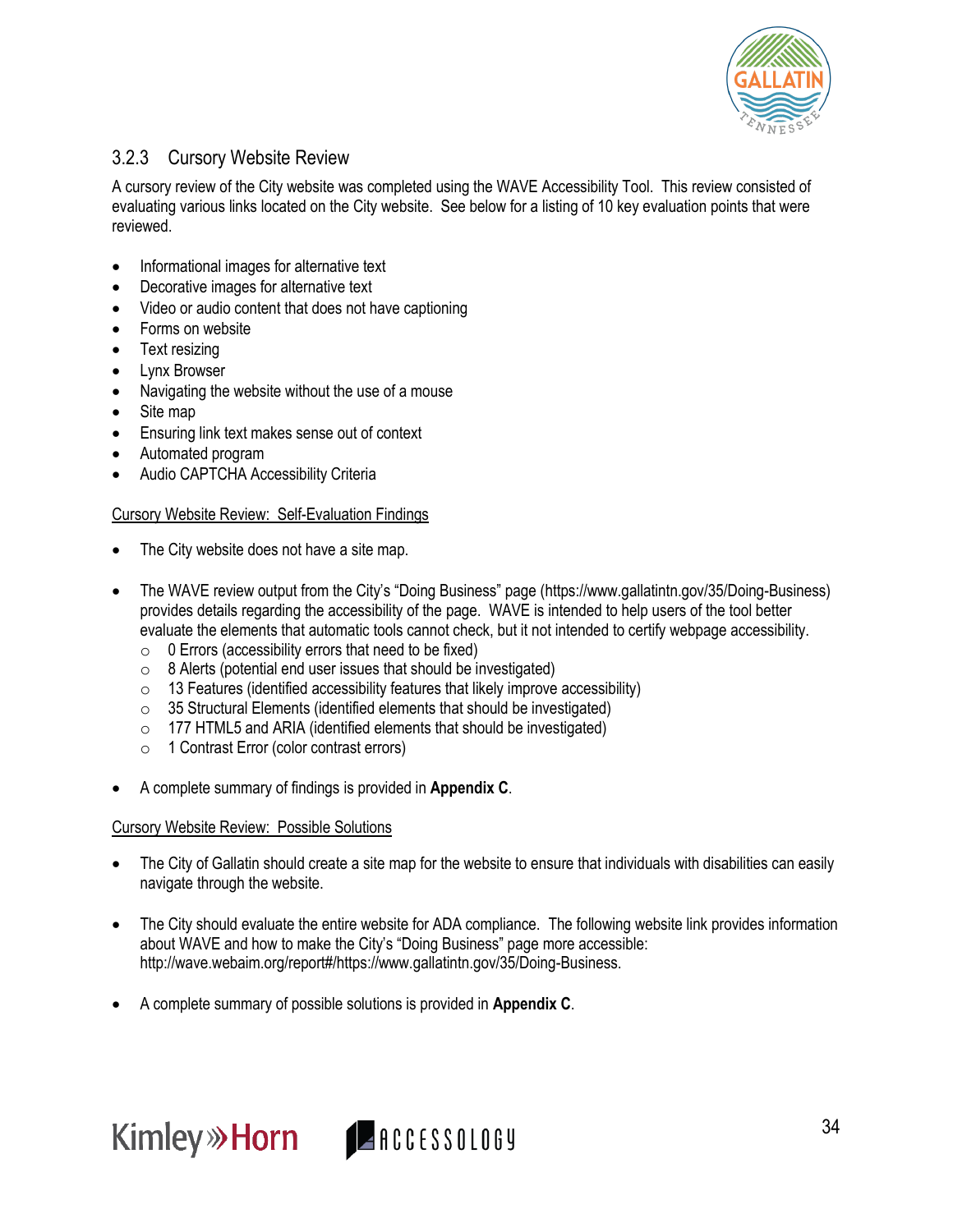

# <span id="page-40-0"></span>3.2.4 Non-Discrimination Language for Contracts, Agreements, and Waivers

All public entities must ensure that no qualified individual with disabilities be excluded from participation in, be denied the benefits of, or otherwise be subjected to discrimination under any program, service, or activity administered by that entity. In doing so, public entities should provide a statement in all agreements and contracts with the City to ensure non-discrimination for both parties and to clarify accessibility obligations.

A complete list of documents reviewed are provided in **[Appendix C](#page-60-7)**.

#### Non-Discrimination Language for Contracts, Agreements, and Waivers: Self-Evaluation Findings

None of the contracts, agreements, and waivers contain ADA language that clarifies ADA responsibilities and obligations.

#### Non-Discrimination Language for Contracts, Agreements, and Waivers: Possible Solutions

The City should develop guidelines to assist the appropriate staff in writing non-discrimination language to be included in all City contracts and agreements. This non-discrimination language should be assessed by legal counsel on a case-by-case basis. These guidelines shall include language that clarifies responsibilities regarding ADA maintenance, alterations, and construction.

## <span id="page-40-1"></span>3.2.5 Effective Communication Efforts and Policy

The ADA requires that all Title II entities communicate effectively with people who have communication disabilities by providing auxiliary aids and services. The goal is to ensure that communication with persons with disabilities is equally effective as communication with people without disabilities.

Auxiliary aids and services are ways to communication with persons with disabilities. The type of auxiliary aids and services are assessed on a case-by-case basis. Auxiliary aids and services must be provided free of charge and provided in accessible formats, in a timely manner, and must be provided in a way that ensures individual privacy and independence. Examples of common auxiliary aids and services include, but are not limited to:

- Sign Language Interpreters
- Written materials
- Closed Captioning
- Real-time captioning
- Audio recordings
- Materials and displays in braille
- Large print materials
- Accessible electronic and information technology
- Assistive listening devices and systems

#### Effective Communication Efforts and Policy: Self-Evaluation Findings

The City does not have City-wide specific guidelines or policies and procedures regarding effective communication.



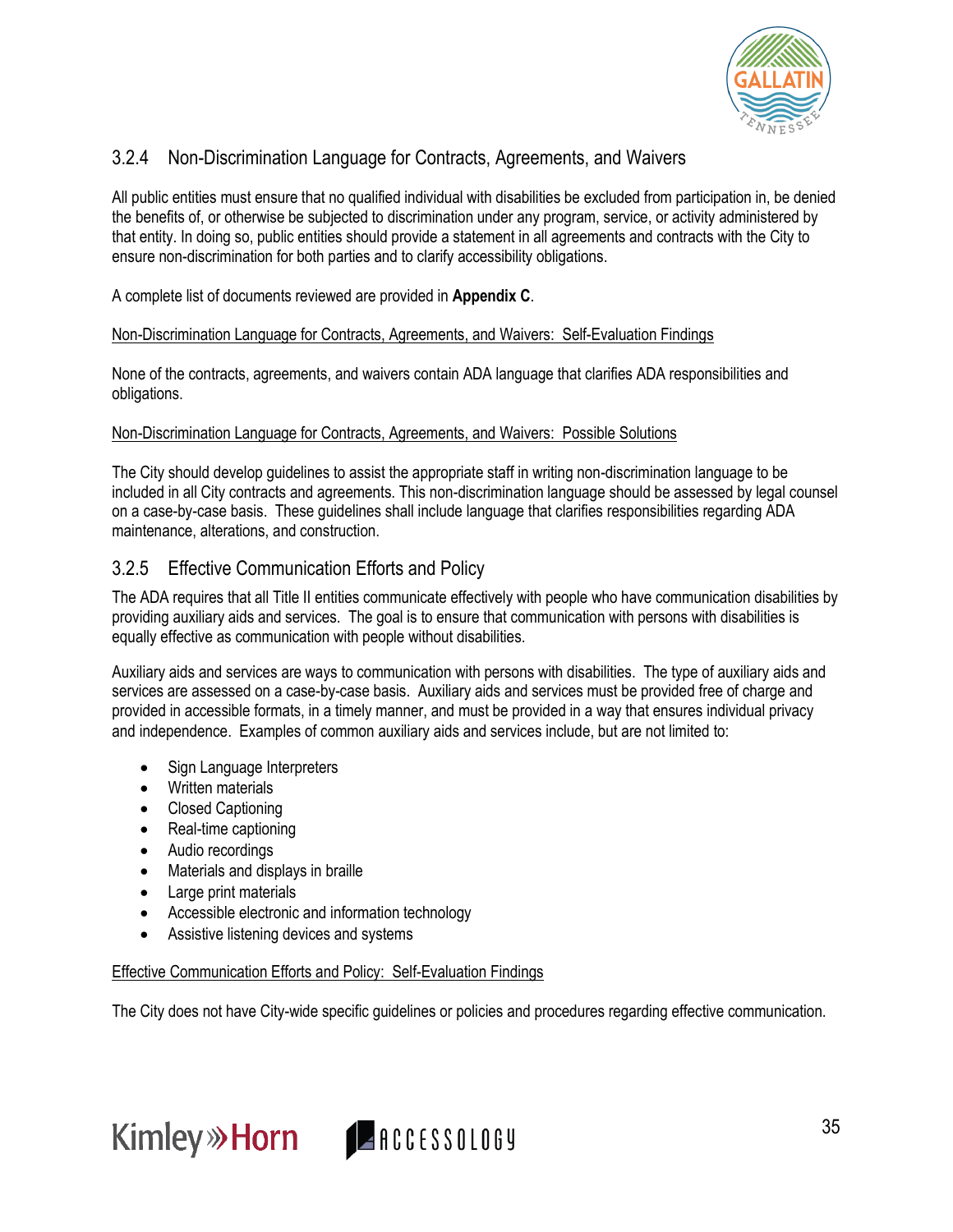

#### Effective Communication Efforts and Policy: Possible Solutions

The City should develop guidelines regarding effective communication efforts to provide auxiliary aids and services to individuals who have communication disabilities. These guidelines should be consistent with the U.S. Department of Justice's guidance for "Effective Communication" ([https://www.ada.gov/pcatoolkit/chap2toolkit.htm\)](https://www.ada.gov/pcatoolkit/chap2toolkit.htm).

## <span id="page-41-0"></span>3.2.7 Design Standard Review

The City of Gallatin "Handicap Ramp Locations" Drawing #COG-PV\_010 was reviewed for compliance with the 2010 Standards for Accessible Design and 2011 Proposed Accessibility Guidelines for Pedestrian Facilities in the Public Right-of-Way (PROWAG).

#### Design Standard Review: Self-Evaluation Findings

A complete list of findings is provided in **[Appendix D](#page-60-10)**.

#### Design Standard Review: Possible Solutions

A complete list of possible solutions is provided in **[Appendix D](#page-60-10)**.

## <span id="page-41-1"></span>3.3 Facilities Review

## <span id="page-41-2"></span>3.3.1 Buildings

Seventeen (17) buildings within the City of Gallatin were evaluated. All buildings included in the evaluation are listed in **Table 1** and shown on the map in **[Appendix E](#page-60-11)**.

## **Table 1. Summary of Buildings Reviewed**

<span id="page-41-3"></span>

| <b>Parks</b>                                  |                            |  |  |  |  |
|-----------------------------------------------|----------------------------|--|--|--|--|
| Ashley's Place Child Advocacy Center<br>1.    | 315 West Smith St.         |  |  |  |  |
| 2.<br><b>Gallatin Public Utilities Office</b> | 239 Hancock St.            |  |  |  |  |
| 3.<br><b>City Hall</b>                        | 132 West Main St.          |  |  |  |  |
| Farmers' Market<br>4.                         | 160 West Franklin St.      |  |  |  |  |
| Fire Hall #1<br>5.                            | 119 GFD Memorial Blvd.     |  |  |  |  |
| 6.<br>Fire Hall #2                            | 1530 Nashville Pk.         |  |  |  |  |
| Fire Hall #3<br>7.                            | 860 Red River Rd.          |  |  |  |  |
| Fire Hall #4<br>8.                            | 315 Big Station Camp Blvd. |  |  |  |  |
| <b>Greensboro Park and Ride</b><br>9.         | 641 Long Hollow Pk.        |  |  |  |  |
| 10. Police Annex                              | 411 South Water            |  |  |  |  |
| 11. Police Station                            | 130 West Franklin St.      |  |  |  |  |
| 12. Public Works                              | 641 Long Hollow Pk.        |  |  |  |  |
| 13. Rosemont House Museum                     | 810 South Water St.        |  |  |  |  |
| 14. Smith Street Parking Lot                  | West Smith St.             |  |  |  |  |
| 15. Civic Center                              | 210 Albert Gallatin Ave.   |  |  |  |  |
| 16. Tommy Garrott Aquatics Facility           | 210 Albert Gallatin Ave.   |  |  |  |  |
| 17. Clearview Park Recreation Center          | 723 Chambers St.           |  |  |  |  |

Kimley»Horn **LACCESSOLOGY** 

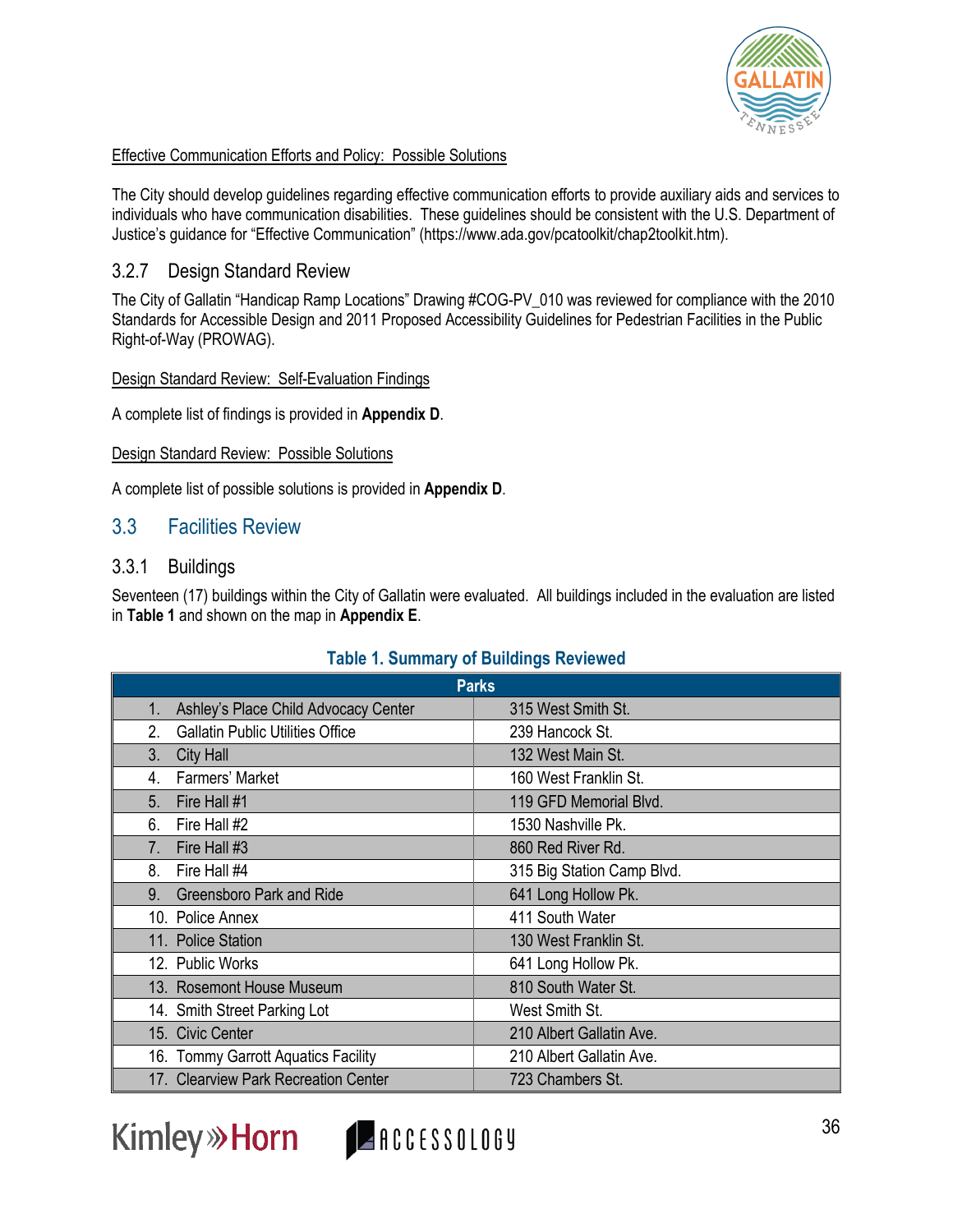

#### Buildings: Self-Evaluation Findings

Areas that were evaluated for each building included parking lots, path of travel from the parking lot to the building, access into the building, signage, drinking fountains, telephones, bathrooms, and counter heights. A complete list of issues is provided in the building facility reports (see **[Appendix F](#page-60-14)**).Common issues identified included:

- Non-compliant accessible parking
- Non-compliant entrances
- Non-compliant interior routes to public areas
- Non-compliant room signs
- Non-compliant transaction counters
- Non-compliant drinking fountains
- Non-compliant restrooms

#### Buildings: Possible Solutions

A complete list of possible solutions is provided in the building facility reports (see **[Appendix F](#page-60-14)**).

#### <span id="page-42-0"></span>3.3.2 Parks

Eight (8) parks within the City of Gallatin were evaluated. All parks included in the evaluation are listed in **Table 2** and shown on the map in **[Appendix E](#page-60-11)**.

<span id="page-42-1"></span>

| <b>Parks</b>                   |                        |  |  |  |
|--------------------------------|------------------------|--|--|--|
| <b>Clearview Park</b>          | 723 Chambers St.       |  |  |  |
| Lock 4 Park<br>$2_{1}$         | 1598 Lock 4 Rd.        |  |  |  |
| <b>Municipal Park</b><br>3.    | 160 Municipal Park Dr. |  |  |  |
| Thompson Park<br>4.            | 278 Morrison St.       |  |  |  |
| <b>Triple Creek Park</b><br>5. | 1333 Touchdown Dr.     |  |  |  |
| Bark in the Park<br>6.         | 1333 Touchdown Dr.     |  |  |  |
| <b>City Cemetery</b><br>7.     | 250 Cemetery Ave.      |  |  |  |
| Long Hollow Golf Course<br>8.  | 1080 Long Hollow Pk.   |  |  |  |

## **Table 2. Summary of Parks Reviewed**

#### Parks: Self-Evaluation Findings

Areas that were evaluated for each park included parking lots, path of travel from the parking lot to the park amenities, access into facilities, signage, drinking fountains and restrooms. A complete list of issues is provided in the facility reports (see **[Appendix F](#page-60-14)**).Common issues identified included:

- Non-compliant accessible parking
- No accessible route to amenities
- Non-compliant restrooms
- Non-compliant drinking fountains

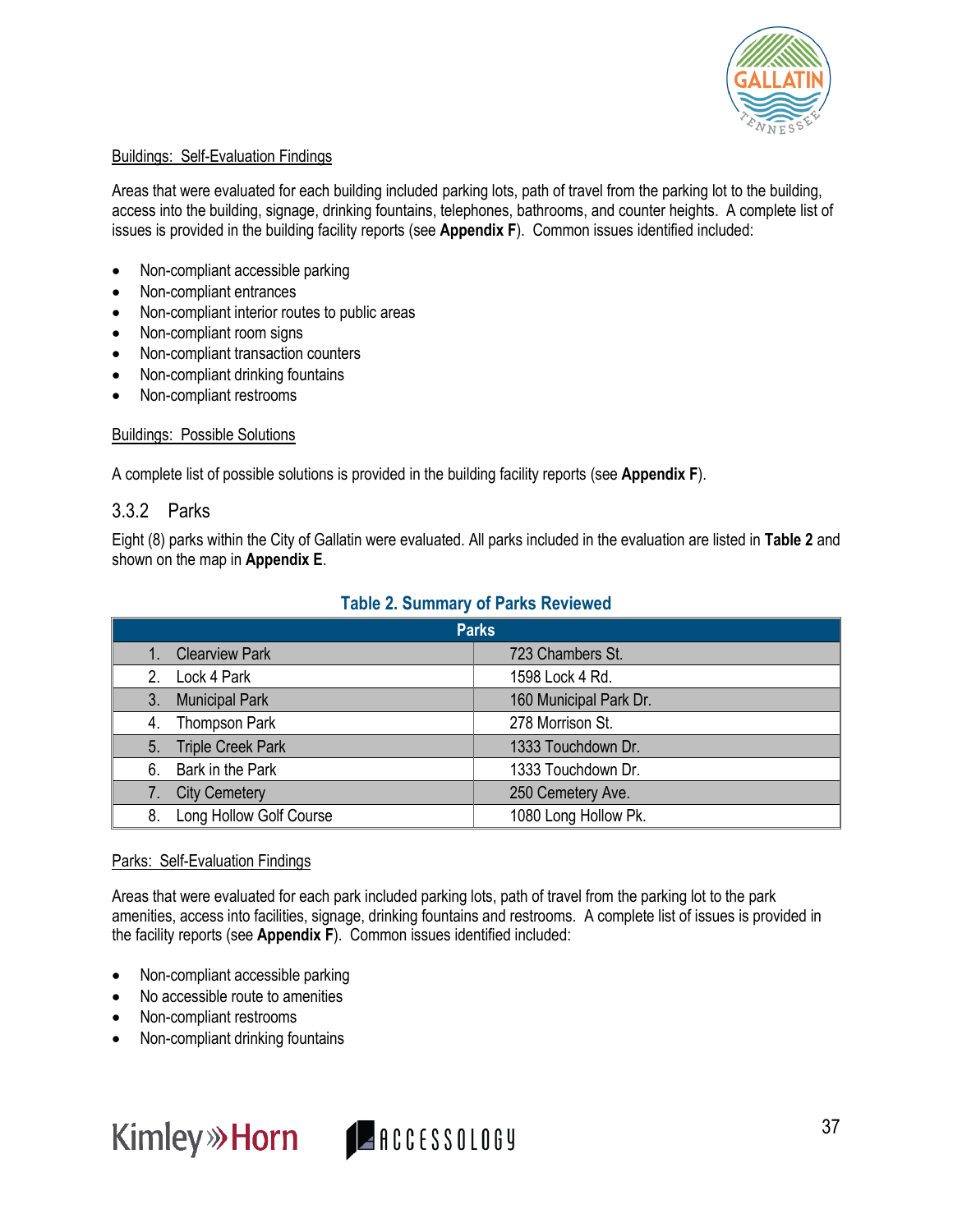

#### Parks: Possible Solutions

A complete list of possible solutions is provided in the park facility reports (see **[Appendix F](#page-60-14)**).

## <span id="page-43-0"></span>3.3.4 Signalized Intersections

Twenty (20) signalized intersections within the City of Gallatin were evaluated. Signalized intersection evaluations cataloged the conditions and measurements along the pedestrian path of travel, which includes street crossings, curb ramps, sidewalk adjacent to the curb ramps, and pedestrian signal equipment and adjacent clear spaces.

All signalized intersections included in the evaluation are listed on a map included in **[Appendix E](#page-60-11)**.

#### Signalized Intersections: Self-Evaluation Findings

Common curb ramp issues included excessive flare cross slopes, no flush transition to the roadway, excessive curb ramp cross slopes and counter slopes, and missing or non-compliant texture contrast. **Table 3** provides a summary of the curb ramp issues at signalized intersections.

About twenty-five (25) percent of valid pedestrian crossing at signalized intersections did not have pedestrian signal heads or pedestrian push buttons. These were typically locations where "No Pedestrian Crossing" signs were present, but the existing sidewalk, curb ramp, or crosswalk orientations created a valid pedestrian crossing. Pedestrian push buttons and signal heads were recommended to be installed at all valid signalized intersection pedestrian crossings where they did not exist. Common issues associated with the existing pedestrian push buttons included excessive clear space cross slopes, push buttons installed at locations inconsistent with the current *Manual on Uniform Traffic Control Devices (MUTCD)* guidance, non-existent or inaccessible push button clear spaces, and push buttons not oriented parallel with the associated pedestrian intersection crossing. **Table 4** provides a summary of the push button issues.

The ADA of 1990, Section 35.150, Existing Facilities, requires that the Transition Plan include a schedule for providing curb ramps or other sloped area at existing pedestrian walkways, which applies to all facilities constructed prior to 1992. For any sidewalk installations constructed from 1992 to March 15, 2012, the curb ramps should have been installed as part of the sidewalk construction project per the 1991 Standards for Accessible Design, Section 4.7

Curb Ramp, which states, "curb ramps complying with 4.7 shall be provided wherever an accessible route crosses a curb." For sidewalk installations constructed on or after March 15, 2012, similar guidance is provided in the 2010 Standards for Accessible Design, Section 35.151 of 28 CFR Part 35, New Construction and Alterations, which states, "newly constructed or altered street level pedestrian walkways must contain curb ramps or other sloped area at any intersection having curb or other sloped area at intersections to streets, roads, or highways."

#### Signalized Intersections: Possible Solutions

To meet the federal requirements for curb ramp installations, the following recommendations were made:

- Where sidewalk leads up to the curb at an intersection, both parallel and perpendicular to the project corridor, two (2) directional curb ramps were recommended to be installed where geometry permitted. The Proposed Accessibility Guidelines for Pedestrian Facilities in the Public Right-of-Way (PROWAG) requires two (2) directional curb ramps be installed during modifications unless there are existing physical constraints.
- Where diagonal curb ramps were installed with the intent to serve a side-street crossing only, receiving curb ramps are still required to be installed on the opposite side of the major street. However, an engineering

# Kimley»Horn **LACCESSOLOGY**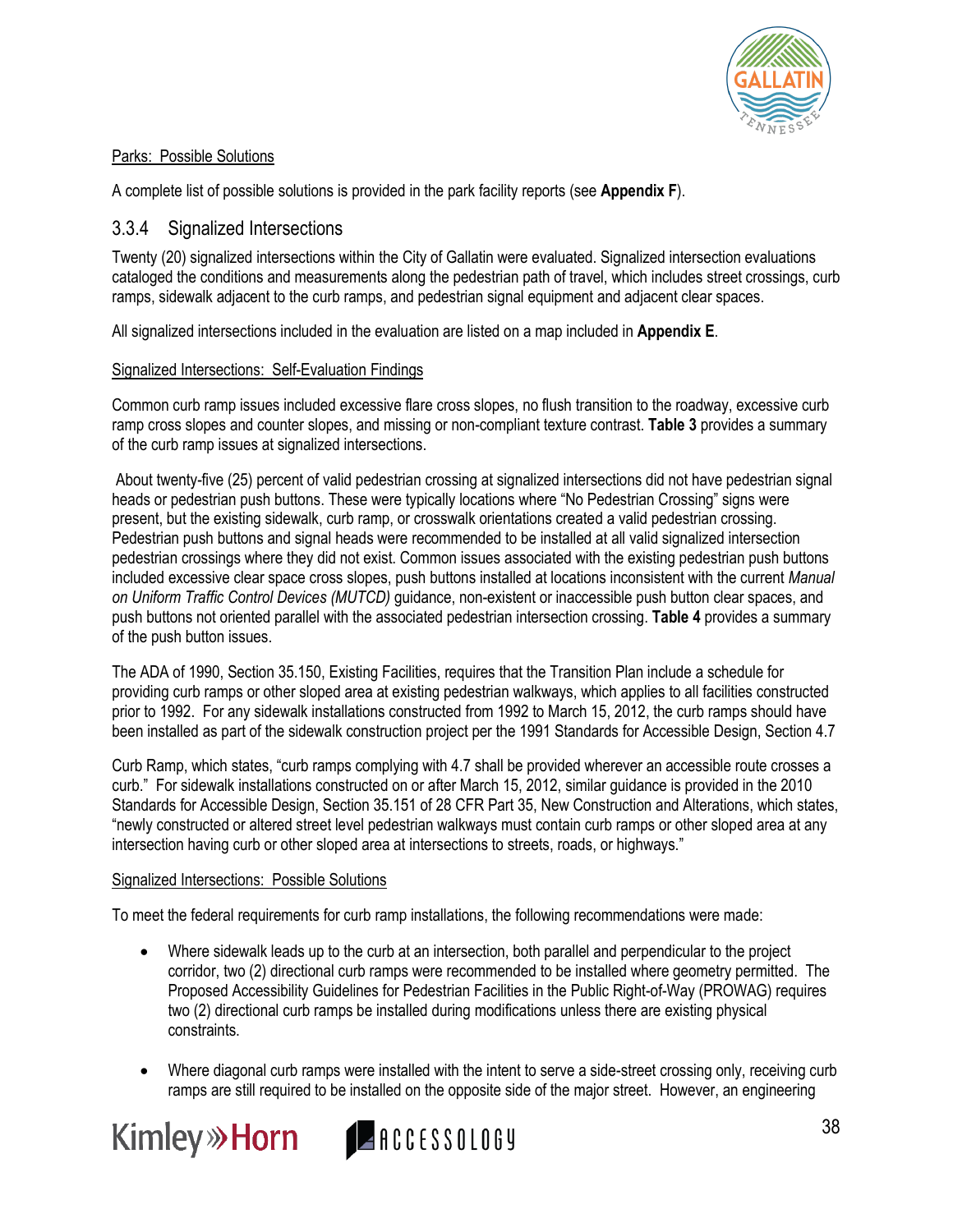

study should be performed prior to the installation of the receiving curb ramps to determine if the major street crossing is safe to accommodate. If the engineering study determines the major street crossing is unsafe to accommodate, the existing diagonal curb ramps should be removed and replaced with directional curb ramps in addition to the other requirements noted in **[Section 3.5 FHWA Guidance on Closing](#page-47-0)  [Pedestrian Crossings](#page-47-0)** being implemented.

A complete list of possible solutions is provided in the signalized intersection reports (see **[Appendix F](#page-60-14)**).

<span id="page-44-0"></span>

| <b>Curb Ramp Element</b>                        | <b>Number</b><br><b>Evaluated</b> | <b>Number</b><br><b>Compliant</b> | <b>Percent</b><br><b>Compliant</b> |
|-------------------------------------------------|-----------------------------------|-----------------------------------|------------------------------------|
| Curbed sides at 90°                             | 57                                | 57                                | 100%                               |
| Curb ramp lands in crosswalk                    | 98                                | 95                                | 97%                                |
| Curb ramp present where curb ramp is needed     | 112                               | 104                               | 93%                                |
| Curb ramp width $\geq 48$ "                     | 98                                | 91                                | 93%                                |
| Curb ramp does not have traversable sides       | 57                                | 51                                | 89%                                |
| Landing area exists                             | 98                                | 87                                | 89%                                |
| Landing running slope $\leq 2\%$                | 87                                | 73                                | 84%                                |
| Landing cross slope $\leq 2\%$                  | 87                                | 72                                | 83%                                |
| No obstruction in curb ramp, landing, or flares | 98                                | 80                                | 82%                                |
| No ponding in curb ramp, landing, or flares     | 98                                | 78                                | 80%                                |
| Curb ramp running slope $\leq 8.3\%$            | 98                                | 76                                | 78%                                |
| Presence of color contrast                      | 98                                | 70                                | 71%                                |
| 48" crosswalk extension exists                  | 69                                | 49                                | 71%                                |
| Curb ramp counter slope $\leq 5\%$              | 98                                | 68                                | 69%                                |
| <b>Presence of texture contrast</b>             | 98                                | 65                                | 66%                                |
| Curb ramp cross slope $\leq 2\%$                | 98                                | 65                                | 66%                                |
| Flush transition to roadway exists              | 98                                | 63                                | 64%                                |
| Flare cross slope $\leq 10\%$                   | 41                                | 25                                | 61%                                |

## **Table 3. Summary of Curb Ramp Issues at Signalized Intersections**

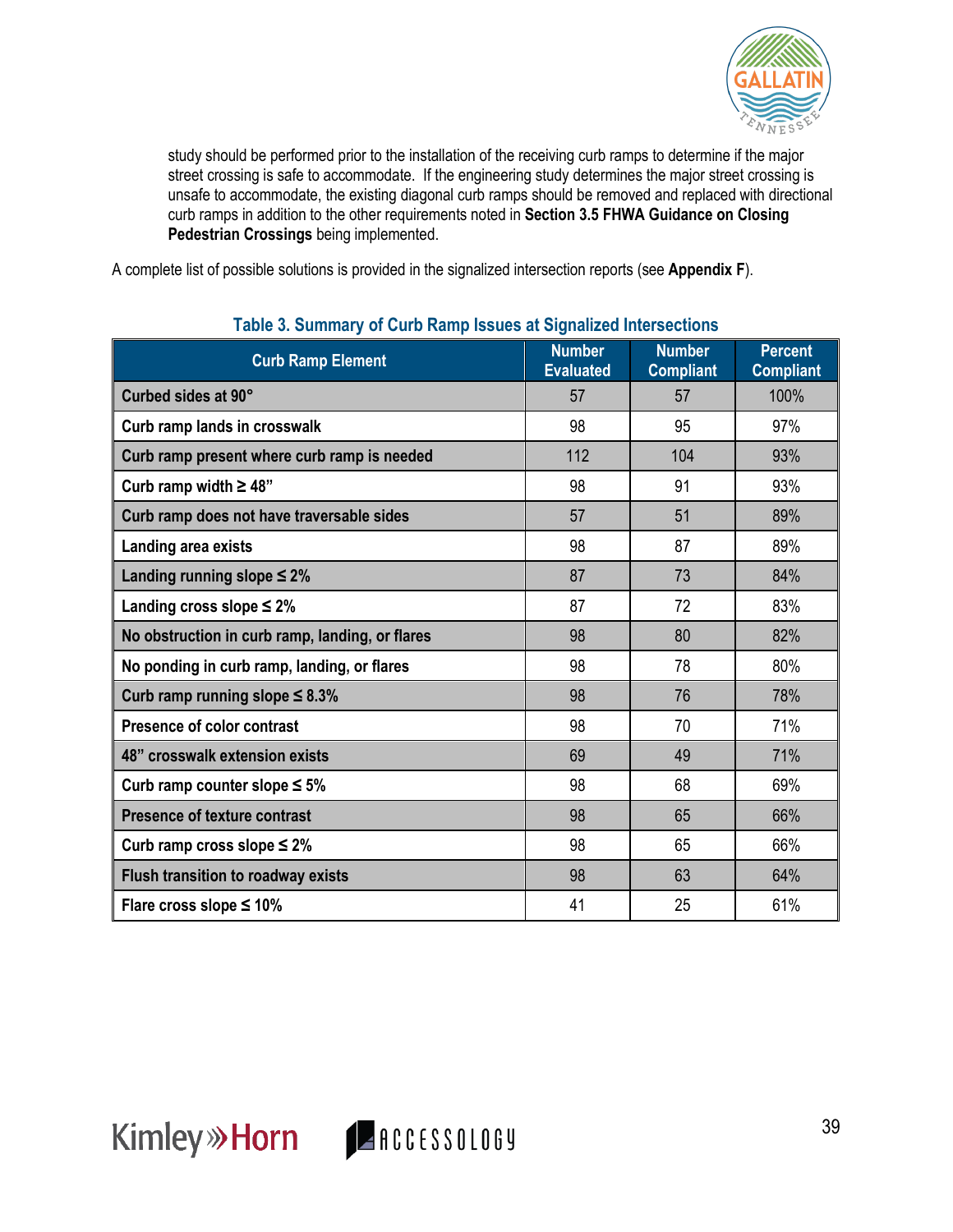

<span id="page-45-0"></span>

| <b>Push Button Element</b>                                | <b>Number</b><br><b>Evaluated</b> | <b>Number</b><br><b>Compliant</b> | <b>Percent</b><br><b>Compliant</b> |
|-----------------------------------------------------------|-----------------------------------|-----------------------------------|------------------------------------|
| Push button diameter is 2"                                | 79                                | 73                                | 92%                                |
| Push button height $\leq 48$ "                            | 79                                | 72                                | 91%                                |
| Push button offset from crosswalk $\leq 5$ '              | 79                                | 71                                | 90%                                |
| Push button orientation is parallel to crossing direction | 79                                | 69                                | 87%                                |
| Pedestrian head exists where pedestrian head is needed    | 182                               | 148                               | 81%                                |
| Push button exists where push button is needed            | 182                               | 132                               | 73%                                |
| Clear space exists and can be accessed                    | 79                                | 52                                | 66%                                |
| Push button offset from curb $\leq 10$                    | 79                                | 51                                | 65%                                |
| Clear space cross slope $\leq 2\%$                        | 52                                | 27                                | 52%                                |

# **Table 4. Summary of Push Button Issues**

# **Table 5. Summary of Curb Ramp Issues at Unsignalized Intersections**

<span id="page-45-1"></span>

| <b>Curb Ramp Element</b>                        | <b>Number</b><br><b>Evaluated</b> | <b>Number</b><br><b>Compliant</b> | <b>Percent</b><br><b>Compliant</b> |
|-------------------------------------------------|-----------------------------------|-----------------------------------|------------------------------------|
| 48" crosswalk extension exists                  | 33                                | 33                                | 100%                               |
| Curb ramp lands in crosswalk                    | 34                                | 34                                | 100%                               |
| Curb ramp does not have traversable sides       | 18                                | 18                                | 100%                               |
| Curbed sides at 90°                             | 18                                | 17                                | 94%                                |
| Curb ramp width $\geq 48$ "                     | 34                                | 32                                | 94%                                |
| Curb ramp counter slope $\leq 5\%$              | 34                                | 30                                | 88%                                |
| Landing area exists                             | 34                                | 29                                | 85%                                |
| No ponding in curb ramp, landing, or flares     | 34                                | 28                                | 82%                                |
| Landing running slope $\leq 2\%$                | 29                                | 22                                | 76%                                |
| Curb ramp present where curb ramp is needed     | 78                                | 59                                | 76%                                |
| Landing cross slope $\leq 2\%$                  | 29                                | 21                                | 72%                                |
| No obstruction in curb ramp, landing, or flares | 34                                | 24                                | 71%                                |
| Curb ramp running slope $\leq 8.3\%$            | 34                                | 21                                | 62%                                |
| Curb ramp cross slope $\leq 2\%$                | 34                                | 17                                | 50%                                |
| Flare cross slope $\leq 10\%$                   | 17                                | $6\phantom{1}$                    | 35%                                |
| Flush transition to roadway exists              | 34                                | 9                                 | 26%                                |
| <b>Presence of color contrast</b>               | 34                                | 5                                 | 15%                                |
| Presence of texture contrast                    | 34                                | 1                                 | 3%                                 |

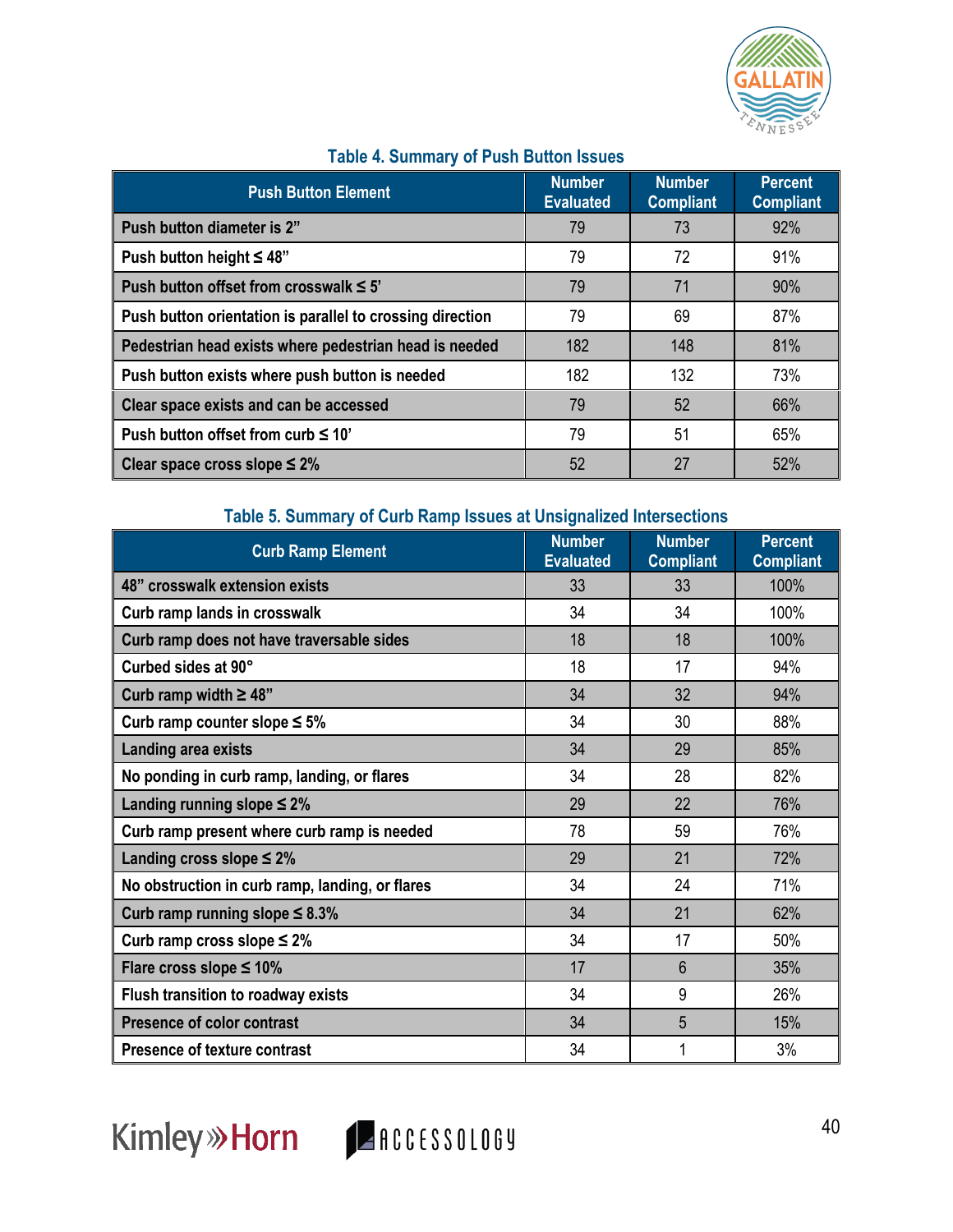

# <span id="page-46-0"></span>3.3.5 Unpaved Trails

Eight (8) miles of unpaved trails within Lock 4 Park in the City of Gallatin were included to be evaluated as part of this project. Upon reviewing these locations, it was found that the trails are for bicycle use only, and pedestrian use is prohibited. Therefore, there are no ADA compliance requirements and no evaluations were completed as part of this project for these locations.

# <span id="page-46-1"></span>3.4 Maintenance Versus Alterations

The United States Department of Justice (DOJ) has issued a briefing memorandum on clarification of maintenance versus projects. Information contained in the briefing memorandum is below. We recommend this clarification with regard to when curb ramp installation is required as part of a project be distributed to the appropriate City of Gallatin staff.

*The Americans with Disabilities Act of 1990 (ADA) is a civil rights statute prohibiting discrimination against persons with disabilities in all aspects of life, including transportation, based on regulations promulgated by the United States Department of Justice (DOJ). DOJ's regulations require accessible planning, design, and construction to integrate people with disabilities into mainstream society. Further, these laws require that public entities responsible for operating and maintaining the public rights-of-way do not discriminate in their programs and activities against persons with disabilities. FHWA's ADA program implements the DOJ regulations through delegated authority to ensure that pedestrians with disabilities have the opportunity to use the transportation system's pedestrian facilities in an accessible and safe manner.*

*FHWA and DOJ met in March 2012 and March 2013 to clarify guidance on the ADA's requirements for constructing curb ramps on resurfacing projects. Projects deemed to be alterations must include curb ramps within the scope of the project.* 

*This clarification provides a single Federal policy that identifies specific asphalt and concrete-pavement repair treatments that are considered to be alterations – requiring installation of curb ramps within the scope of the project – and those that are considered to be maintenance, which do not require curb ramps at the time of the improvement. Figure 1 provides a summary of the types of projects that fall within maintenance versus alterations.* 

*This approach clearly identifies the types of structural treatments that both DOJ and FHWA agree require curb ramps (when there is a pedestrian walkway with a prepared surface for pedestrian use and a curb, elevation, or other barrier between the street and the walkway) and furthers the goal of the ADA to provide increased accessibility to the public right-of-way for persons with disabilities. This single Federal policy will provide for increased consistency and improved enforcement.*

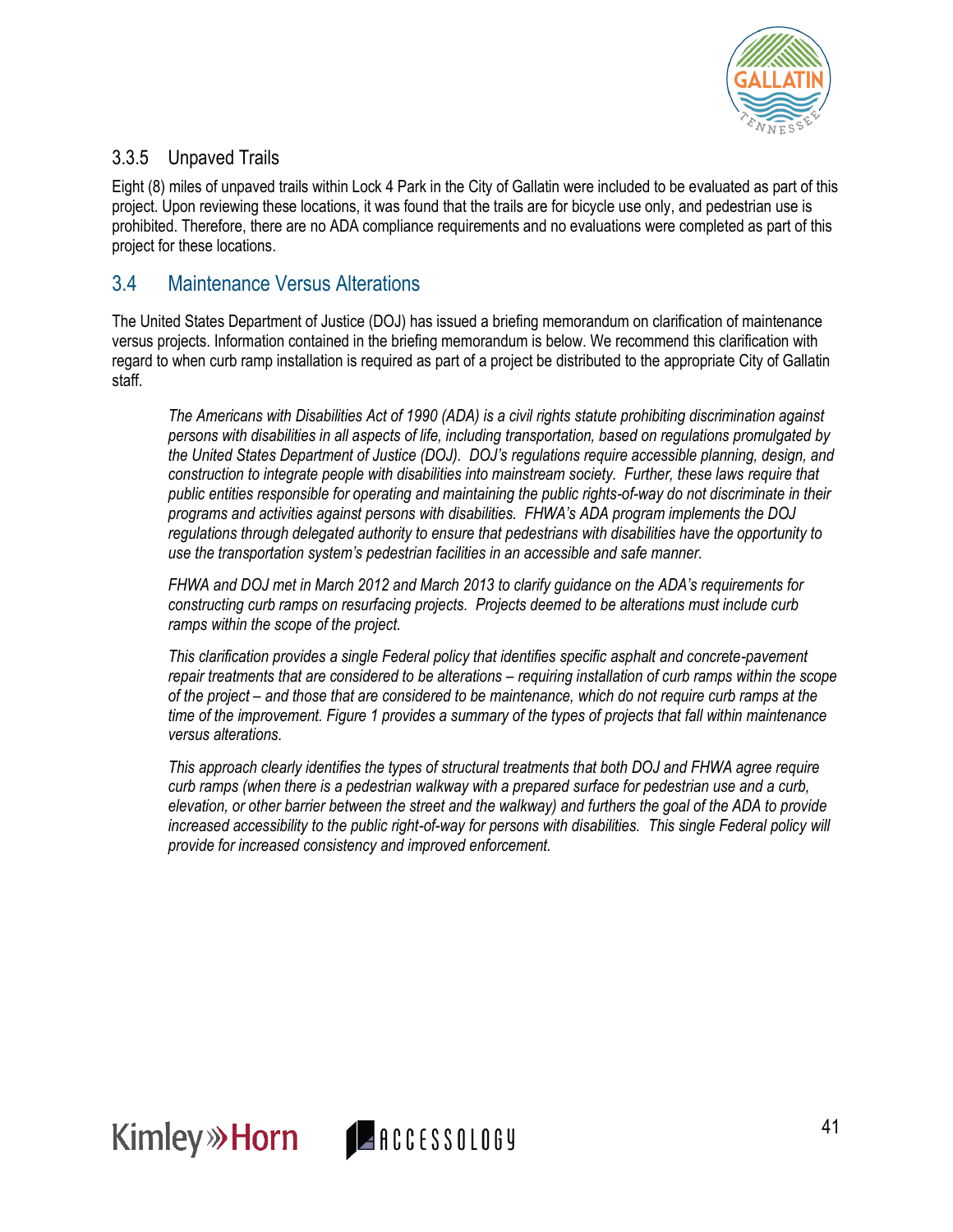

## **Figure 1. Maintenance versus Alteration Projects**

<span id="page-47-1"></span>

Source: DOJ Briefing Memorandum on Maintenance versus Alteration Projects

# <span id="page-47-0"></span>3.5 FHWA Guidance on Closing Pedestrian Crossings

An alteration that decreases or has the effect of decreasing the accessibility of a facility below the requirements for new construction at the time of the alternation is prohibited. For example, the removal of an existing curb ramp or sidewalk (without equivalent replacement) is prohibited. However, the FHWA has indicated a crossing may be closed if an engineering study (performed by the City and not included in the scope of this Transition Plan) determines the crossing is not safe for any user. The crossing should be closed by doing the following:

- A physical barrier is required to close a crossing at an intersection. FHWA has determined that a strip of grass between the sidewalk and the curb IS acceptable as a physical barrier.
- A sign should be used to communicate the closure.

<span id="page-47-2"></span>The agency wishing to close certain intersection crossings should have a reasonable and consistent policy on when to do so written in their Transition Plan or as a standalone document. If safety concerns are established by an engineering study, a pedestrian crossing should not be accommodated for any user. The City of Gallatin should also develop and implement a policy on how to close those crossings that are accommodated based on the existing conditions at the crossing location (e.g. existing sidewalk leading up to the curb in the direction of the crossing or existing curb ramp or crosswalk serving the crossing) but should not be due to safety concerns.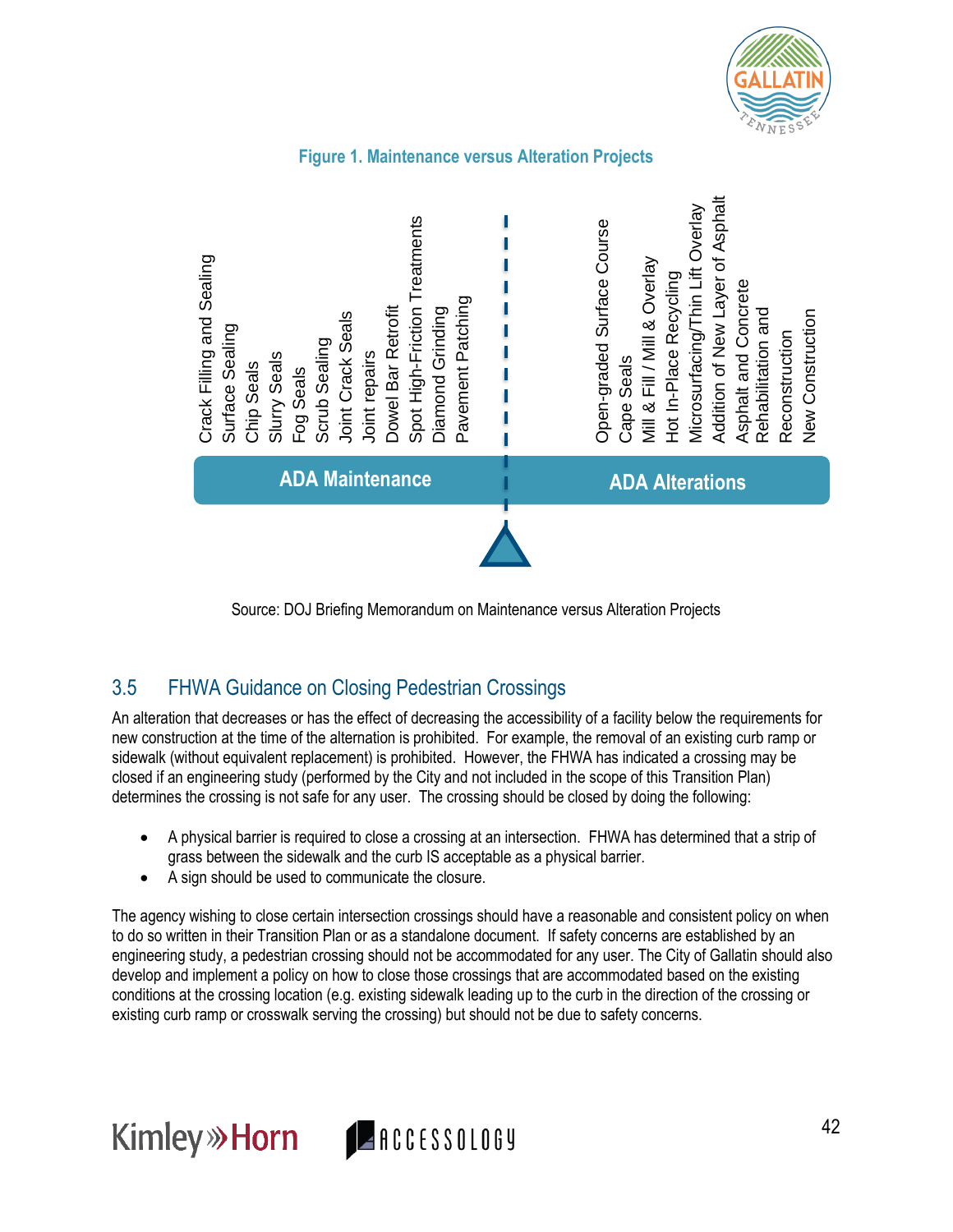

# <span id="page-48-0"></span>3.6 Prioritization

The following sections outline the prioritization factors and results of the prioritization for buildings, parks, signalized intersections, sidewalks, and un-signalized intersections. Each facility type has a different set of parameters to establish the prioritization for improvements. These prioritization factors were taken into consideration when developing the implementation plan for the proposed improvements.

# <span id="page-48-1"></span>3.6.1 Prioritization Factors for Facilities

Buildings and parks were prioritized on a 12-point scale, which is defined in **Table 7.** This prioritization methodology was developed by the Consultant Team to aid the City in determining how the buildings should be prioritized for improvements based on the severity of non-compliance with ADA.

Signalized intersections were prioritized on a 13-point scale. The 13-point scale, which is used to prioritize both signalized and unsignalized intersections, is defined in **Table 8**. This prioritization methodology was developed by the Consultant Team to aid the City in determining which signalized intersections should be prioritized for improvements over other signalized intersections based on the severity of non-compliance with ADA.

Building and park sidewalk were prioritized on a 3-point scale and were given a priority of either "High", "Medium", "Low" based on the severity of non-compliance, which is defined in **Table 9.** Compliant segments of the sidewalk were given a priority label of "Compliant".

**Table 10**, **Table 11**, and **Table 12** provide summaries of the prioritization classifications for signalized intersections, sidewalks, and unsignalized intersections, respectively.

*[Remainder of page intentionally left blank]*



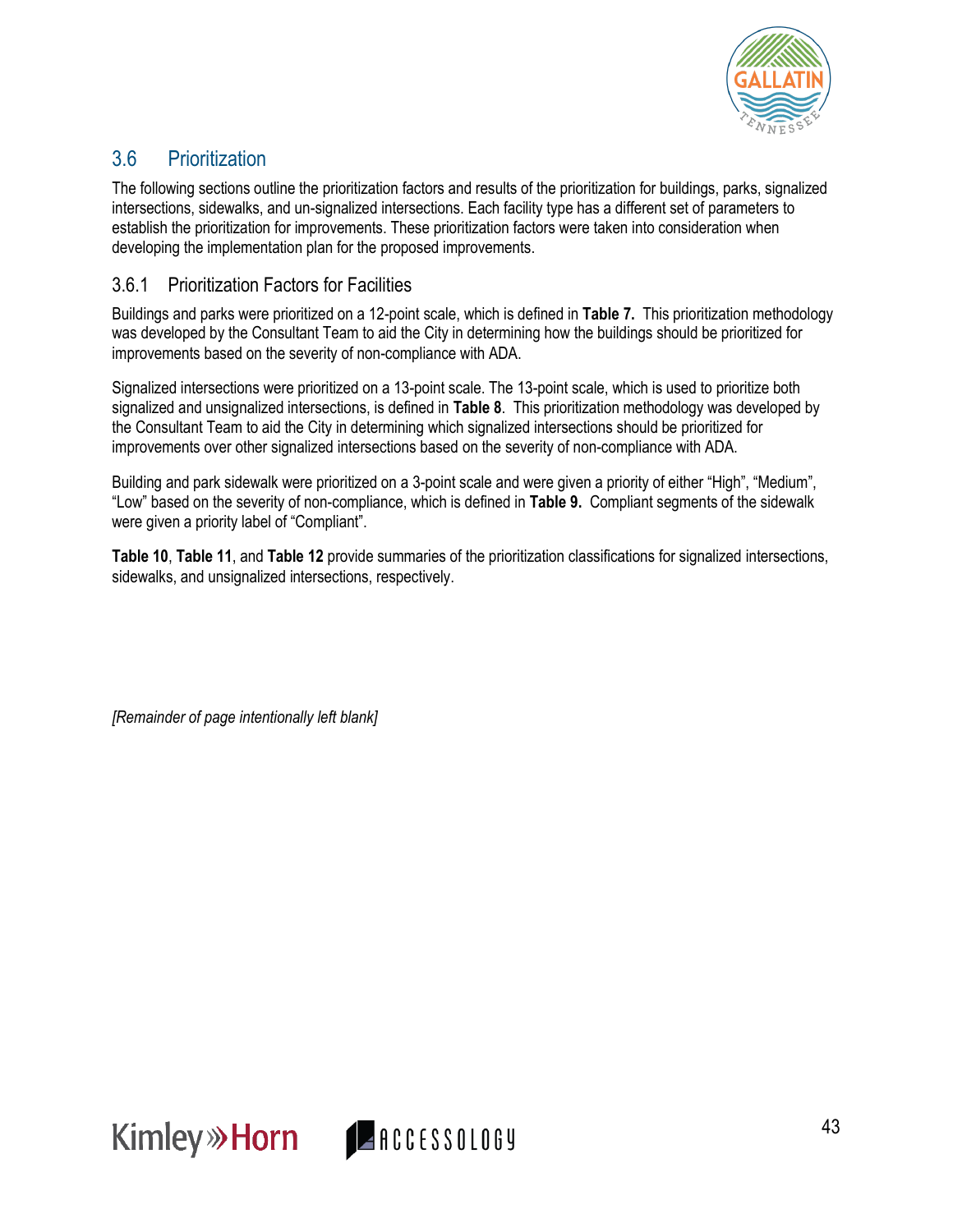

| <b>Priority</b> | <b>Criteria</b>                                                                                                                                                                                                                                                         |
|-----------------|-------------------------------------------------------------------------------------------------------------------------------------------------------------------------------------------------------------------------------------------------------------------------|
| 1 (high)        | Complaint known or imminent danger present                                                                                                                                                                                                                              |
| 2 (high)        | Element is more than twice the allowable requirement. No known complaint.<br>$\bullet$<br>AND (for exterior conditions) location is near a hospital, school, transit stop, government<br>$\bullet$<br>building, or other pedestrian attractor.                          |
| 3 (high)        | Element is more than twice the allowable requirement. No known complaint.<br>$\bullet$<br>AND (for exterior conditions) location is not near a hospital, school, transit stop,<br>$\bullet$<br>government building, or other pedestrian attractor.                      |
| 4 (high)        | Issues with parking or exterior conditions (DOJ level 1) - moderately out of compliance                                                                                                                                                                                 |
| 5 (medium)      | Issues with access to goods and services (DOJ level 2) - severely out of compliance                                                                                                                                                                                     |
| 6 (medium)      | Issues with:<br>Access to goods and services (DOJ level 2) - moderately out of compliance;<br>$\bullet$<br>Parking or exterior conditions (DOJ level 1) - minimally out of compliance; OR<br>$\bullet$<br>Restrooms (DOJ level 3) - severely out of compliance          |
| 7 (medium)      | Issues with:<br>Access to goods and services (DOJ level 2) - minimally out of compliance;<br>Restrooms (DOJ level 3) - moderately out of compliance; OR<br>$\bullet$<br>Drinking fountains or public phones (DOJ level 4 & 5) - severely out of compliance<br>$\bullet$ |
| 8 (medium)      | Issues with drinking fountains or public phones (DOJ level 4 & 5) - moderately out of<br>compliance                                                                                                                                                                     |
| $9$ (low)       | Issues with restrooms (DOJ level 3) - minimally out of compliance                                                                                                                                                                                                       |
| 10 (low)        | Issues with drinking fountains or public phones (DOJ level 4 & 5) - minimally out of compliance                                                                                                                                                                         |
| <b>11 (low)</b> | Client is a Title II agency; AND<br>$\bullet$<br>Elements out of compliance but may be able to be handled programmatically or do not<br>$\bullet$<br>need to be handled unless or until the agency hires a person with a disability                                     |
| 12 (low)        | Element is fully compliant with an older standard (safe-harbored) but will need to be brought<br>into compliance with current standards if altered                                                                                                                      |

# <span id="page-49-0"></span>**Table 7. Prioritization Factors for Buildings/Parks**



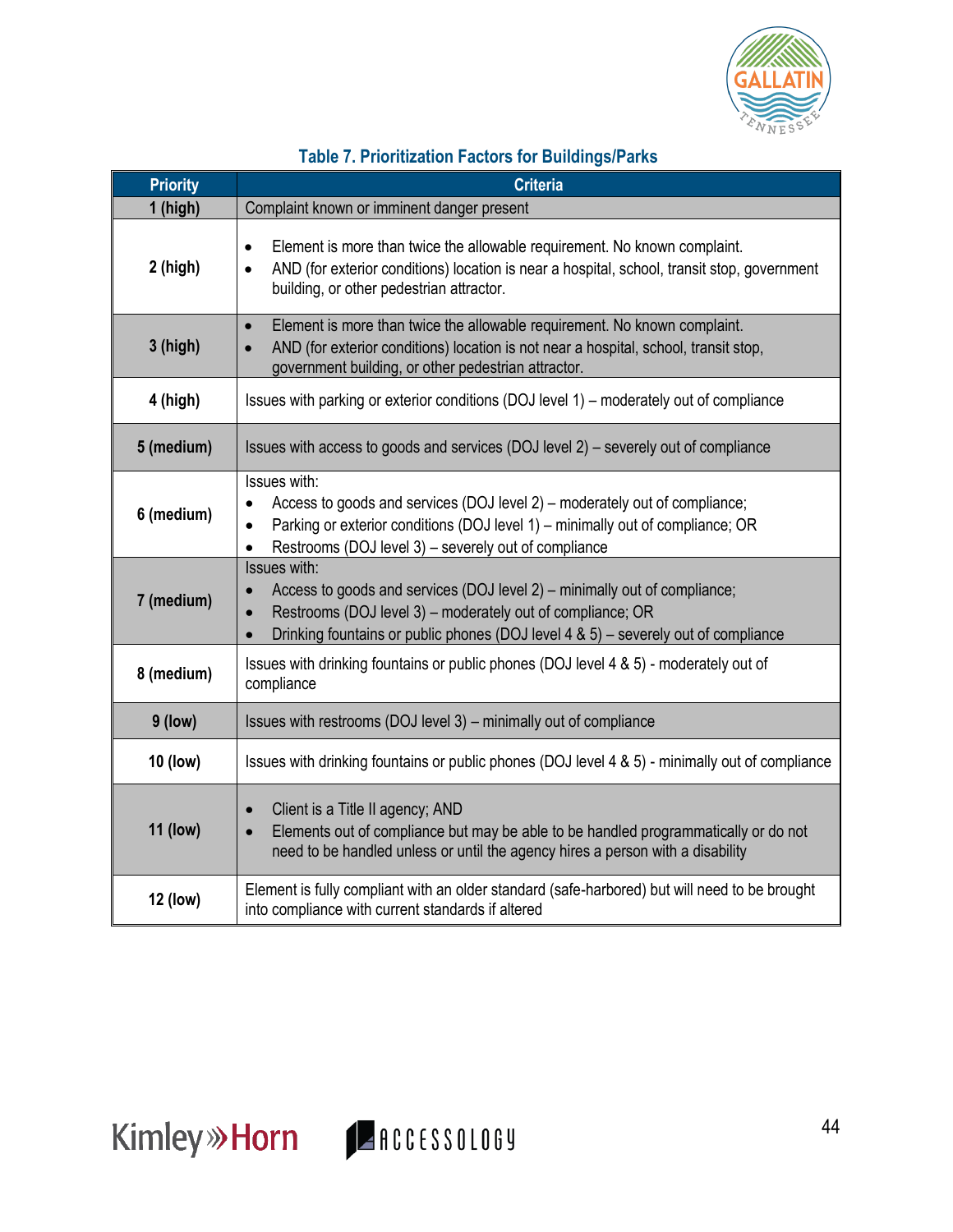

<span id="page-50-0"></span>

| <b>Priority</b> | <b>Criteria</b>                                                                                                                                                                                                                                                                                                                                                                                                                                                                                                                                 |  |  |
|-----------------|-------------------------------------------------------------------------------------------------------------------------------------------------------------------------------------------------------------------------------------------------------------------------------------------------------------------------------------------------------------------------------------------------------------------------------------------------------------------------------------------------------------------------------------------------|--|--|
| 1 (high)        | Complaint filed on curb ramp or intersection or known accident/injury at site                                                                                                                                                                                                                                                                                                                                                                                                                                                                   |  |  |
| 2 (high)        | Existing curb ramp with any of the following conditions:<br>Running slope > 12%<br>Cross slope > 7%<br>Obstruction to or in the curb ramp or landing<br>Level change $> 1/4$ inch at the bottom of the curb ramp<br>No detectable warnings<br>AND within a couple of blocks of a hospital, retirement facility, medical facility, parking garage, major<br>employer, disability service provider, event facility, bus/transit stop, school, government facility, public<br>facility, park, library, or church, based on field observations.     |  |  |
|                 | No curb ramp where sidewalk or pedestrian path exists                                                                                                                                                                                                                                                                                                                                                                                                                                                                                           |  |  |
| 3 (high)        | AND within a couple of blocks of a hospital, retirement facility, medical facility, parking garage, major<br>employer, disability service provider, event facility, bus/transit stop, school, government facility, public<br>facility, park, library, or church, based on field observations.                                                                                                                                                                                                                                                   |  |  |
| 4 (high)        | No curb ramps but striped crosswalk exists                                                                                                                                                                                                                                                                                                                                                                                                                                                                                                      |  |  |
| 5 (medium)      | Existing curb ramp with any of the following conditions:<br>Running slope > 12%<br>Cross slope > 7%<br>Obstruction to or in the curb ramp or landing<br>Level change $> 1/4$ inch at the bottom of the curb ramp<br>No detectable warnings<br>AND NOT within a couple of blocks of a hospital, retirement facility, medical facility, parking garage,<br>major employer, disability service provider, event facility, bus/transit stop, school, government facility,<br>public facility, park, library, or church, based on field observations. |  |  |
| 6 (medium)      | No curb ramp where sidewalk or pedestrian path exists<br>AND NOT within a couple of blocks of a hospital, retirement facility, medical facility, parking garage,<br>major employer, disability service provider, event facility, bus/transit stop, school, government facility,<br>public facility, park, library, or church, based on field observations.                                                                                                                                                                                      |  |  |
| 7 (medium)      | One curb ramp per corner and another is needed to serve the other crossing direction                                                                                                                                                                                                                                                                                                                                                                                                                                                            |  |  |
| 8 (medium)      | Existing curb ramp with any of the following conditions:<br>Cross slope $> 5\%$<br>Width $<$ 36 inches<br>Median/island crossings that are inaccessible                                                                                                                                                                                                                                                                                                                                                                                         |  |  |
| $9$ (low)       | Existing curb ramp with either running slope between 8.3% and 11.9% or insufficient<br>landing                                                                                                                                                                                                                                                                                                                                                                                                                                                  |  |  |
| 10 (low)        | Existing diagonal curb ramp without a 48-inch extension in the crosswalk                                                                                                                                                                                                                                                                                                                                                                                                                                                                        |  |  |
| <b>11 (low)</b> | Existing pedestrian push button is not accessible from the sidewalk and/or curb ramp                                                                                                                                                                                                                                                                                                                                                                                                                                                            |  |  |
| 12 (low)        | Existing curb ramp with returned curbs where pedestrian travel across the curb is not protected                                                                                                                                                                                                                                                                                                                                                                                                                                                 |  |  |
| 13 (low)        | All other intersections not prioritized above                                                                                                                                                                                                                                                                                                                                                                                                                                                                                                   |  |  |

# **Table 8. Prioritization Factors for Signalized Intersections**

Kimley»Horn PaccessoLogy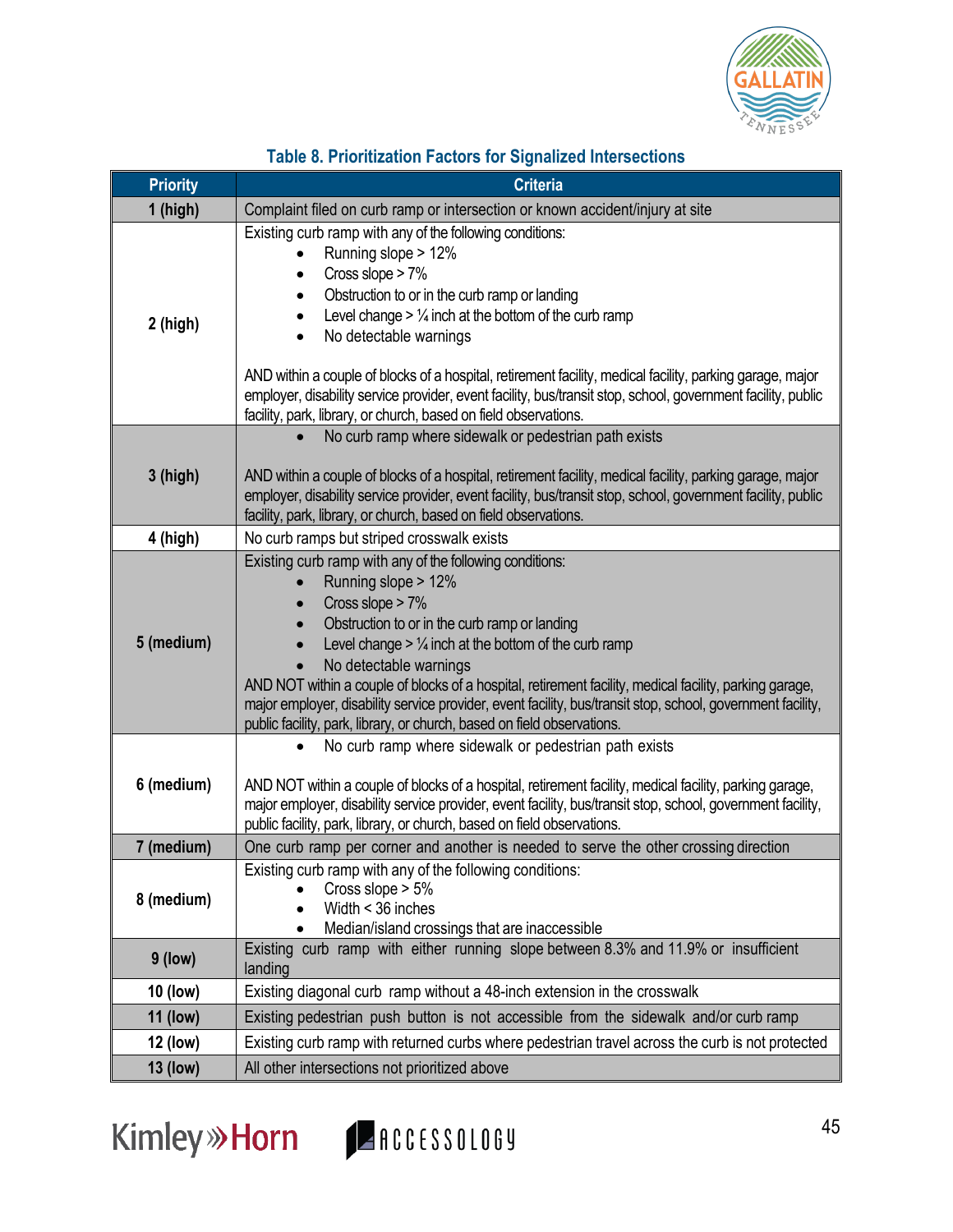

<span id="page-51-0"></span>

| <b>Criteria</b>                                      | <b>Priority</b>                |                                |                          |  |
|------------------------------------------------------|--------------------------------|--------------------------------|--------------------------|--|
|                                                      | 1 (high)<br>2 (medium)         |                                | 3 (low)                  |  |
| Cross slope of sidewalk is<br>greater than 2%        | Value $> 3.5$                  | $3.5 \geq$ Value $> 2.0$       |                          |  |
| Running slope of sidewalk is<br>greater than 5%      | Value $> 7.0$                  | $7.0 \geq$ Value > 6.0         | $6.0 \geq$ Value $> 5.0$ |  |
| Width of sidewalk is less than<br>36 inches          | Value $\leq$ 32                | $32 <$ Value $\leq 34$         | $34 <$ Value $<$ 36      |  |
| <b>Obstruction present along</b><br>sidewalk         | <b>Obstruction - Permanent</b> | <b>Obstruction - Temporary</b> |                          |  |
| Heaving, sinking, or cracking<br>present on sidewalk | Heaving<br>Sinking<br>Cracking |                                |                          |  |
| Ponding on sidewalk                                  |                                | Ponding                        |                          |  |
| <b>Missing sidewalk</b>                              |                                |                                | <b>Missing Sidewalk</b>  |  |

# **Table 9. Prioritization Factors for Building/Park Sidewalk**

# **Table 10. Prioritization Summary Signalized Intersections**

<span id="page-51-1"></span>

| <b>Priority</b> | <b>Number of Intersections</b> |
|-----------------|--------------------------------|
| 0 (compliant)   | ---                            |
| 1 (high)        |                                |
| 2 (high)        | 5                              |
| 3 (high)        | $---$                          |
| 4 (high)        |                                |
| 5 (medium)      | 11                             |
| 6 (medium)      |                                |
| 7 (medium)      | $\overline{2}$                 |
| 8 (medium)      | ---                            |
| $9$ (low)       | 1                              |
| 10 (low)        |                                |
| 11 (low)        | $---$                          |
| <b>12 (low)</b> | ---                            |
| 13 (low)        | 1                              |
| <b>Total</b>    | 20                             |

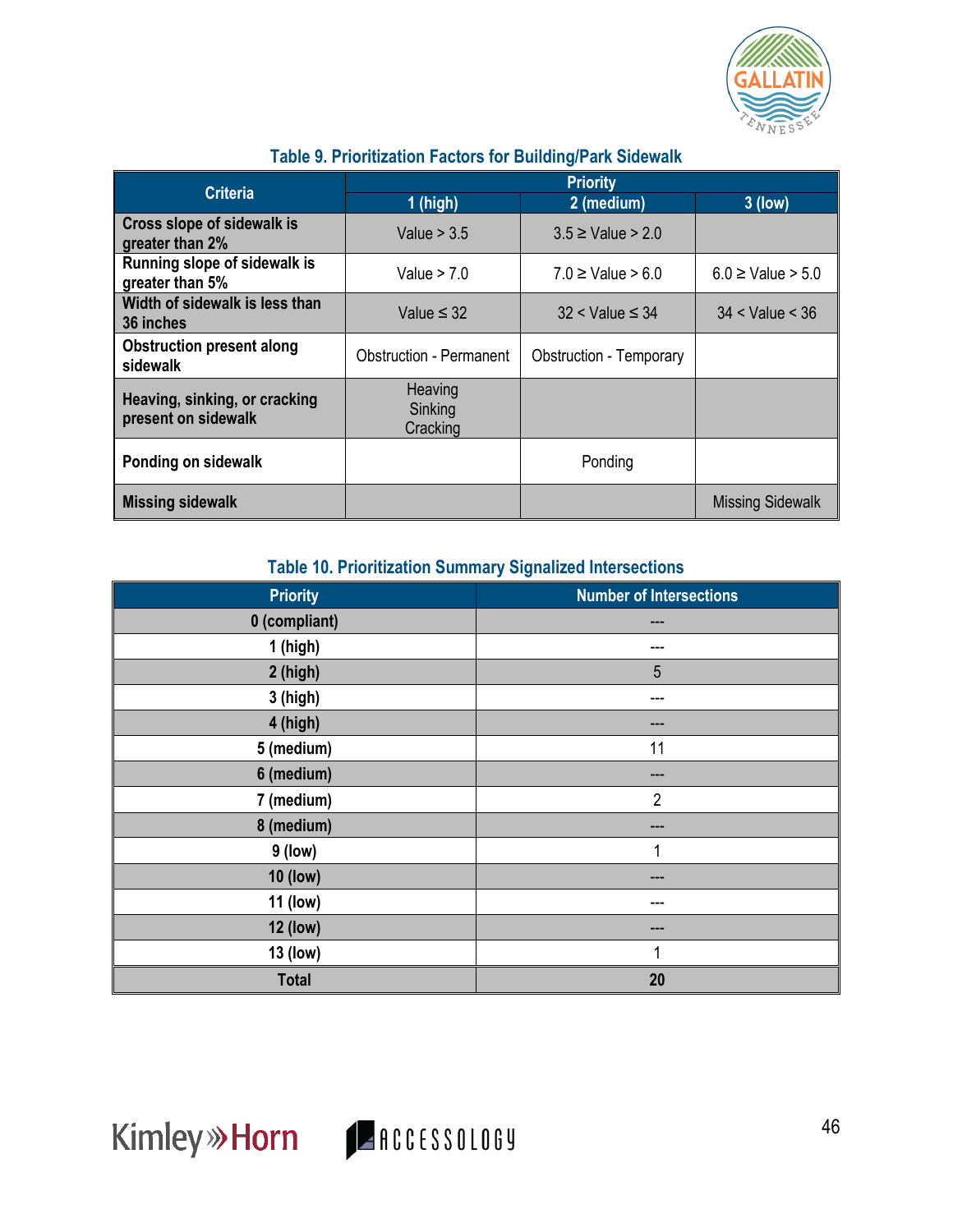

<span id="page-52-0"></span>

|                      | <b>Length (miles) by Priority</b> |                            |                         |                  |              |  |  |
|----------------------|-----------------------------------|----------------------------|-------------------------|------------------|--------------|--|--|
| Line type            | 4<br>(high)                       | $\overline{2}$<br>(medium) | $\overline{3}$<br>(low) | <b>Compliant</b> | <b>Total</b> |  |  |
| <b>Sidewalks</b>     | 2.13                              | 1.43                       | 0.01                    | 5.02             | 8.60         |  |  |
| <b>Driveways</b>     | 0.03                              | 0.03                       | 0.01                    | 0.00             | 0.08         |  |  |
| <b>Cross Streets</b> | 0.00                              | 0.01                       | 0.01                    | 0.02             | 0.03         |  |  |
| <b>Total</b>         | 2.16                              | 1.48                       | 0.03                    | 5.04             | 8.71         |  |  |

# **Table 11. Prioritization Summary for Building/Park Sidewalk**

# **Table 12. Prioritization Summary for Building/Park Unsignalized Intersections**

<span id="page-52-1"></span>

| <b>Priority</b> | <b>Number of Intersections</b> |
|-----------------|--------------------------------|
| 0 (compliant)   | ---                            |
| 1 (high)        | $---$                          |
| 2 (high)        | 21                             |
| 3 (high)        | 9                              |
| 4 (high)        | ---                            |
| 5 (medium)      | ---                            |
| 6 (medium)      | ---                            |
| 7 (medium)      | ---                            |
| 8 (medium)      | ---                            |
| 9 (low)         | ---                            |
| 10 (low)        | ---                            |
| 11 (low)        | $---$                          |
| <b>12 (low)</b> | ---                            |
| 13 (low)        | 11                             |
| <b>Total</b>    | 41                             |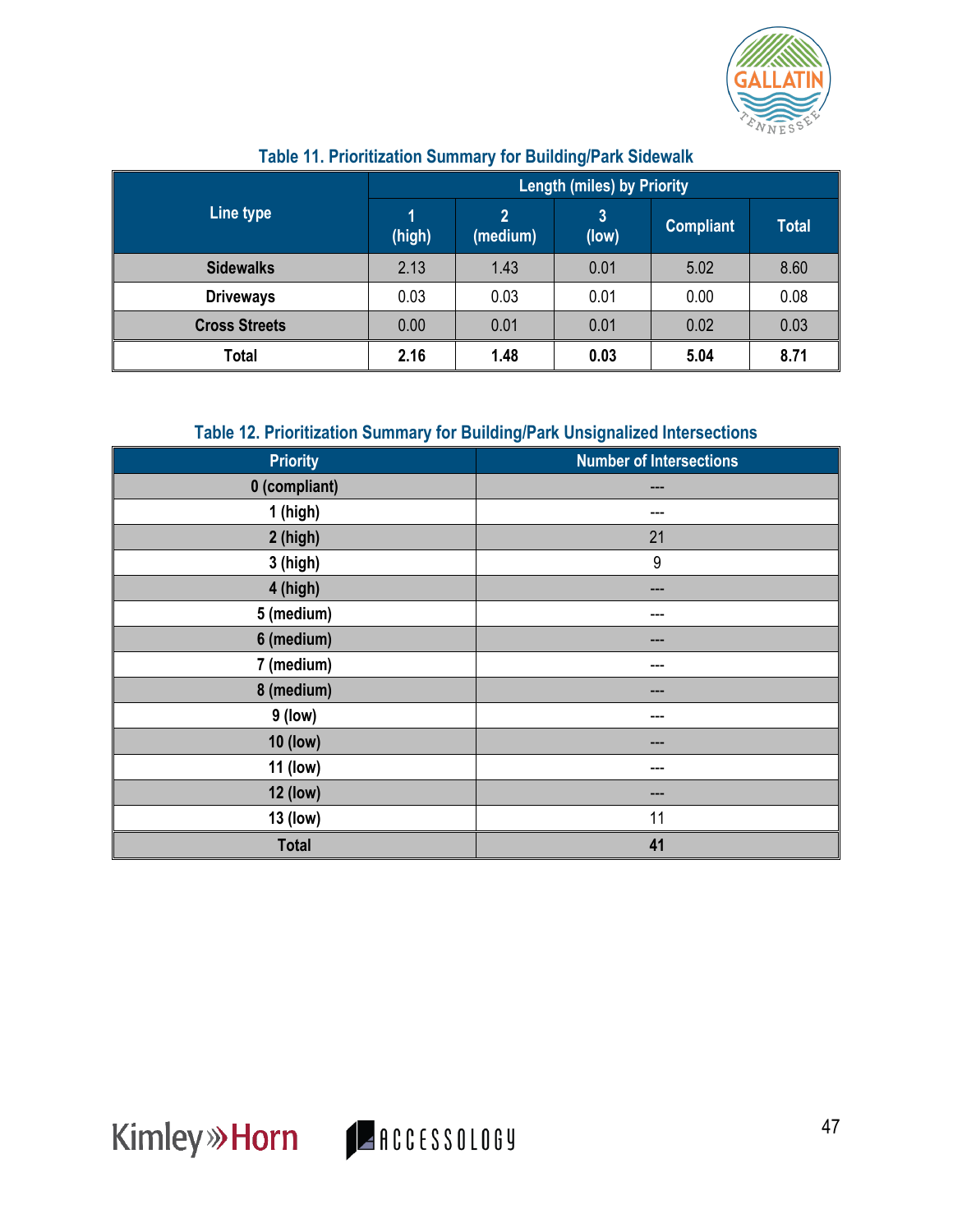

# <span id="page-53-0"></span>3.7 Conclusion

This document serves as the Americans with Disabilities Act (ADA) Transition Plan for the City of Gallatin. In developing the Transition Plan, program, services, and activities were reviewed for compliance with ADA guidelines and a Self-Evaluation was conducted on the following facilities:

- 17 buildings;
- 8 parks; and
- 20 signalized intersections.

The recommended improvements were prioritized and an implementation plan was developed to provide guidance for the City's improvement projects in the coming years. Public outreach was also conducted to aid in the development of the plan.

The City is taking the actions referenced below and will continue to look for and remedy barriers to access to ensure that Gallatin citizens who are disabled are given access to the City's programs, services, and activities.

To confirm follow-up on corrective actions required under the Transition Plan, the City will institute an ADA Action Log, documenting its efforts at compliance with the ADA. At a minimum, the Action Log will identify items that are not ADA compliant and will include anticipated completion dates. After the adoption of the Transition Plan by the governing body of the City, the ADA Action Log will be updated on an annual basis. The ADA Action Log should be available upon request. See example of ADA Action Log provided in **[Appendix G](#page-60-25)**.

*[Remainder of page intentionally left blank]*



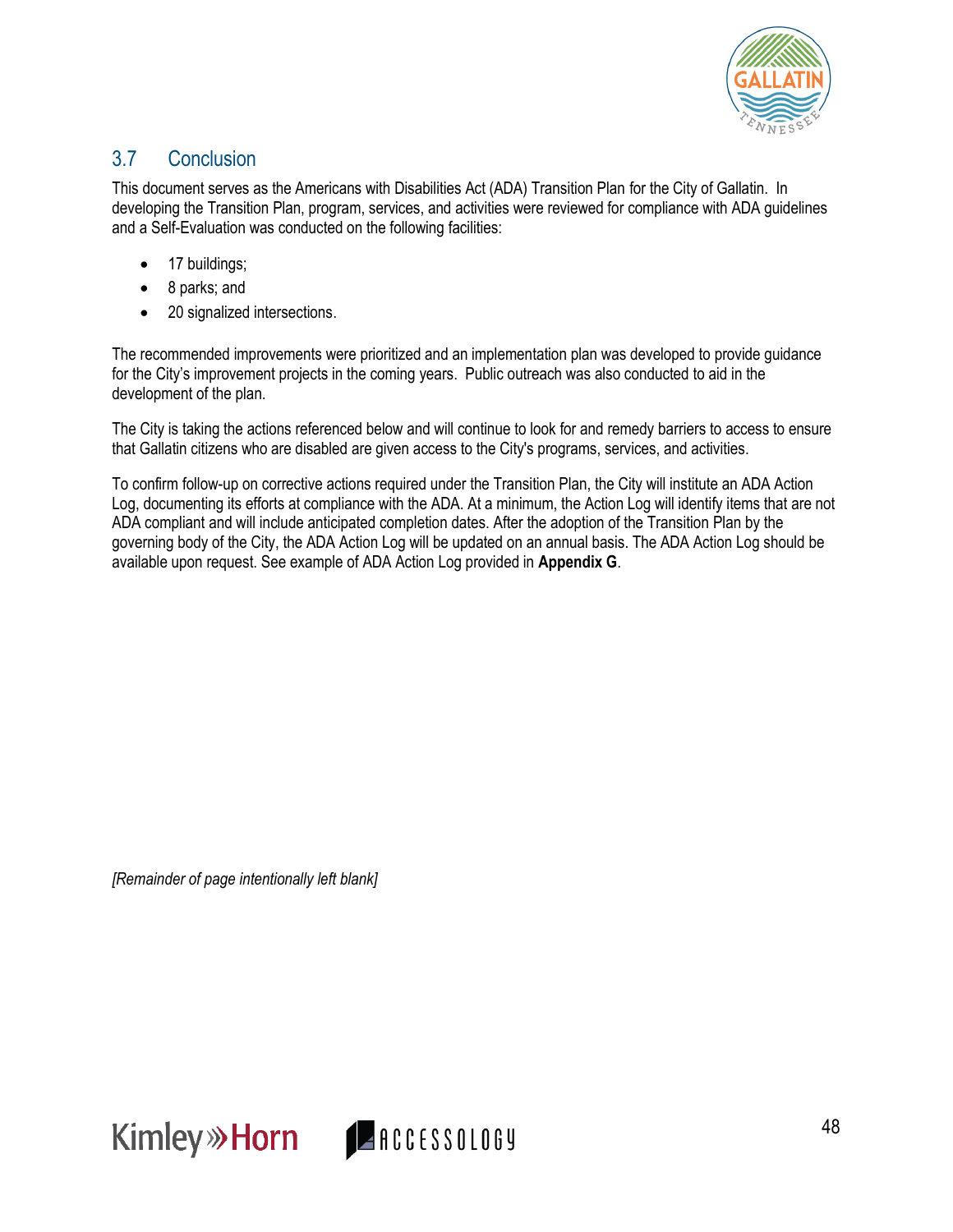

# <span id="page-54-0"></span>**4.0 Staff Training**

Training was provided to City staff to address some of the issues identified in the departmental surveys and interviews. The following training sessions were provided by the Consultant Team:

- February 22, 2018 Public Rights-of-Way (4 hours)
- February 22, 2018 Disability Employment Training for Human Resources Staff and Supervisors (2 hours)
- February 22, 2018 Disability Awareness and ADA Overview for Customer Contact Staff (2 hours)

Descriptions of each training course are provided below:

#### Public Rights-of-Way (4 hours)

This training provided a technical overview of the PROWAG requirements regarding the design and construction of curb ramps and sidewalks within the public right-of-way. Topics covered included the difference between maintenance and alterations, how to achieve compliance with difficult site constraints, how to make good decisions in the field, and how to know when additional help is needed.

City Staff in Attendance: 38

#### Disability Employment Training for Human Resources Staff and Supervisors (2 hours)

This training provided insight into who is covered by disability civil rights laws, what employment elements are covered by the laws, and how to meet your responsibilities in an interactive process. Achieving an interactive process is broken down into five steps to efficiently meet reasonable accommodation requests. Attendees will be able to determine essential versus marginal functions of the job, define a job in precise terms, assist in the job selection process, and provide reasonable accommodations.

City Staff in Attendance: 53

#### Disability Awareness and ADA Overview for Customer Contact Staff (2 hours)

This training provided an overview of the access criteria and requirements mandated for state and local government staff interacting with the public and explained the best practices for sensitive and respectful interactions. Communication topics included correct language and etiquette, appropriate use of terminology, and dealing with service animals in public places. The training concluded with a brief overview of maintaining accessibility for people with disabilities.

City Staff in Attendance: 36



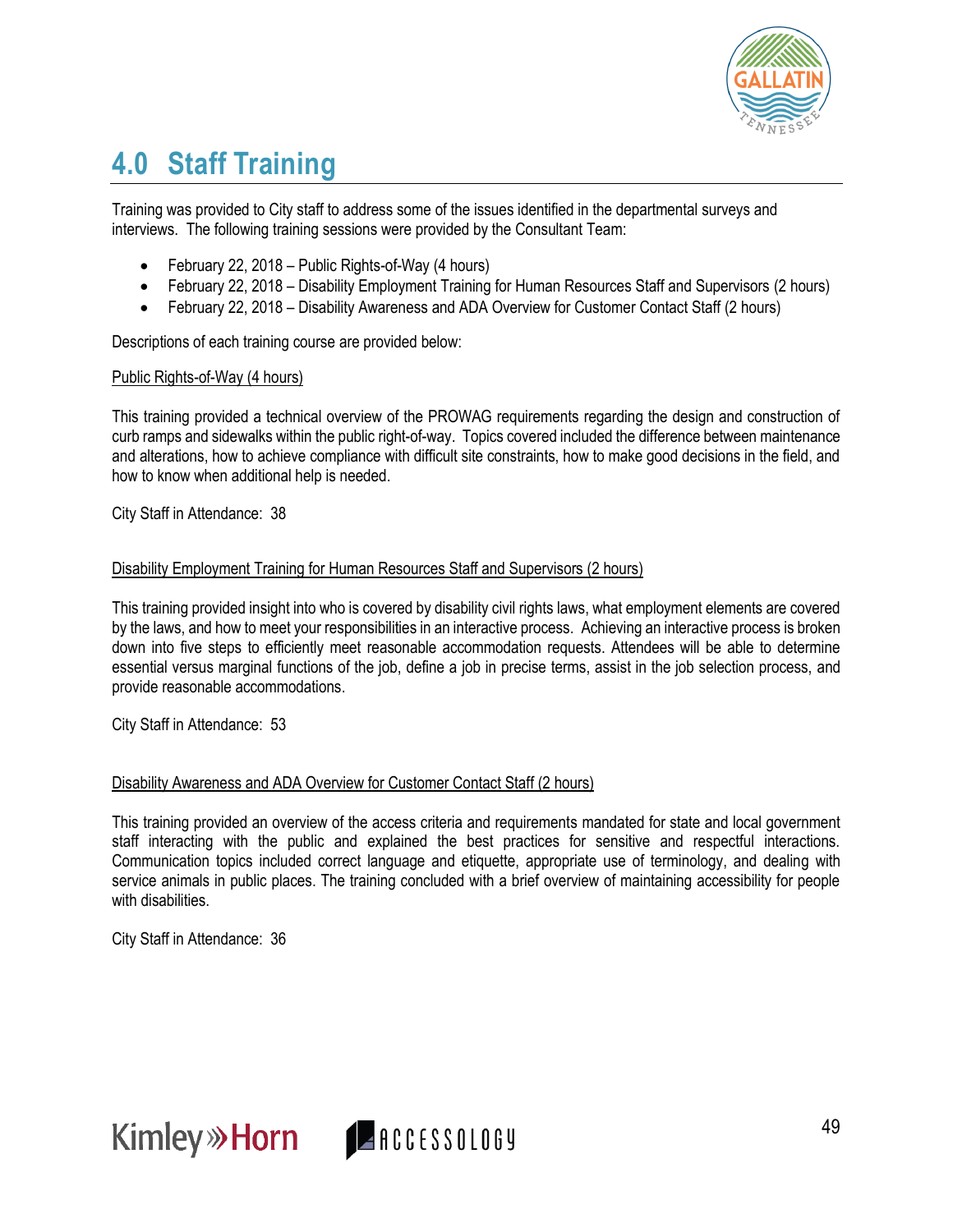

*[Page intentionally left blank]*



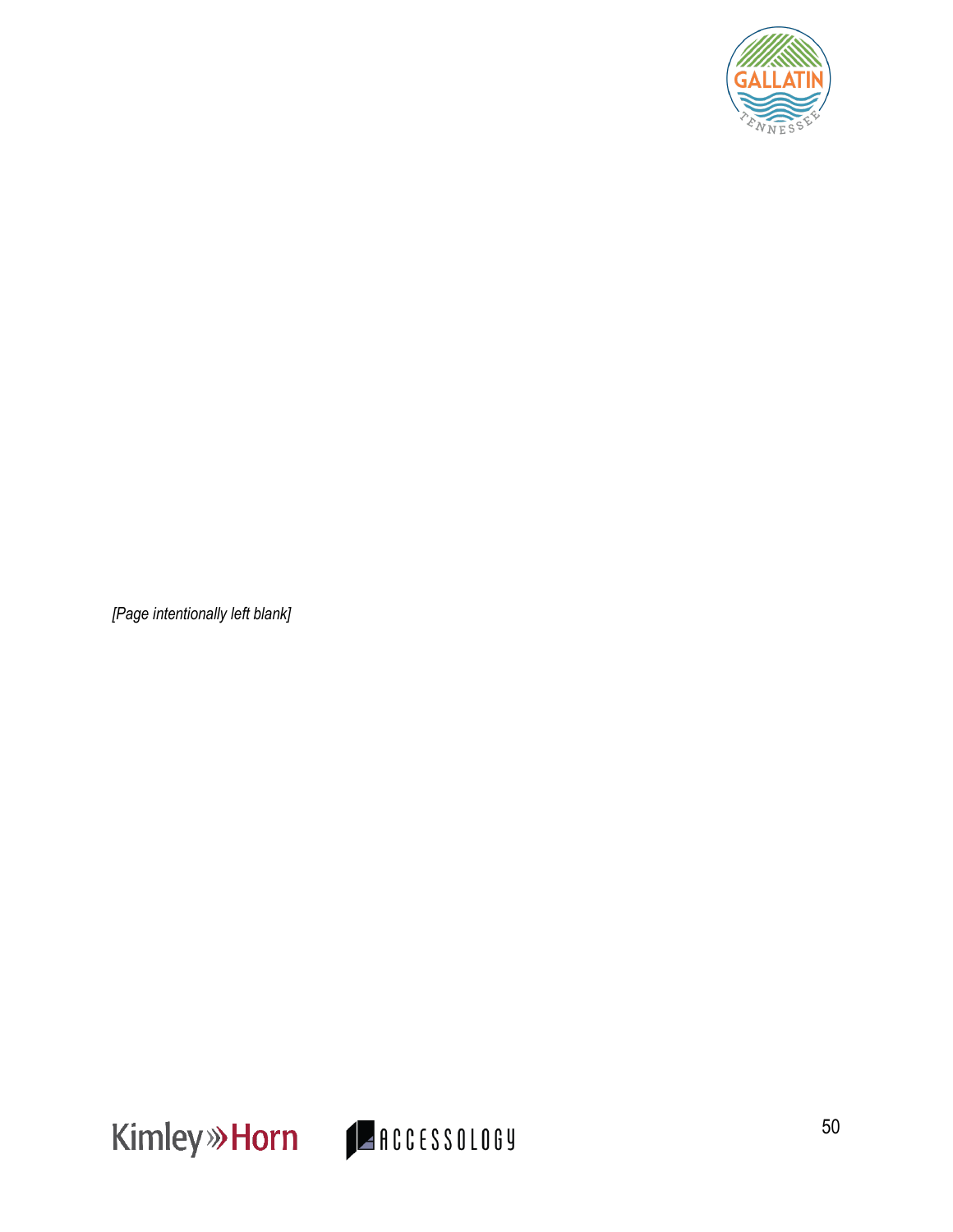

# <span id="page-56-0"></span>**5.0 Facility Costs**

# <span id="page-56-1"></span>5.1 Facilities Cost Projection Overview

To identify funding sources and develop a reasonable implementation schedule, cost projection summaries for only the facilities evaluated were developed for each facility type. To develop these summaries, recent bid tabulations from Tennessee Department of Transportation (TDOT) construction projects, along with Consultant Team experience with similar types of projects, were the basis for the unit prices used to calculate the improvement costs. A contingency percentage (15%) was added to the subtotal to account for increases in unit prices in the future in addition to an engineering design percentage (20%). All costs are in 2018 dollars. **Table 13** provides a summary of the estimated costs to bring each facility into compliance.

<span id="page-56-2"></span>

| <b>Facility Type</b>                                 | <b>Priority</b> |               |           |              |  |  |  |
|------------------------------------------------------|-----------------|---------------|-----------|--------------|--|--|--|
|                                                      | <b>High</b>     | <b>Medium</b> | Low       | <b>Total</b> |  |  |  |
| <b>Buildings</b>                                     | \$330,750       | \$849,100     | \$393,850 | \$1,573,700  |  |  |  |
| <b>Building Sidewalk</b>                             | \$80,101        | \$74,899      | ---       | \$155,000    |  |  |  |
| <b>Building Unsignalized</b><br><b>Intersections</b> | \$93,000        | ---           | \$2,000   | \$95,000     |  |  |  |
| Parks                                                | \$333,000       | \$617,355     | \$17,900  | \$968,255    |  |  |  |
| <b>Park Sidewalk</b>                                 | \$816,608       | \$493,630     | \$7,762   | \$1,318,000  |  |  |  |
| Park Unsignalized<br>Intersections                   | \$172,000       | ---           | \$12,000  | \$184,000    |  |  |  |
| Park Pedestrian Bridges                              |                 | \$164,000     | ---       | \$164,000    |  |  |  |
| Signalized Intersections                             | \$392,000       | \$703,000     | \$106,000 | \$1,201,000  |  |  |  |
| <b>City Totals</b>                                   | \$2,217,459     | \$2,901,984   | \$539,512 | \$5,658,955  |  |  |  |

## **Table 13. Summary of Facility Costs**

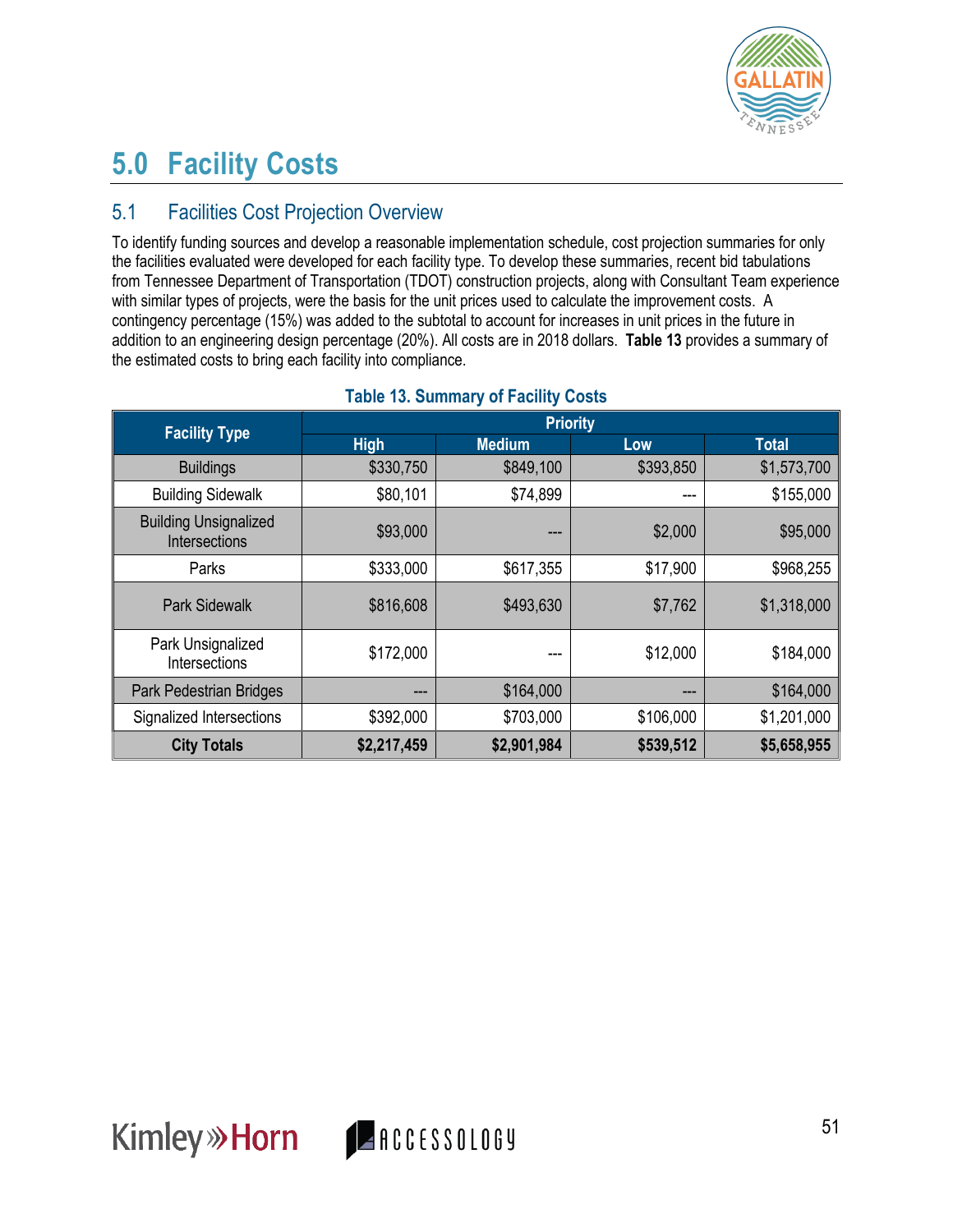

# <span id="page-57-0"></span>5.2 Implementation Schedule

**Table 14** details the barrier removal costs and proposed implementation schedule by facility type for all City-owned facilities evaluated. This 30-year plan will serve as the implementation schedule for the Transition Plan. The City of Gallatin reserves the right to change the barrier removal priorities on an ongoing basis to allow flexibility in accommodating community requests, petitions for reasonable modifications from persons with disabilities, and changes in City programs.

It is the intent of the City to have its ADA Coordinator work together with department heads and budget staff to determine the funding sources for barrier removal projects. Once funding is identified, the ADA Coordinator will coordinate the placement of the projects in the Capital Improvement Program to be addressed on a fiscal year basis.

<span id="page-57-3"></span>

| <b>Facility Type</b>                       | <b>Estimated</b><br><b>Cost</b> | <b>Implementation</b><br><b>Schedule (years)</b> | <b>Approximate</b><br><b>Annual</b><br><b>Budget</b> * |  |
|--------------------------------------------|---------------------------------|--------------------------------------------------|--------------------------------------------------------|--|
| <b>Buildings</b>                           | \$1,573,700                     | 30                                               | \$52,500                                               |  |
| <b>Building Sidewalk</b>                   | \$155,000                       | 30                                               | \$5,500                                                |  |
| <b>Building Unsignalized Intersections</b> | \$95,000                        | 30                                               | \$3,500                                                |  |
| Parks                                      | \$968,255                       | 30                                               | \$32,500                                               |  |
| <b>Park Sidewalk</b>                       | \$1,317,999                     | 30                                               | \$44,000                                               |  |
| Park Unsignalized Intersections            | \$184,000                       | 30                                               | \$6,500                                                |  |
| <b>Park Pedestrian Bridges</b>             | \$164,000                       | 30                                               | \$5,500                                                |  |
| Signalized Intersections                   | \$1,201,000                     | 30                                               | \$41,000                                               |  |
| <b>City Total</b>                          | \$5,658,954                     |                                                  |                                                        |  |
|                                            | \$191,000                       |                                                  |                                                        |  |

## **Table 14. Implementation Schedule**

\* Table values are rounded for simplification.

# <span id="page-57-1"></span>5.3 Funding Opportunities

Several alternative funding sources are available to the City to complete the improvements in this Transition Plan. The funding opportunities include applying for resources at the federal and state level, consideration of local options, and leveraging private resources. The following sections detail some different funding source options.

## <span id="page-57-2"></span>5.3.1 Federal and State Funding

**Table 15** depicts the various types of federal and state funding available for the City to apply for funding for various improvement. The following agencies and funding options are represented in the chart.

- BRI Bridge Highway Bridge Replacement and Rehabilitation (HBRRP)
- CMAQ Congestion Mitigation/Air Quality
- FLH Federal Lands Highways Program
- HSIP Highway Safety Improvement Program
- NHPP National Highway Performance Program
- RHC Railway-Highway Crossing
- SRTS Safe Routes to School (Moving Ahead for Progress in the 21<sup>st</sup> Century Act (MAP-21) now under TAP)
- STBG Surface Transportation Block Grant
- TAP Transportation Alternatives Program

**Kimley»Horn** 

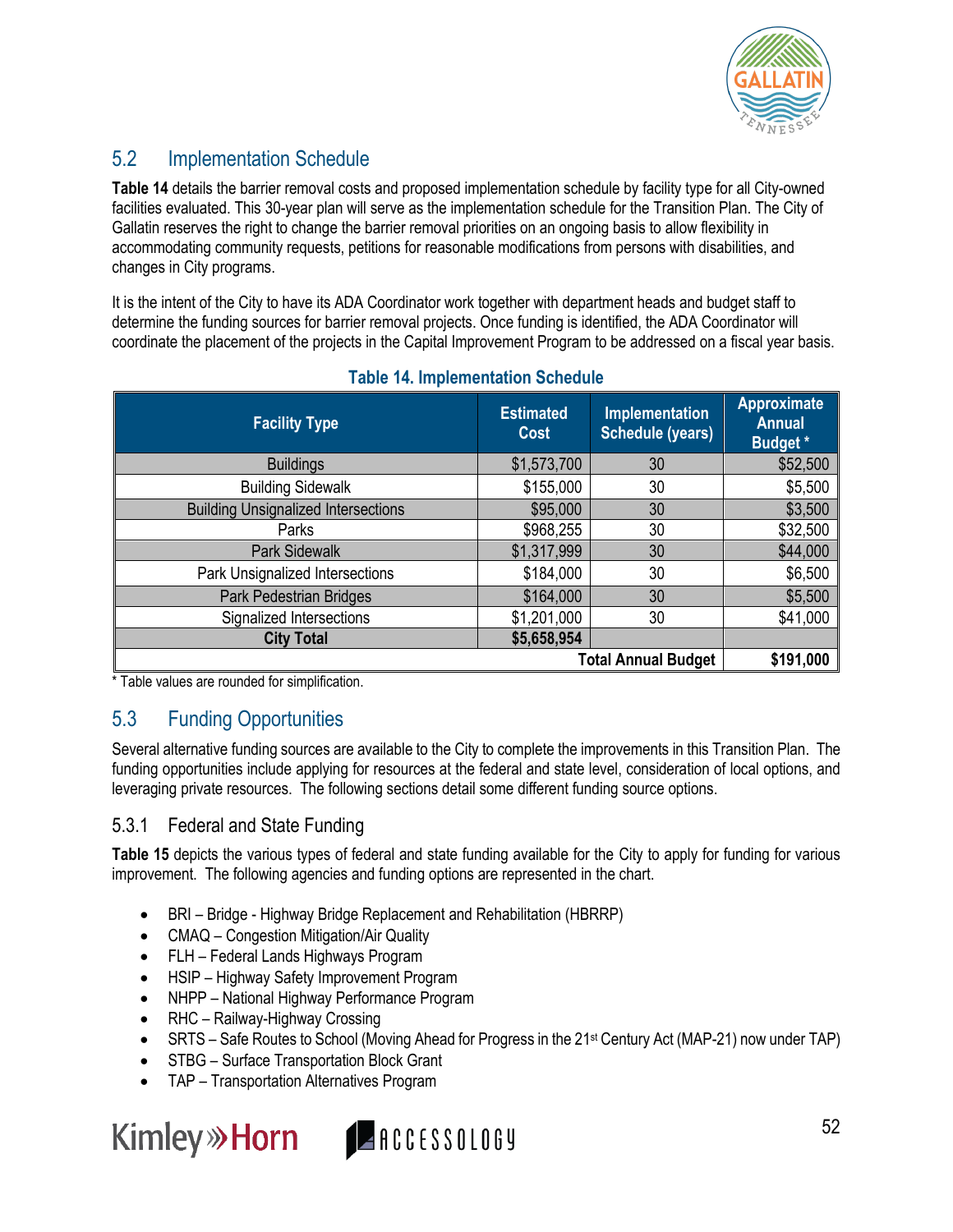

Most of these programs are competitive type grants; therefore, the City of Gallatin is not guaranteed to receive these funds. It will be important for the City to track these programs to apply for the funds.

<span id="page-58-1"></span>

| <b>ACTIVITY</b>             | <b>BRI</b>   | <b>CMAQ</b> | <b>FLH</b>   | <b>HSIP</b>  | <b>NHPP</b>  | <b>RHC</b>   | <b>SRTS</b>  | <b>STBG</b>  | <b>TAP</b>   |
|-----------------------------|--------------|-------------|--------------|--------------|--------------|--------------|--------------|--------------|--------------|
| Pedestrian plan             |              | X           |              | $\sf X$      |              |              |              | X            |              |
| Paved shoulders             | $\mathsf{X}$ | X           | X            | $\mathsf{X}$ | $\mathsf{X}$ | $\sf X$      |              | X            | $\sf X$      |
| Shared-use path/trail       | $\sf X$      | $\sf X$     | $\sf X$      | $\mathsf{X}$ | $\mathsf{X}$ |              | $\mathsf{X}$ | $\sf X$      | $\sf X$      |
| Recreational trail          |              |             | X            |              |              |              |              |              | $\sf X$      |
| Spot improvement program    |              | X           |              | $\sf X$      |              |              | $\mathsf{X}$ | $\mathsf{X}$ | $\sf X$      |
| Maps                        |              | $\sf X$     |              | $\sf X$      |              |              | $\mathsf{X}$ | X            |              |
| Trail/highway intersection  |              | X           | $\mathsf{X}$ | $\sf X$      | $\sf X$      |              | $\mathsf{X}$ | $\mathsf{X}$ | $\mathsf{X}$ |
| Sidewalks, new or retrofit  | $\mathsf{X}$ | X           | $\mathsf{X}$ | $\sf X$      | $\sf X$      | $\sf X$      | $\mathsf{X}$ | $\mathsf{X}$ | $\sf X$      |
| Crosswalks, new or retrofit |              | X           | $\mathsf{X}$ | $\sf X$      | X            | X            | $\sf X$      | X            | $\sf X$      |
| Signal improvements         |              | X           |              | $\sf X$      | $\sf X$      | $\sf X$      | $\sf X$      | X            | $\sf X$      |
| Curb cuts and ramps         |              | X           |              | $\sf X$      | $\mathsf{X}$ | $\mathsf{X}$ | $\sf X$      | $\mathsf{X}$ | $\sf X$      |
| Traffic calming             |              |             |              | $\sf X$      |              | $\sf X$      | $\sf X$      | X            | $\sf X$      |
| Safety brochure/book        |              | $\sf X$     |              | $\sf X$      |              |              | X            | X            | $\mathsf{X}$ |
| Training                    |              | X           |              | $\chi$       | X            |              | $\sf X$      | X            | $\chi$       |

## **Table 15. Funding Opportunities**

# <span id="page-58-0"></span>5.3.2 Local Funding

There are several local funding options for the City to consider, including:

- Community Development Block Grants (CDBG)
- Community Improvement District (CID) A geographically defined district in which commercial property owners vote to impose a self-tax. Funds are then collected by the taxing authority and given to a board of directors elected by the property owners.
- General fund (sales tax and bond issue)
- Scheduled/funded CIP projects that are funded through bonds
- Sidewalk or Access Improvement Fee
- Special tax districts A district with the power to provide some governmental or quasi-governmental service and to raise revenue by taxation, special assessment, or charges for services.
- Tax Allocation District (TAD) A defined area where real estate property tax monies gathered above a certain threshold for a certain period of time (typically 25 years) to be used for a specified improvement. The funds raised from a TAD are placed in a tax-free bond (finance) where the money can continue to grow. These improvements are typically for revitalization and especially to complete redevelopment efforts.
- Tax Increment Financing District (TIF) A TIF allows cities to create special districts and to make public improvements within those districts that will generate private-sector development. During the development period, the tax base is frozen at the predevelopment level. Property taxes continue to be paid, but taxes derived from increases in assessed values (the tax increment) resulting from new development either go into

# **Kimley»Horn**

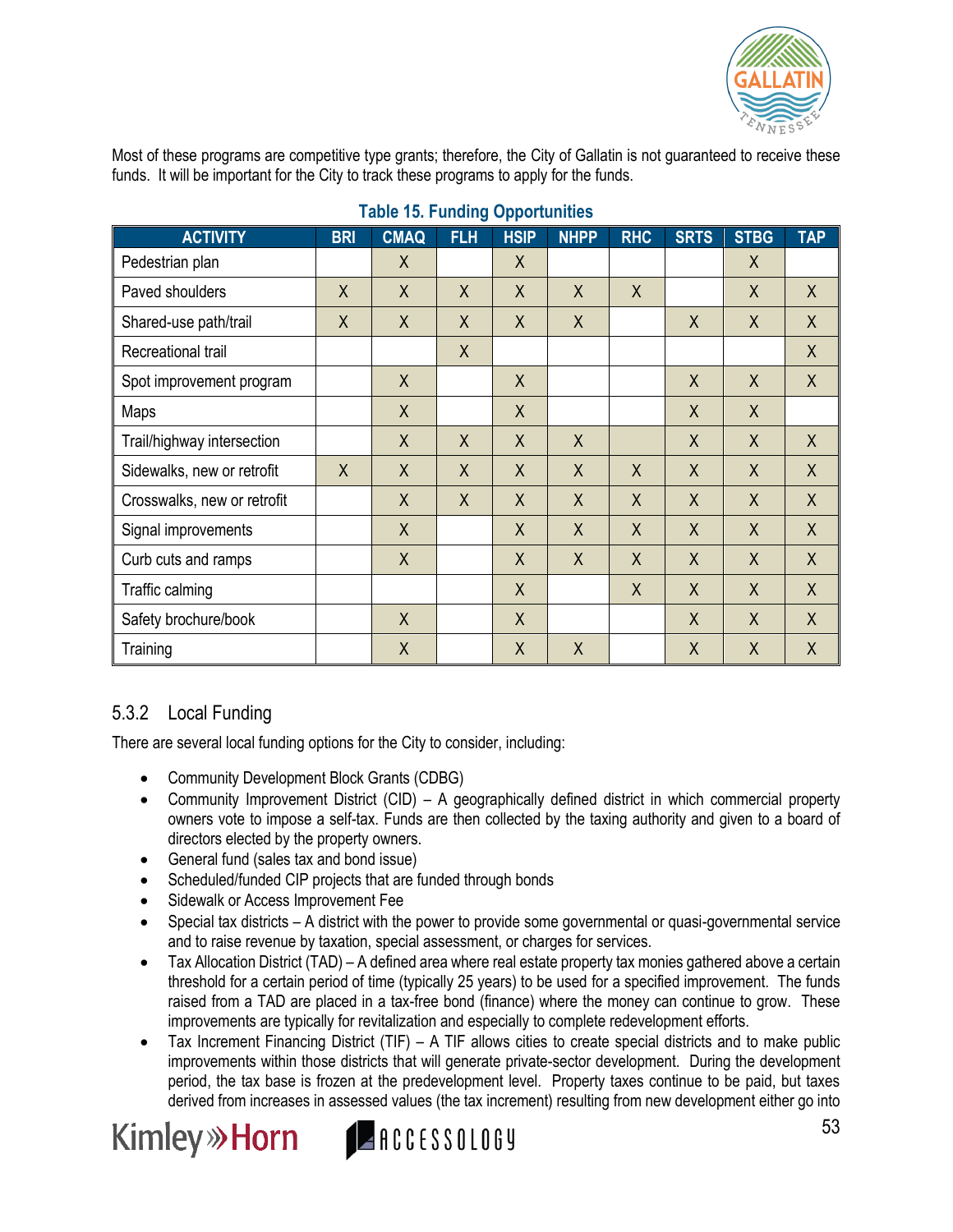

a special fund created to retire bonds issued to originate the development, or leverage future growth in the district.

- Transportation Reinvestment Zone
- Transportation User Fee / Street Maintenance Fee

## <span id="page-59-0"></span>5.3.3 Private Funding

Private funding may include local and national foundations, endowments, private development, and private individuals. While obtaining private funding to provide improvements along entire corridors might be difficult, it is important for the City to require private developers to improve pedestrian facilities to current ADA requirements, whether it by new development or redevelopment of an existing property.

# <span id="page-59-1"></span>5.4 Next Steps

The City will begin internal coordination to address the programmatic barriers identified in the Transition Plan.

The City will develop a budget to include the next 30 fiscal years. Projects identified in the ADA Transition Plan will be programmed within the 30-year budget based prioritization provided (see **[Section 3.6 Prioritization](#page-47-2)**) and other factors determined by the City, such as how barrier removal can be incorporated into existing City projects identified for capital improvements.

The City also intends to adopt the 2011 Proposed Accessibility Guidelines for Pedestrian Facilities in the Public Rightof-Way (PROWAG) to enable City enforcement of these guidelines throughout the design and construction process of pedestrian facilities in the public rights-of-way.